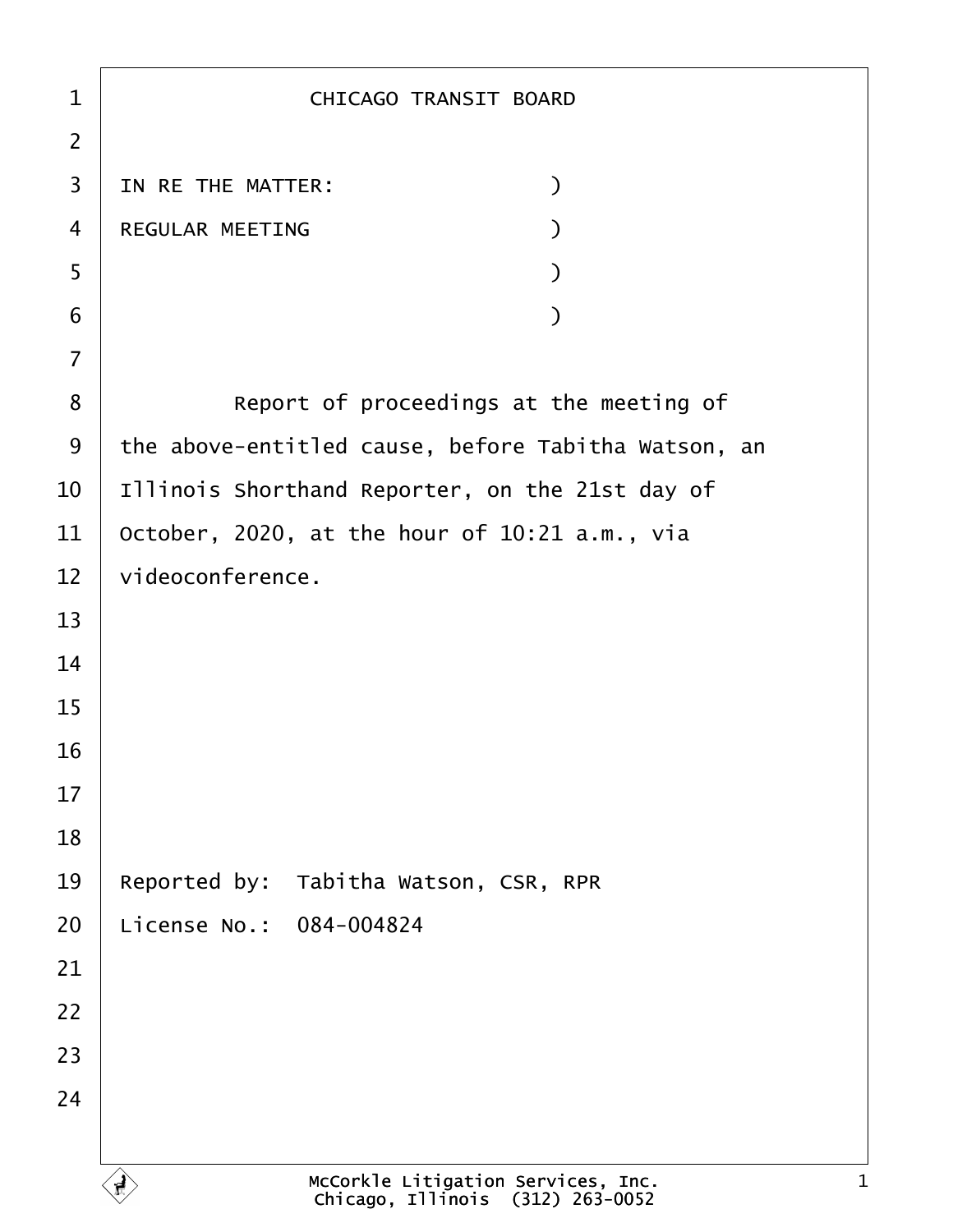| $\mathbf 1$    | <b>BOARD MEMBERS PRESENT:</b>         |
|----------------|---------------------------------------|
| 2              | ARABEL ALVA ROSALES, Chairperson      |
| 3              | <b>GLORIA CHEVERE</b>                 |
| $\overline{4}$ | <b>KEVIN IRVINE</b>                   |
| 5              | <b>BERNARD JAKES</b>                  |
| 6              | <b>JOHNNY MILLER</b>                  |
| $\overline{7}$ | <b>ALEJANDRO SILVA</b>                |
| 8              |                                       |
| $9$            |                                       |
| 10             | <b>ALSO PRESENT:</b>                  |
| 11             | DORVAL R. CARTER, JR., President      |
| 12             | <b>GREGORY LONGHINI, Secretary</b>    |
| 13             | <b>KAREN SEIMETZ, General Counsel</b> |
| 14             | HERB NITZ, Zoom Host                  |
| 15             | <b>CHRIS BUSHELL</b>                  |
| 16             | <b>BILL MOONEY</b>                    |
| 17             | <b>JUAN PABLO PRIETO</b>              |
| 18             |                                       |
| 19             |                                       |
| 20             |                                       |
| 21             |                                       |
| 22             |                                       |
| 23             |                                       |
| 24             |                                       |
|                |                                       |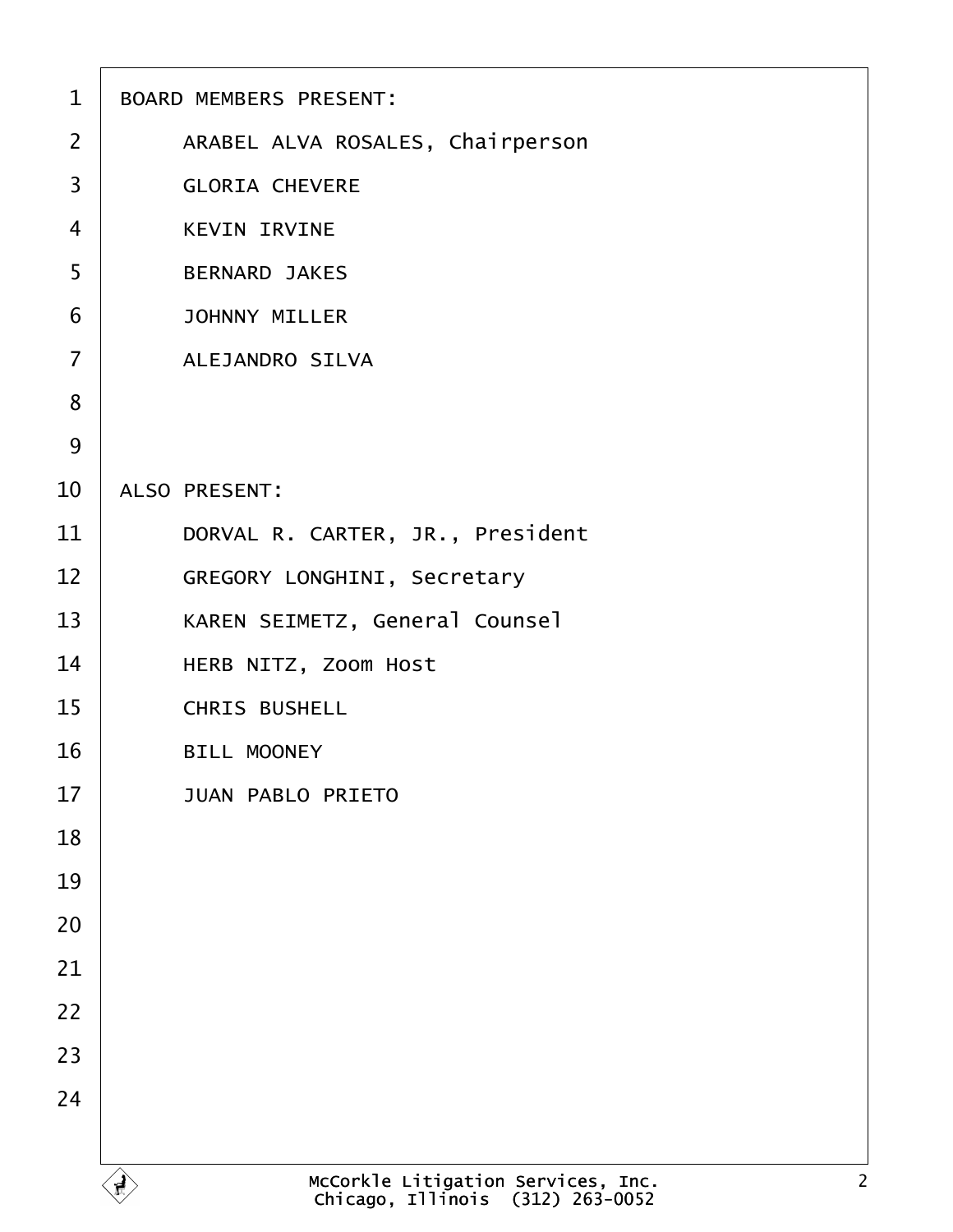<span id="page-2-0"></span>

| 1  | SECRETARY LONGHINI: We are ready to begin the       |
|----|-----------------------------------------------------|
| 2  | noticed meeting of the Chicago Transit Board of     |
| 3  | October 21st, 2020.                                 |
| 4  | Chairman Alva Rosales, we are ready to              |
| 5  | begin when you are.                                 |
| 6  | CHAIRPERSON ALVA ROSALES: Great. Thank you,         |
| 7  | Greg.                                               |
| 8  | Good morning, everyone. I would like to             |
| 9  | dall to order the regularly scheduled meeting of    |
| 10 | the Chicago Transit Board for October 21st, 2020.   |
| 11 | Would the second call the roll, please?             |
| 12 | <b>SECRETARY LONGHINI: Yes.</b>                     |
| 13 | Judge Chevere?                                      |
| 14 | <b>DIRECTOR CHEVERE: Present.</b>                   |
| 15 | <b>SECRETARY LONGHINI: Director Miller?</b>         |
| 16 | <b>DIRECTOR MILLER: Present.</b>                    |
| 17 | <b>SECRETARY LONGHINI: Director Jakes?</b>          |
| 18 | <b>DIRECTOR JAKES: Here.</b>                        |
| 19 | <b>SECRETARY LONGHINI: Director Irvine?</b>         |
| 20 | DIRECTOR IRVINE: Here.                              |
| 21 | <b>SECRETARY LONGHINI: Director Alva Rosales?</b>   |
| 22 | CHAIRPERSON ALVA ROSALES: Here.                     |
| 23 | <b>SECRETARY LONGHINI: Director Silva? Director</b> |
| 24 | Silva? I went out of order here. Director Silva,    |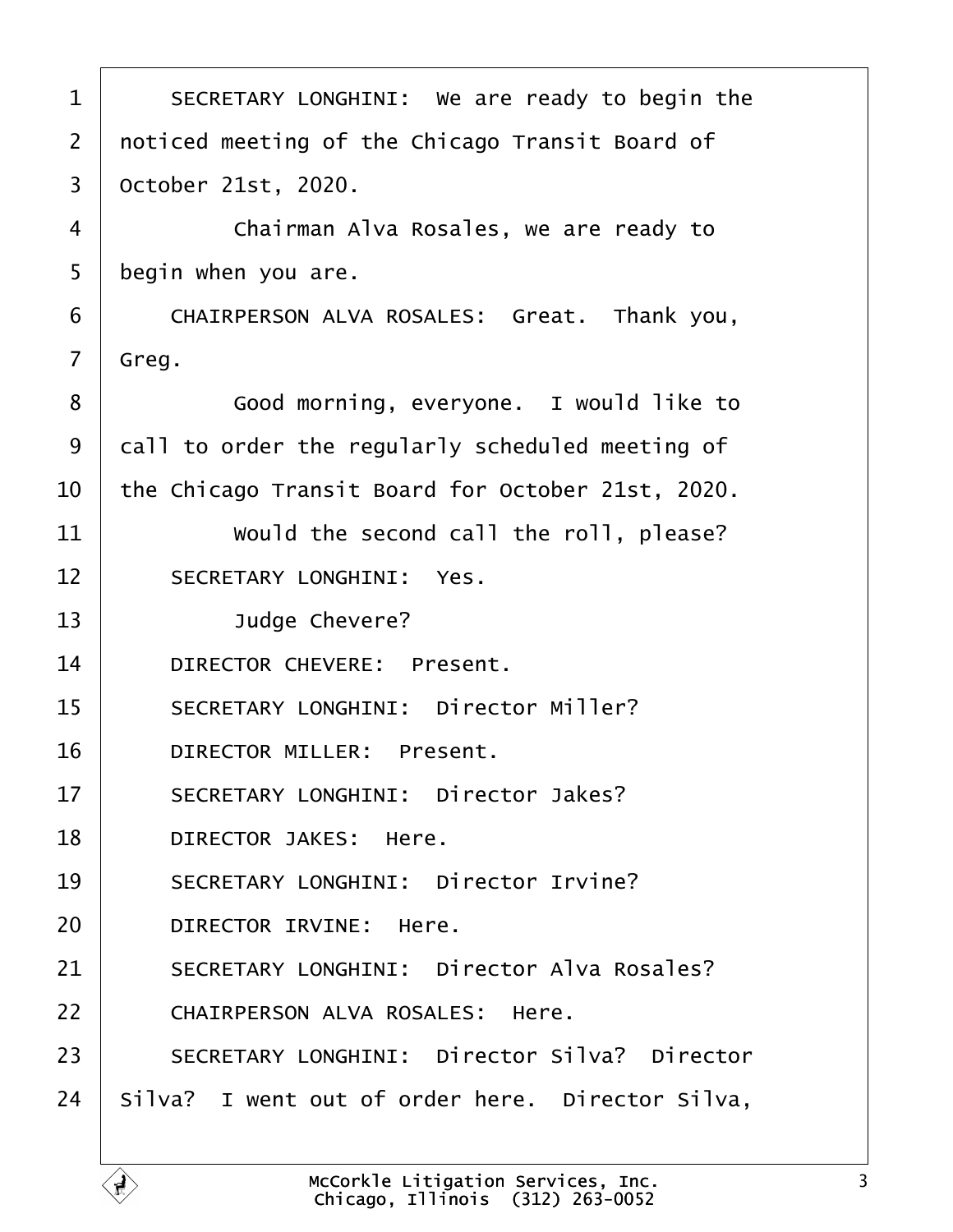- <span id="page-3-0"></span>1 you're still muted I think. Is everyone still
- 2 muted?
- 3 DIRECTOR SILVA: Yes.
- 4 | SECRETARY LONGHINI: Okay.
- 5 **DIRECTOR SILVA: It's me.**
- 6 | SECRETARY LONGHINI: Okay. We've got the
- 7 duorum. I heard from all six board members. And
- 8 so also let's recognize that President Carter and
- 9 General Counsel Karen Seimetz are also
- 10 **participating in this meeting.**
- 11 **Our first order of business -- I'm sorry.**
- 12 Back to you, Director Alva Rosales.
- 13 | CHAIRPERSON ALVA ROSALES: Thank you, Greg.
- 14 Our first order of business today is public
- 15 comment. Greg, do we have public comment?
- 16 | SECRETARY LONGHINI: Yes, actually we do have
- 17 one public comment. I apologize for getting
- 18 confused. We have Mr. Stephens. I believe he has
- 19 been connected already and so, Mr. Stephens, we
- 20 would like you to address the Board please and
- 21 **please try to limit yourself to three minutes.**
- 22 Thank you very much, Mr. Stephens.
- $23$  | THE HOST: Greg, this is Herb. Mr. Stephens
- 24  $\,$  e-mailed, he will not be able to participate at the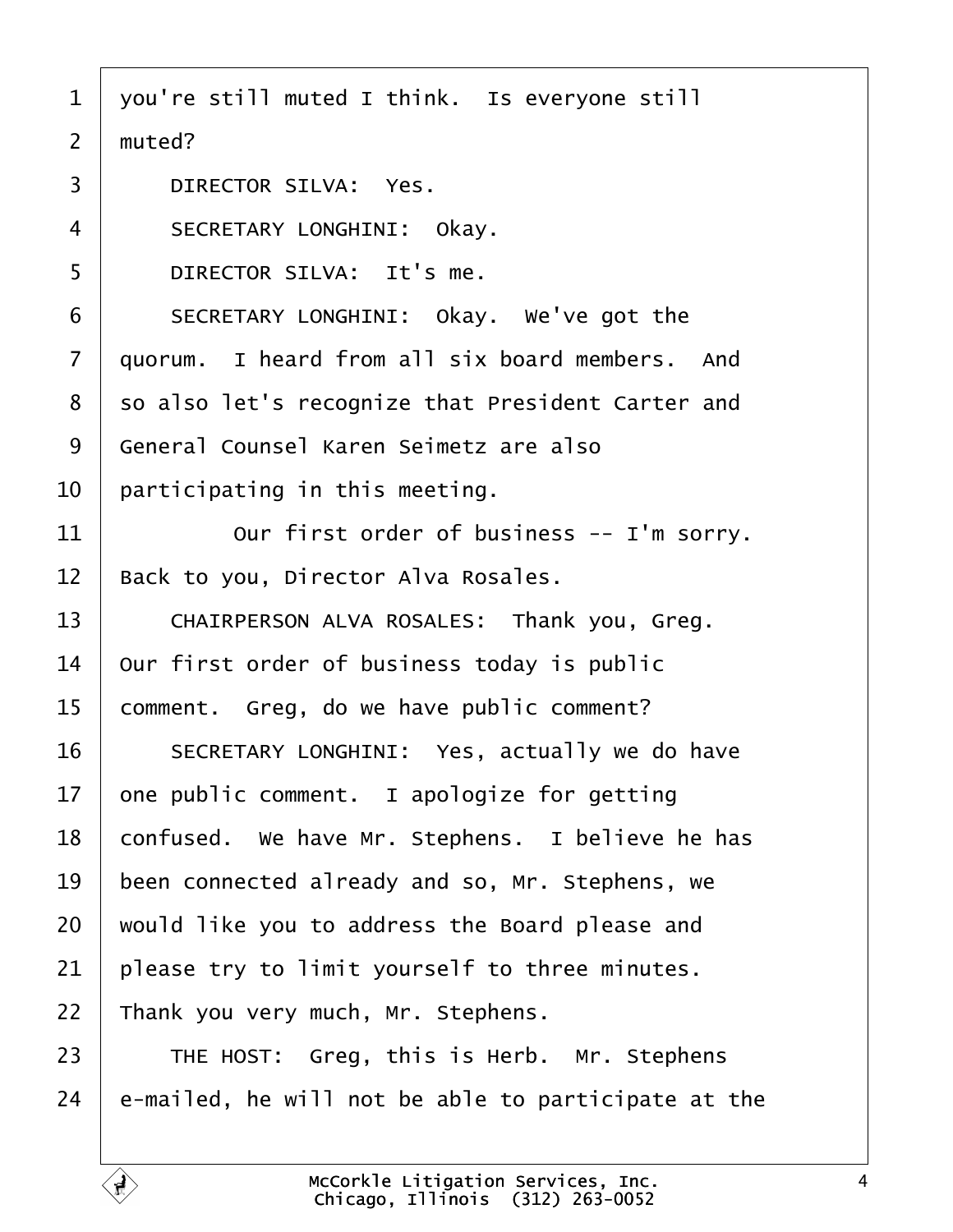<span id="page-4-0"></span>

| 1              | last minute.                                        |
|----------------|-----------------------------------------------------|
| $\overline{2}$ | SECRETARY LONGHINI: Oh, okay. So it turns           |
| 3              | dut, Chairman Alva Rosales, that we do have not     |
| 4              | have any public comment today.                      |
| 5              | CHAIRPERSON ALVA ROSALES: Got it. Thank you,        |
| 6              | Greg. Then we'll proceed with the meeting.          |
| $\overline{7}$ | Our next order of business today is the             |
| 8              | approval of the September 16th, 2020 board minutes. |
| 9              | The minutes were previously distributed. I will     |
| 10             | how entertain a motion to approve the minutes of    |
| 11             | the Regular Board Meeting of September 16th, 2020.  |
| 12             | DIRECTOR CHEVERE: So moved.                         |
| 13             | <b>DIRECTOR MILLER: Second.</b>                     |
| 14             | SECRETARY LONGHINI: Moved and seconded.             |
| 15             | Judge Chevere?                                      |
| 16             | DIRECTOR CHEVERE: Yes.                              |
| 17             | <b>SECRETARY LONGHINI: Director Miller?</b>         |
| 18             | DIRECTOR MILLER: Yes.                               |
| 19             | <b>SECRETARY LONGHINI: Director Jakes?</b>          |
| 20             | DIRECTOR JAKES: Yes.                                |
| 21             | <b>SECRETARY LONGHINI: Director Irvine?</b>         |
| 22             | <b>DIRECTOR IRVINE: Yes.</b>                        |
| 23             | <b>SECRETARY LONGHINI: Director Silva?</b>          |
| 24             | DIRECTOR SILVA: Yes.                                |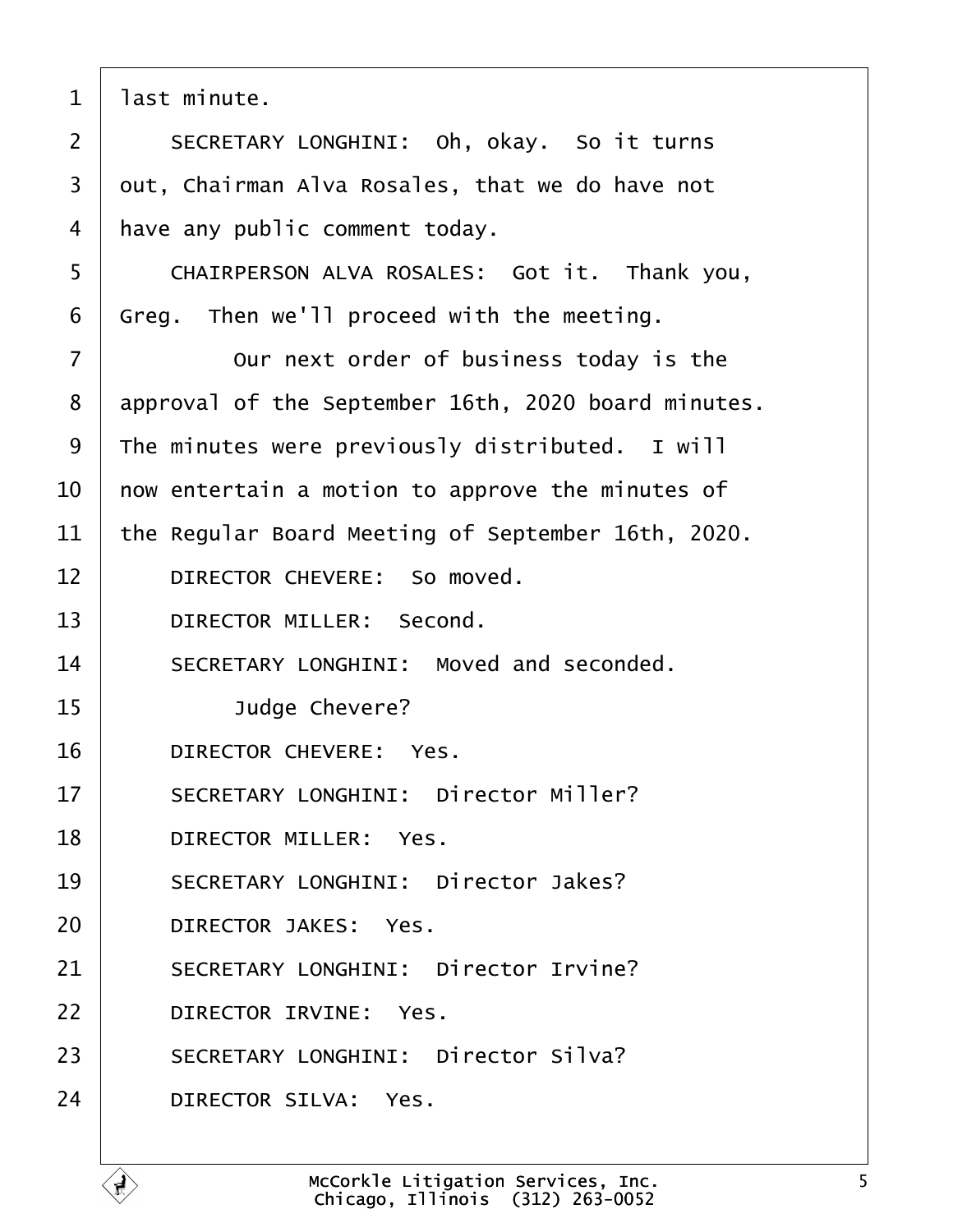<span id="page-5-0"></span>

| 1              | <b>SECRETARY LONGHINI: Chairman Alva Rosales?</b>     |
|----------------|-------------------------------------------------------|
| $\overline{2}$ | <b>CHAIRPERSON ALVA ROSALES: Yes.</b>                 |
| 3              | SECRETARY LONGHINI: All right. Motion to              |
| 4              | approve the minutes passes with six yes votes.        |
| 5              | CHAIRPERSON ALVA ROSALES: Thank you. Our next         |
| 6              | drder of business is Executive Session. It is my      |
| $\overline{7}$ | understanding, Karen, that there is Executive         |
| 8              | <b>Session today?</b>                                 |
| 9              | <b>GENERAL COUNSEL SEIMETZ: That's correct,</b>       |
| 10             | Vice-Chair. We will have Executive Session today      |
| 11             | pursuant to Section 2, paragraph C, subparagraphs 5   |
| 12             | and 6 of the Open Meetings Act.                       |
| 13             | <b>CHAIRPERSON ALVA ROSALES: I will now entertain</b> |
| 14             | a motion to recess into Executive Session and after   |
| 15             | moved and seconded by two board members, then Greg    |
|                | 16 will call the roll again. So thank you.            |
| 17             | DIRECTOR CHEVERE: So moved.                           |
| 18             | <b>DIRECTOR MILLER: Second.</b>                       |
| 19             | SECRETARY LONGHINI: All right. It has been            |
| 20             | moved and seconded.                                   |
| 21             | Judge Chevere?                                        |
| 22             | DIRECTOR CHEVERE: Yes.                                |
| 23             | <b>SECRETARY LONGHINI: Director Miller?</b>           |
| 24             | <b>DIRECTOR MILLER: Yes.</b>                          |

Г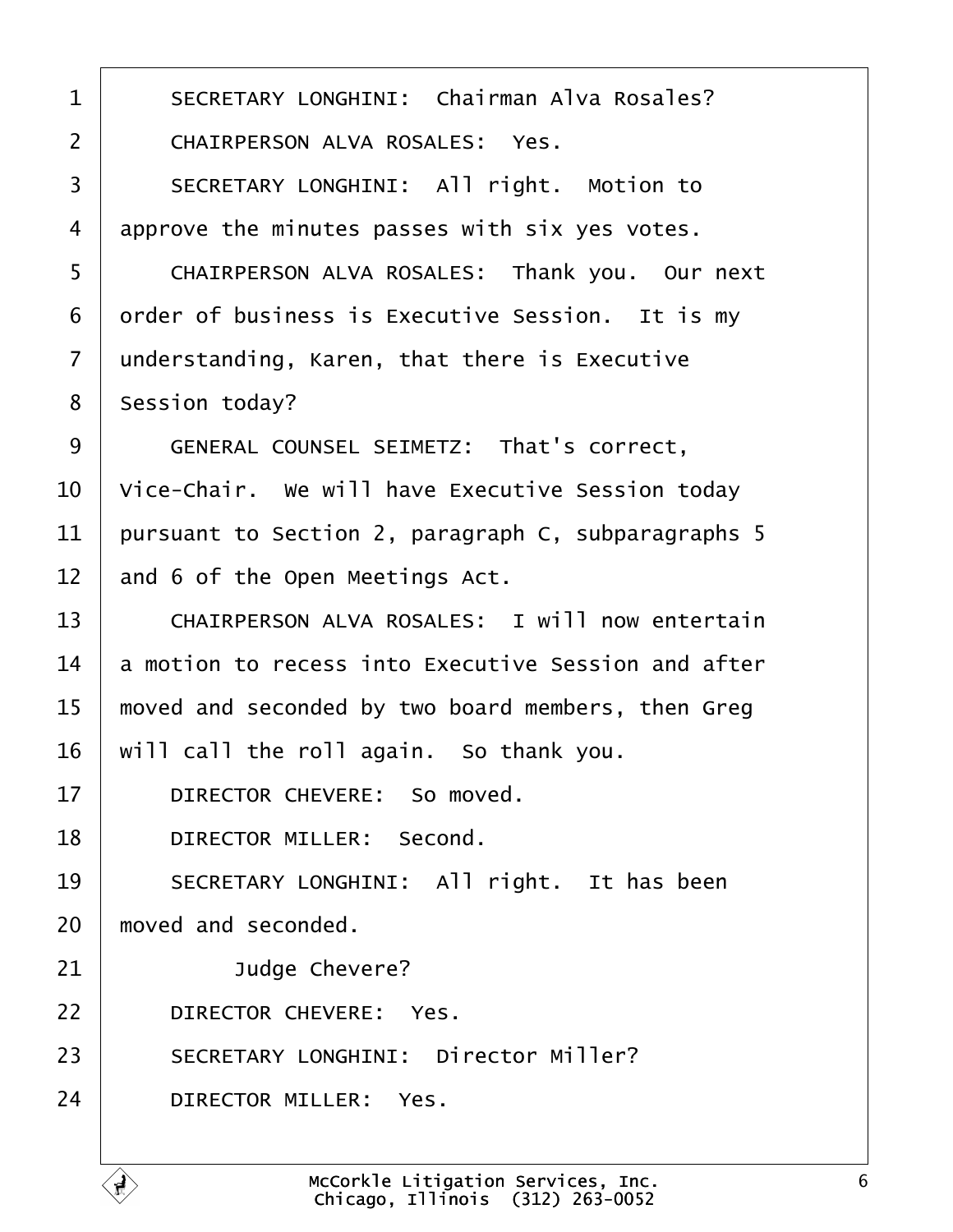<span id="page-6-0"></span>

| 1  | <b>SECRETARY LONGHINI: Director Jakes?</b>         |
|----|----------------------------------------------------|
| 2  | <b>DIRECTOR JAKES: Yes.</b>                        |
| 3  | <b>SECRETARY LONGHINI: Director Irvine?</b>        |
| 4  | <b>DIRECTOR IRVINE: Yes.</b>                       |
| 5  | <b>SECRETARY LONGHINI: Director Silva?</b>         |
| 6  | <b>DIRECTOR SILVA: Yes.</b>                        |
| 7  | <b>SECRETARY LONGHINI: Chairman Alva Rosales?</b>  |
| 8  | <b>CHAIRPERSON ALVA ROSALES: Yes.</b>              |
| 9  | <b>SECRETARY LONGHINI: Motion to recess into</b>   |
| 10 | Executive Session passes with six yes votes. So    |
| 11 | we're going to go into Executive Session.          |
| 12 | For the board members to know, we're going         |
| 13 | to take a five or seven-minute break before we     |
| 14 | begin the Executive Session. We are now recessed.  |
| 15 | (A break was had for                               |
| 16 | Executive Session.)                                |
| 17 | SECRETARY LONGHINI: This is Greg Longhini and      |
| 18 | we're about to return to the open meeting and so I |
| 19 | will now turn it back over to Chairman Alva        |
| 20 | Rosales.                                           |
| 21 | CHAIRPERSON ALVA ROSALES: Welcome back,            |
| 22 | everyone. I will now entertain a motion to return  |
| 23 | to the open meet -- open session.                  |
| 24 | DIRECTOR CHEVERE: So moved.                        |
|    |                                                    |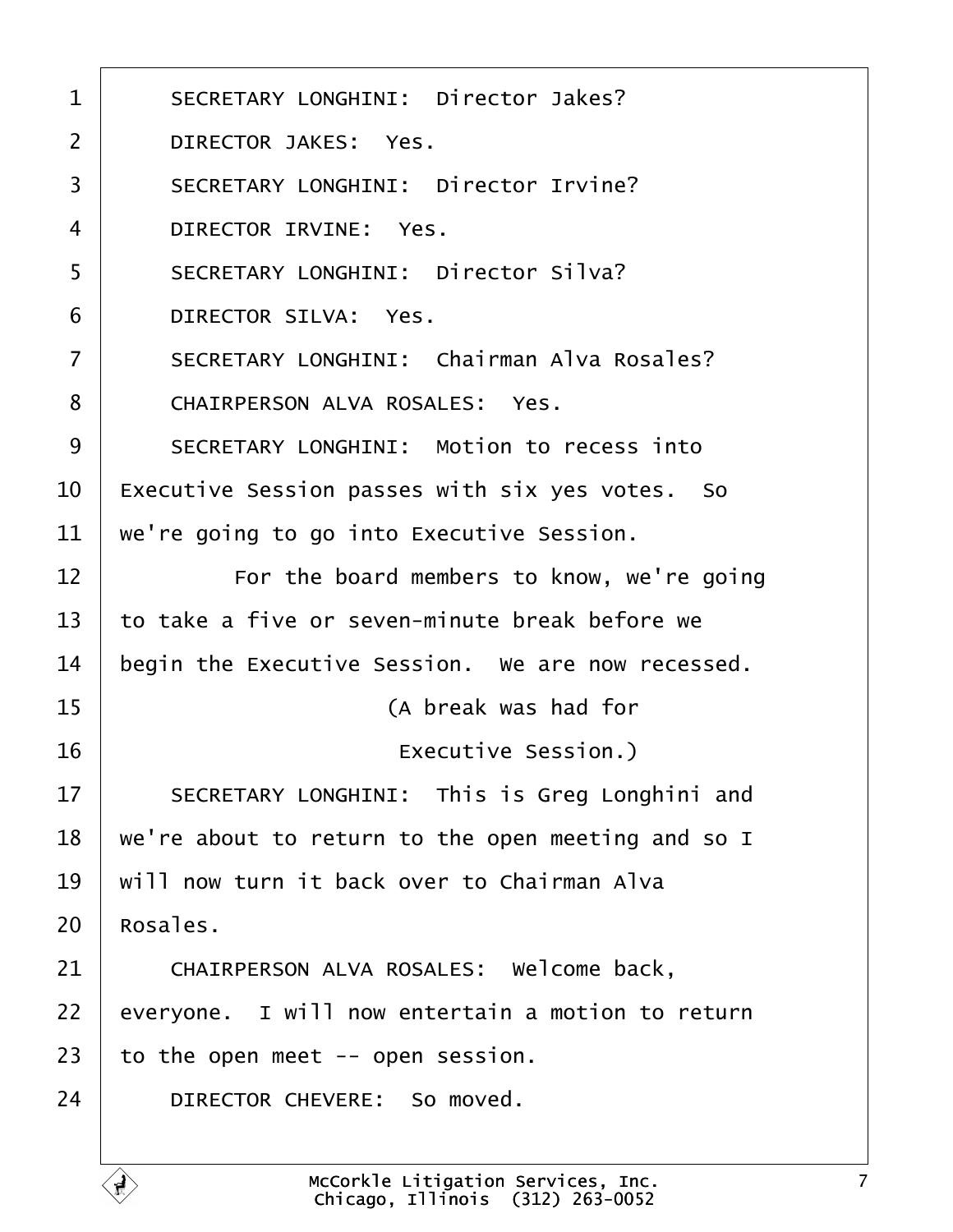<span id="page-7-0"></span>

| 1              | DIRECTOR MILLER: Second.                            |
|----------------|-----------------------------------------------------|
| $\overline{2}$ | SECRETARY LONGHINI: Moved by Judge Chevere.         |
| 3              | Seconded by Reverend Miller. I will now take a      |
| 4              | roll call vote on returning to open session.        |
| 5              | Judge Chevere?                                      |
| 6              | DIRECTOR CHEVERE: Yes.                              |
| $\overline{7}$ | <b>SECRETARY LONGHINI: Director Miller?</b>         |
| 8              | <b>DIRECTOR MILLER: Yes.</b>                        |
| 9              | <b>SECRETARY LONGHINI: Director Jakes?</b>          |
| 10             | <b>DIRECTOR JAKES: Yes.</b>                         |
| 11             | <b>SECRETARY LONGHINI: Director Irvine?</b>         |
| 12             | <b>DIRECTOR IRVINE: Yes.</b>                        |
| 13             | <b>SECRETARY LONGHINI: Director Silva?</b>          |
| 14             | <b>DIRECTOR SILVA: Yes.</b>                         |
| 15             | <b>SECRETARY LONGHINI: Chairman Alva Rosales?</b>   |
| 16             | <b>CHAIRPERSON ALVA ROSALES: Yes.</b>               |
| 17             | SECRETARY LONGHINI: That motion is approved,        |
| 18             | Chairman.                                           |
| 19             | <b>CHAIRPERSON ALVA ROSALES: Great. Our next</b>    |
| 20             | order of business is Agenda Item Number 4-A.        |
| 21             | Karen?                                              |
| 22             | GENERAL COUNSEL SEIMETZ: Thank you,                 |
| 23             | Vice-Chair. Item 4-A pertains to a ten-year lease   |
| 24             | that was approved by this board on August 4th, 2015 |
|                |                                                     |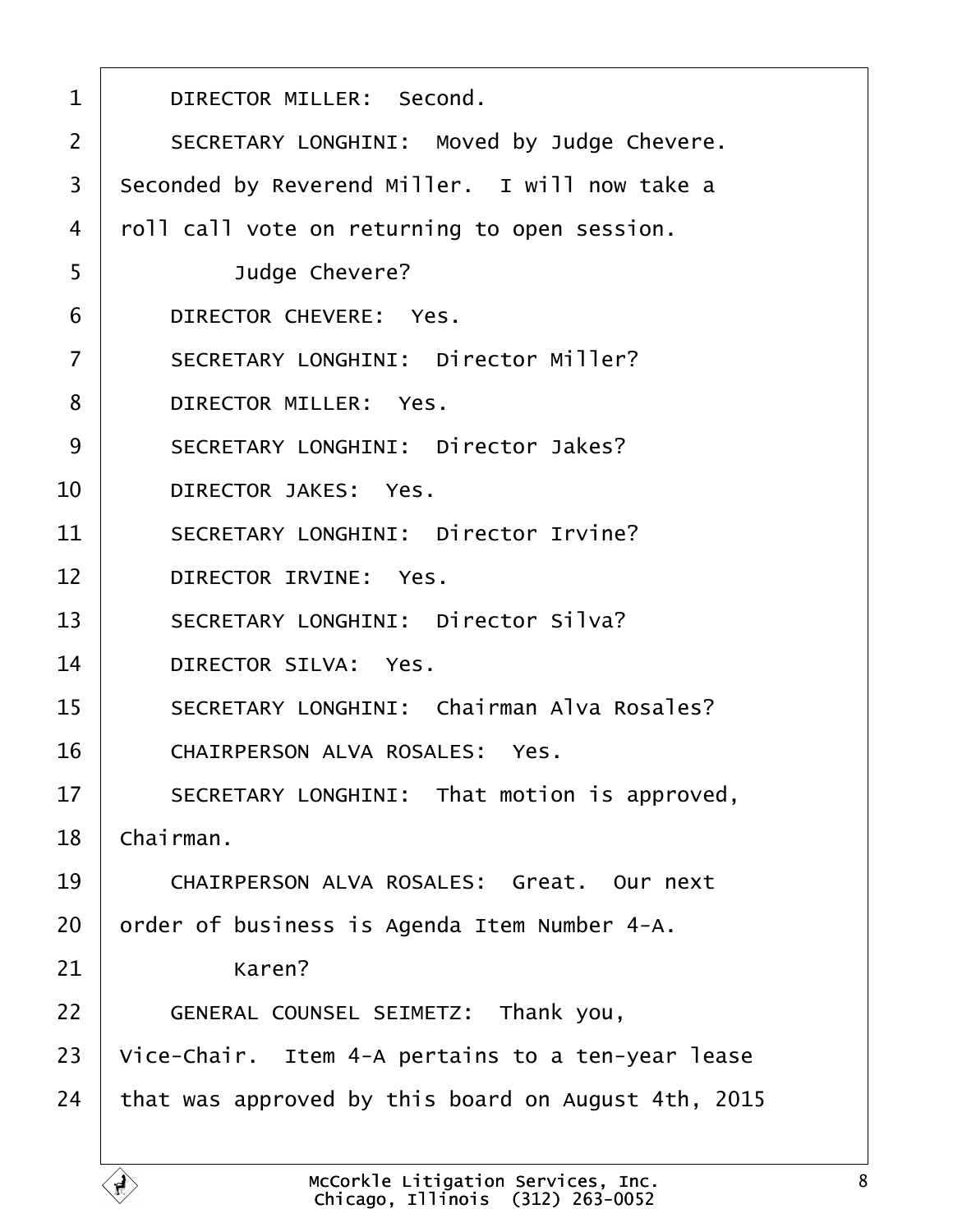- <span id="page-8-0"></span>1 with Sterling Racine, LLC for the property owned by
- 2 CTA at 120 North Racine in Chicago.
- 3 **The lease that was approved contains a** 4 provisional right of first refusal for Sterling 5 Racine to purchase the property. Sterling Racine 6 has indicated an interest in exercising this term 7 and the general counsel, myself, and Chief 8 Infrastructure Officer Bill Mooney seek Board 9 approval to establish and negotiate terms related 10 to the exercise of the right of first refusal and 11 If successful, we will return to the Board for 12 further authorization.  $13$  Thank you. 14 | CHAIRPERSON ALVA ROSALES: Thank you, Karen. 15 **I** I will now entertain a motion to approve 16 an ordinance authorizing the exercise of right of 17 first refusal in the lease agreement with Sterling 18 Racine, LLC for property located at 120 North 19 Racine Avenue, Chicago, Illinois. 20 **SECRETARY LONGHINI:** We need a motion. We need  $21$  a motion. 22 | DIRECTOR CHEVERE: I will be abstaining on 23 this, so someone else will have to move this. 24 | SECRETARY LONGHINI: Good point.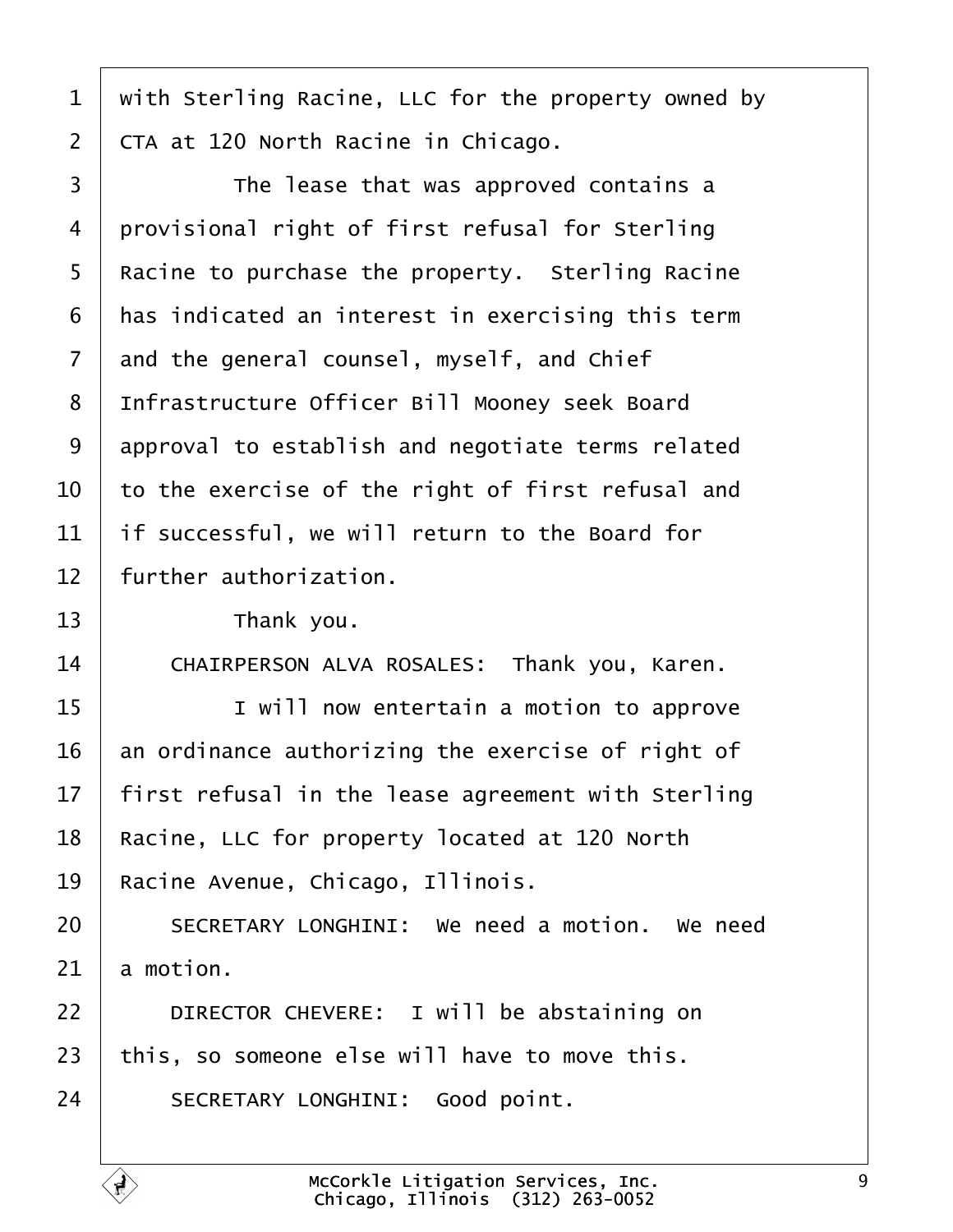<span id="page-9-0"></span>

| 1              | DIRECTOR JAKES: So moved.                          |
|----------------|----------------------------------------------------|
| 2              | <b>DIRECTOR MILLER: Second.</b>                    |
| 3              | <b>SECRETARY LONGHINI: Moved by Director Jakes</b> |
| $\overline{4}$ | and seconded by Director Miller. I will now take a |
| 5              | rbll call vote.                                    |
| 6              | Judge Chevere?                                     |
| $\overline{7}$ | DIRECTOR CHEVERE: I abstain on this matter.        |
| 8              | SECRETARY LONGHINI: Okay. Thank you.               |
| 9              | <b>Director Miller?</b>                            |
| 10             | <b>DIRECTOR MILLER: Yes.</b>                       |
| 11             | <b>SECRETARY LONGHINI: Director Jakes?</b>         |
| 12             | <b>DIRECTOR JAKES: Yes.</b>                        |
| 13             | <b>SECRETARY LONGHINI: Director Irvine?</b>        |
| 14             | <b>DIRECTOR IRVINE: Yes.</b>                       |
| 15             | <b>SECRETARY LONGHINI: Director Silva?</b>         |
| 16             | <b>DIRECTOR SILVA: Yes.</b>                        |
| 17             | <b>SECRETARY LONGHINI: Chairman Alva Rosales?</b>  |
| 18             | <b>CHAIRPERSON ALVA ROSALES: Yes.</b>              |
| 19             | SECRETARY LONGHINI: The motion is approved         |
| 20             | with five yes votes and one abstention by Director |
| 21             | Chevere.                                           |
| 22             | CHAIRPERSON ALVA ROSALES: Thank you.               |
| 23             | Our next order of business is Agenda Item          |
| 24             | Number 4-B. Karen?                                 |
|                |                                                    |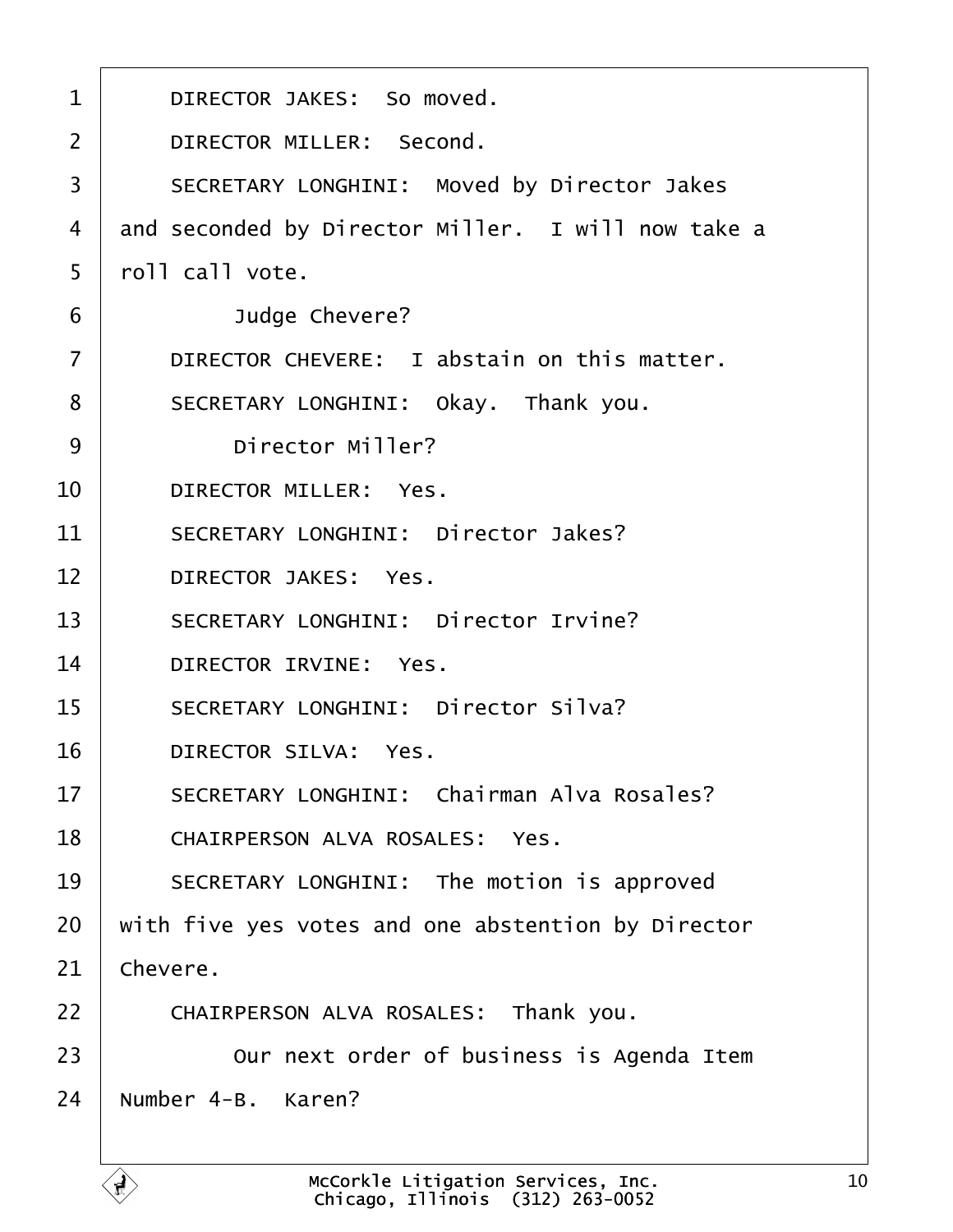<span id="page-10-0"></span>

| 1              | GENERAL COUNSEL SEIMETZ: Agenda Item 4-B will       |
|----------------|-----------------------------------------------------|
| $\overline{2}$ | amend Ordinance 006-183, which is an IGA between    |
| 3              | the City of Chicago and the CTA for the City's      |
| 4              | transfer of properties that it owns near Lake       |
| 5              | Street and Pulaski Road in the vicinity of the      |
| 6              | Authority's West Shops facility. The ordinance      |
| $\overline{7}$ | needs to be amended simply to extend the date by    |
| 8              | which CTA can exercise the acceptance of these      |
| 9              | properties from the City. So that's why this is     |
| 10             | before the Board today. Thank you.                  |
| 11             | CHAIRPERSON ALVA ROSALES: Thank you, Karen.         |
| 12             | I will now entertain a motion to approve            |
| 13             | an ordinance authorizing an amendment to Ordinance  |
| 14             | Number 006-183 to permit the transfer of properties |
| 15             | hear the Authority's West Shops facility near Lake  |
| 16             | Street and Pulaski Road from the City of Chicago to |
| 17             | the Authority.                                      |
| 18             | DIRECTOR JAKES: So moved.                           |
| 19             | DIRECTOR MILLER: Second.                            |
| 20             | SECRETARY LONGHINI: That motion was moved by        |
| 21             | Director Jakes and seconded by Director Miller. I   |
| 22             | will now take a roll call vote on 4-B.              |
| 23             | Judge Chevere?                                      |
| 24             | DIRECTOR CHEVERE: I will abstain on this            |
|                |                                                     |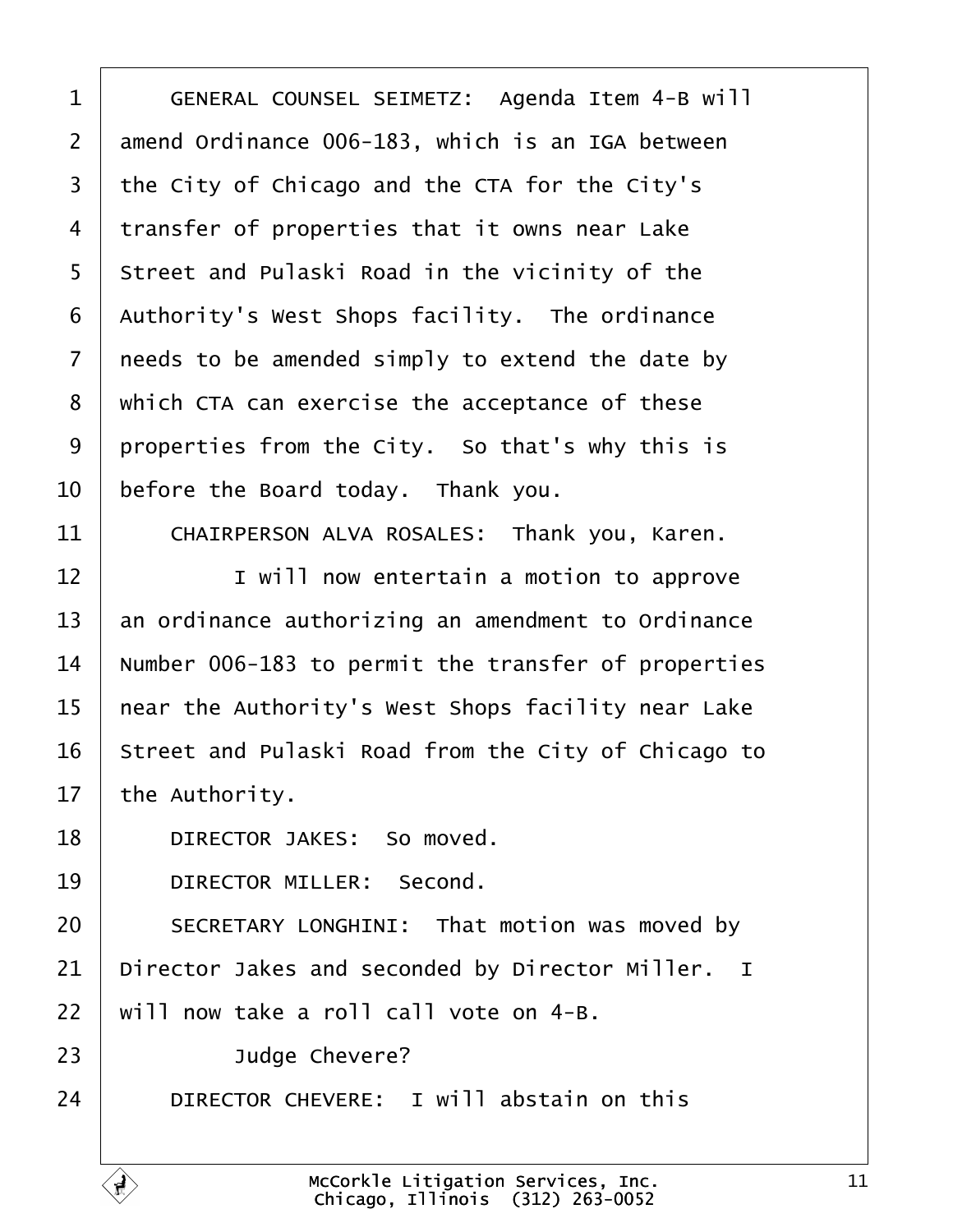<span id="page-11-0"></span>

| $\mathbf 1$    | matter.                                            |
|----------------|----------------------------------------------------|
| 2              | SECRETARY LONGHINI: Thank you.                     |
| 3              | <b>Director Miller?</b>                            |
| 4              | <b>DIRECTOR MILLER: Yes.</b>                       |
| 5              | <b>SECRETARY LONGHINI: Director Jakes?</b>         |
| 6              | <b>DIRECTOR JAKES: Yes.</b>                        |
| $\overline{7}$ | <b>SECRETARY LONGHINI: Director Irvine?</b>        |
| 8              | DIRECTOR IRVINE: Yes.                              |
| 9              | <b>SECRETARY LONGHINI: Director Silva?</b>         |
| 10             | <b>DIRECTOR SILVA: Yes.</b>                        |
| 11             | <b>SECRETARY LONGHINI: Chairman Alva Rosales?</b>  |
| 12             | <b>CHAIRPERSON ALVA ROSALES: Yes.</b>              |
| 13             | SECRETARY LONGHINI: Motion approved. 4-B           |
| 14             | passes with five yes votes and one abstention by   |
| 15             | Director Chevere.                                  |
| 16             | CHAIRPERSON ALVA ROSALES: Thank you, Greg.         |
| 17             | Our next order of business is a report             |
| 18             | from the Committee on Finance, Audit and Budget.   |
| 19             | <b>Director Silva?</b>                             |
| 20             | DIRECTOR SILVA: The Committee on Finance,          |
| 21             | Audit and Budget met earlier this morning via Zoom |
| 22             | video-teleconference. The Committee approved the   |
| 23             | September 16, 2020 minutes. The Committee reviewed |
| 24             | the finance report. The Committee also reviewed    |
|                |                                                    |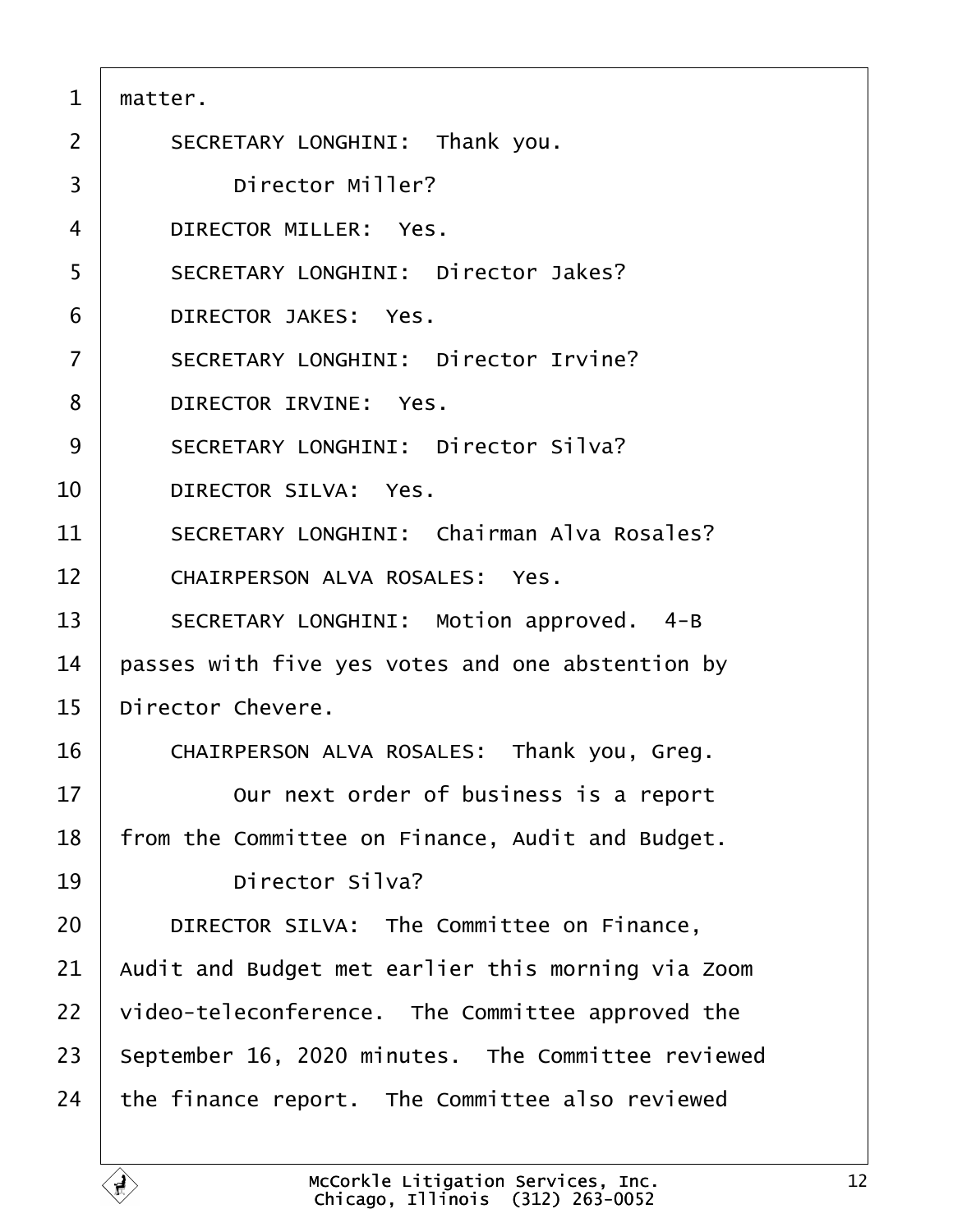<span id="page-12-0"></span>

| 1  | the following six ordinances.                      |
|----|----------------------------------------------------|
| 2  | One, an ordinance authorizing a license            |
| 3  | agreement with Cash Depot, Limited to install,     |
| 4  | operate, and maintain automated teller machines at |
| 5  | designated rail stations and employee locations.   |
| 6  | An ordinance authorizing a license                 |
| 7  | agreement with Compass Group USA, Inc. by and      |
| 8  | through the Casteen Division to install, operate,  |
| 9  | and maintain personal protective equipment, PPE,   |
| 10 | vending machines at designated rail stations.      |
| 11 | An ordinance authorizing a sublease to             |
| 12 | 7-Eleven, Inc. for ground floor space located at   |
| 13 | 567 West Lake Street, Chicago, Illinois.           |
| 14 | An ordinance authorizing the license from          |
| 15 | the City of Chicago of parcels adjacent to the     |
| 16 | Authority's West Shops facility along Maypole      |
| 17 | Avenue.                                            |
| 18 | An ordinance authorizing the purchase of           |
| 19 | cyber insurance coverage for policy year           |
| 20 | November 1st, 2020 through October 31st, 2021.     |
| 21 | And an ordinance authorizing the purchase          |
| 22 | of blanket railroad protective liability insurance |
| 23 | for policy year November 1 -- November 1st, 2020   |
| 24 | through October 31st, 2021.                        |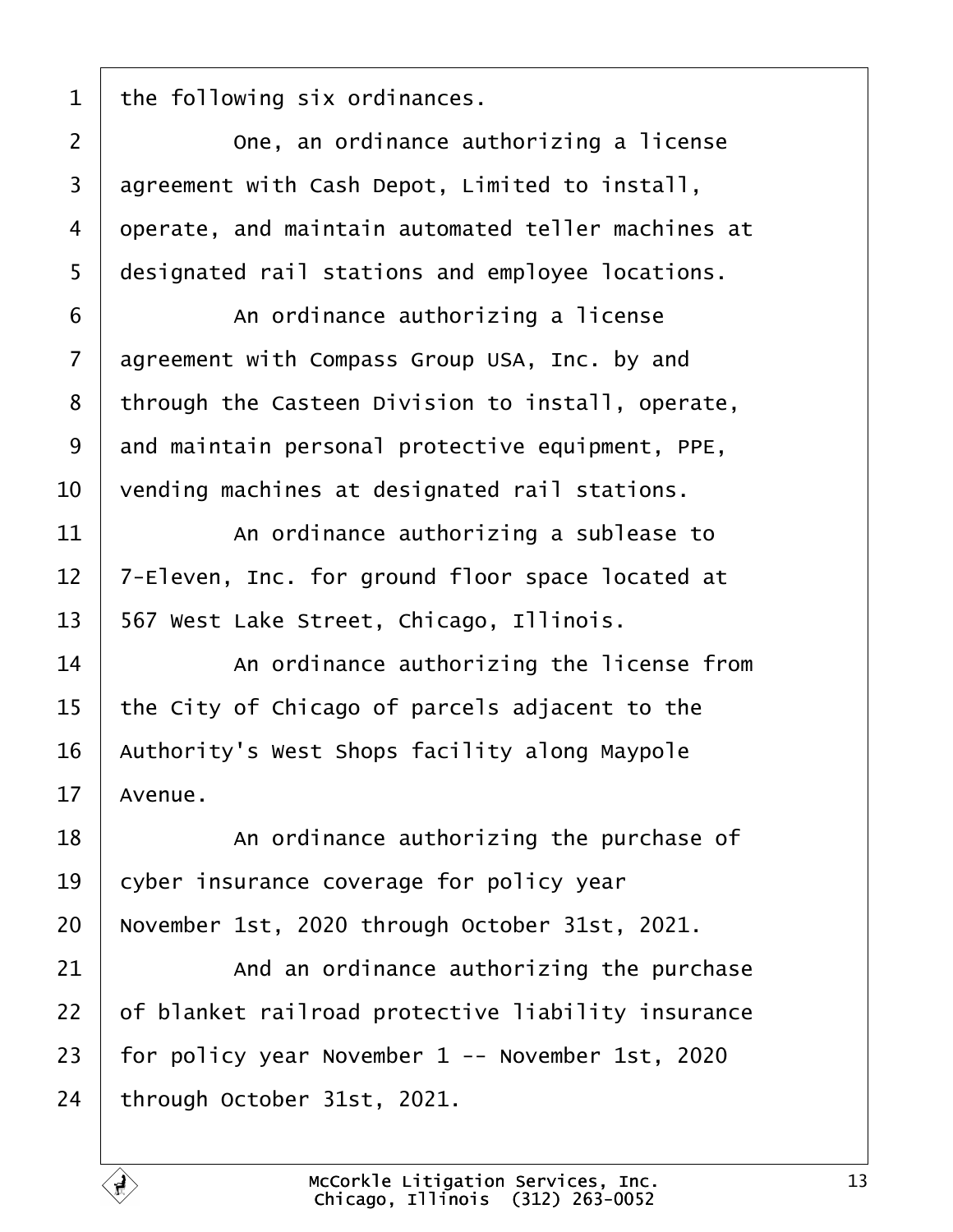<span id="page-13-0"></span>

| 1  | The Committee also reviewed four purchase           |
|----|-----------------------------------------------------|
| 2  | and sales award recommendations. The Committee      |
| 3  | approved all items and recommends Board approval of |
| 4  | all items.                                          |
| 5  | The Committee placed all six ordinances             |
| 6  | and all four contracts on the omnibus. And that     |
| 7  | doncludes my report, Chairman Alva Rosales.         |
| 8  | CHAIRPERSON ALVA ROSALES: Thank you, Director       |
| 9  | Silva. Thank you very much.                         |
| 10 | May I now have a motion to approve the              |
| 11 | omnibus as stated by Director Silva?                |
| 12 | DIRECTOR CHEVERE: So moved with the                 |
| 13 | abstention, on my part, on Items C and D.           |
| 14 | DIRECTOR MILLER: Second --                          |
| 15 | SECRETARY LONGHINI: Hold on. Let's make sure        |
| 16 | understand. Let me just make sure what C and D      |
| 17 | are here. I'm a little bit confused. C and D        |
| 18 | were -- those Executive Session items?              |
| 19 | <b>DIRECTOR CHEVERE: Yes.</b>                       |
| 20 | SECRETARY LONGHINI: Those are not part of this      |
| 21 | omnibus. Those are voted separately.                |
| 22 | DIRECTOR CHEVERE: Oh, okay. In that case, I         |
| 23 | so move on Chairman Silva's request to approve the  |
| 24 | items that were on the omnibus.                     |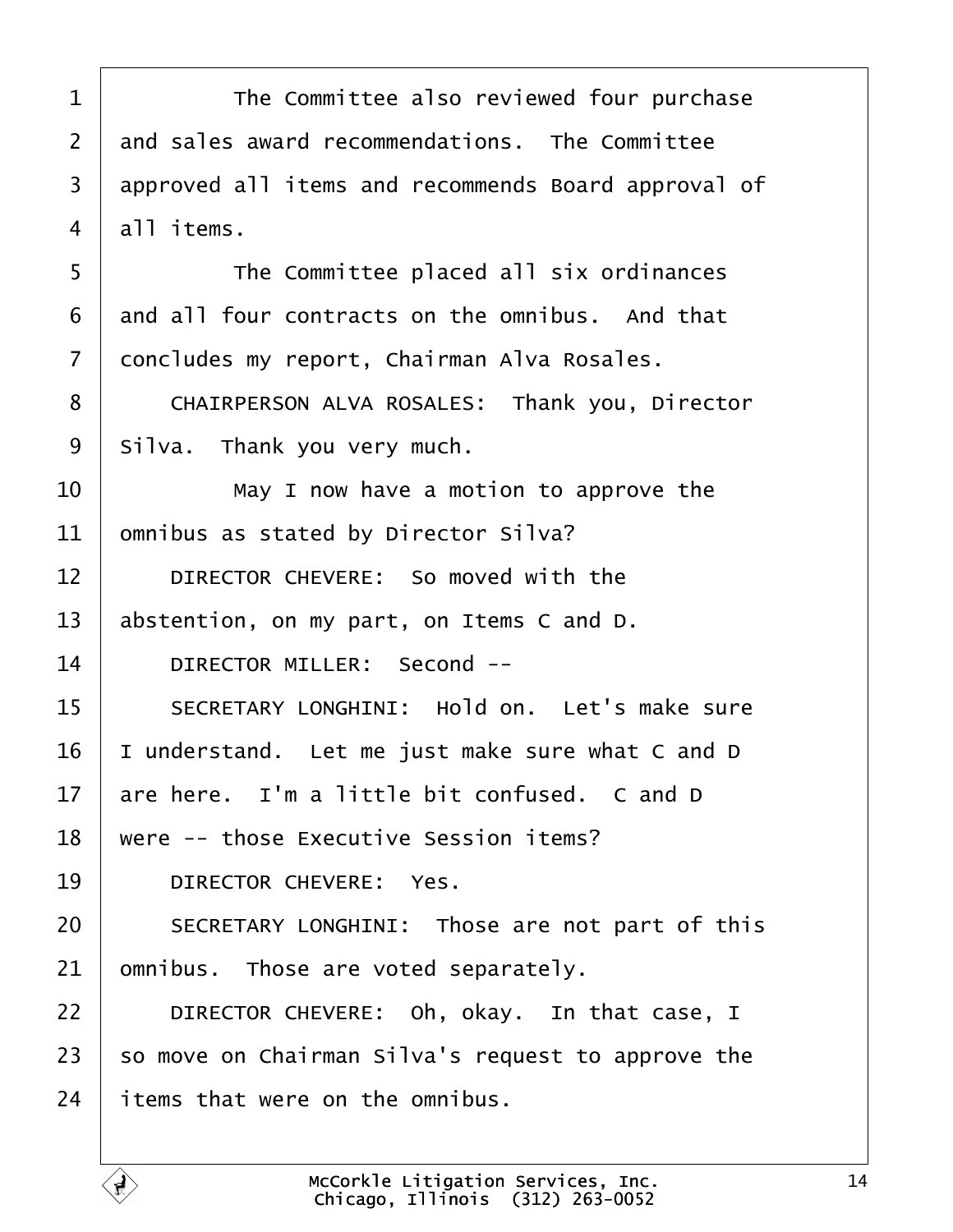<span id="page-14-0"></span>

| 1              | SECRETARY LONGHINI: That were discussed all in      |
|----------------|-----------------------------------------------------|
| 2              | FAB. Okay. So it has been moved by Judge Chevere.   |
| 3              | DIRECTOR MILLER: Second.                            |
| 4              | <b>SECRETARY LONGHINI: And seconded by Director</b> |
| 5              | Miller. So on the omnibus, moved and seconded.      |
| 6              | We'll take a roll call vote.                        |
| $\overline{7}$ | Judge Chevere?                                      |
| 8              | DIRECTOR CHEVERE: Yes.                              |
| 9              | <b>SECRETARY LONGHINI: Reverend Miller?</b>         |
| 10             | <b>DIRECTOR MILLER: Yes.</b>                        |
| 11             | <b>SECRETARY LONGHINI: Reverend Jakes?</b>          |
| 12             | <b>DIRECTOR JAKES: Yes.</b>                         |
| 13             | <b>SECRETARY LONGHINI: Director Irvine?</b>         |
| 14             | DIRECTOR IRVINE: Yes.                               |
| 15             | <b>SECRETARY LONGHINI: Director Silva?</b>          |
| 16             | <b>DIRECTOR SILVA: Yes.</b>                         |
| 17             | <b>SECRETARY LONGHINI: Chairman Alva Rosales?</b>   |
| 18             | <b>CHAIRPERSON ALVA ROSALES: Yes.</b>               |
| 19             | SECRETARY LONGHINI: Motion to approve the           |
| 20             | omnibus, which were all the items that were in the  |
| 21             | Finance Committee, is approved with six yes votes.  |
| 22             | CHAIRPERSON ALVA ROSALES: Thank you.                |
| 23             | Our next order of business is the                   |
| 24             | construction report. We'll hear from Bill Mooney.   |
|                |                                                     |

 $\overline{1}$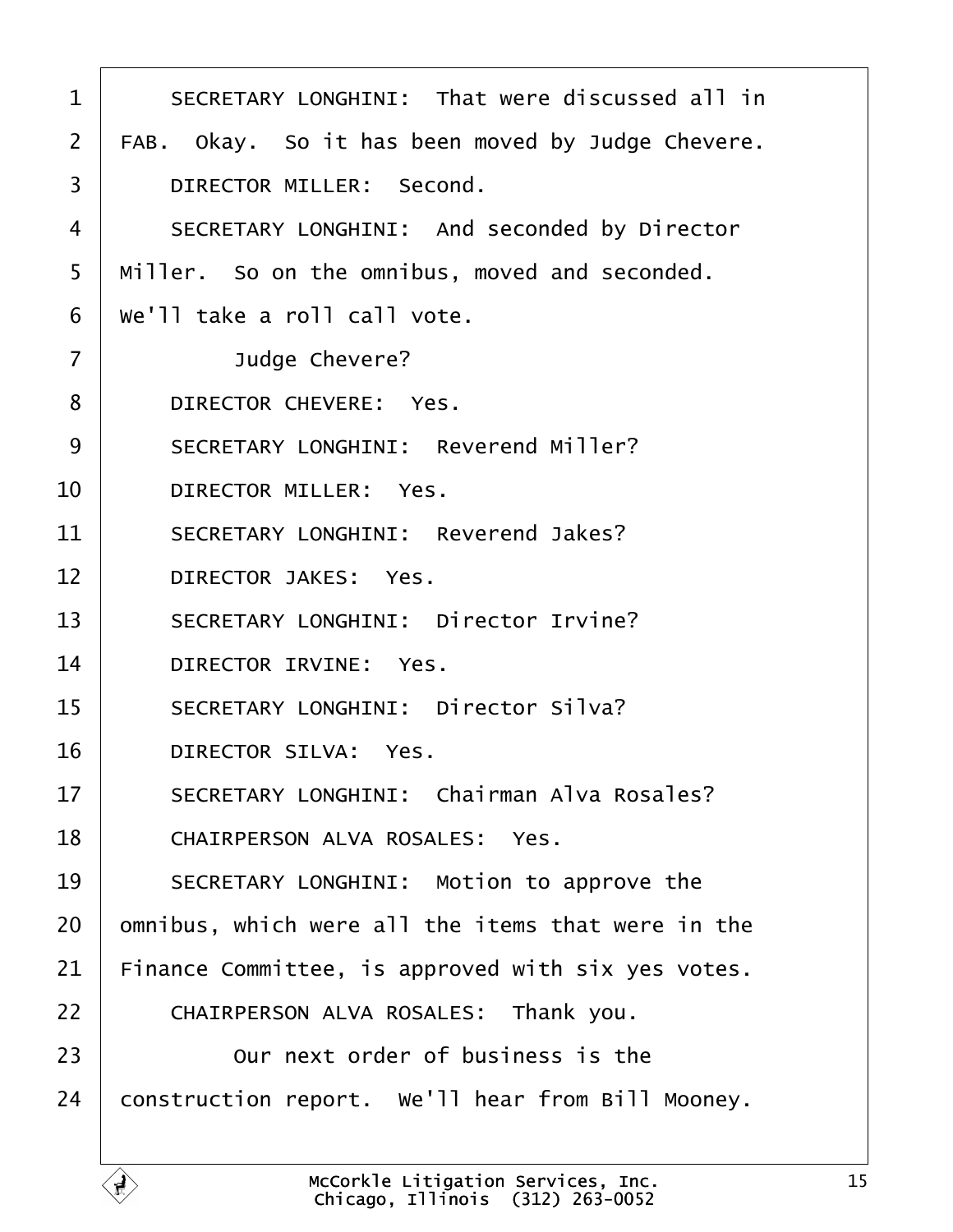<span id="page-15-0"></span>1 | BILL MOONEY: Good morning. I'm Bill Mooney, 2 your Chief Infrastructure Officer with your 3 donstruction report. 4 **Dur first project is our -- as we usually** 5 start, is Your New Blue signals project between 6 Jefferson Park and O'Hare. Can you advance the 7 slides to five, please. 8 **So work continues in the underground** 9 structure of duct banks and cabling to support the 10 infield equipment that is in the process of being 11 installed. We also continue cutting over the first 12 of the relay houses, which I shared with you in the 13 prior months as being set and beginning at 14 Jefferson Park. 15 **We did factory testing for the acceptance** 16 of the next two relay houses at Central and Foster 17 and we had a major infrastructure weekend, which is 18 one of the last ones with a line cut between Harlem 19 and Rosemont to put in major duct banks and other 20 subgrade infrastructure. Next slide, please.  $21$   $\parallel$   $\parallel$  Here on the first picture, you can see 22 excavations occurring near Cumberland station. 23 This is for the foundations of the future relay 24 house that will be going there. Next slide,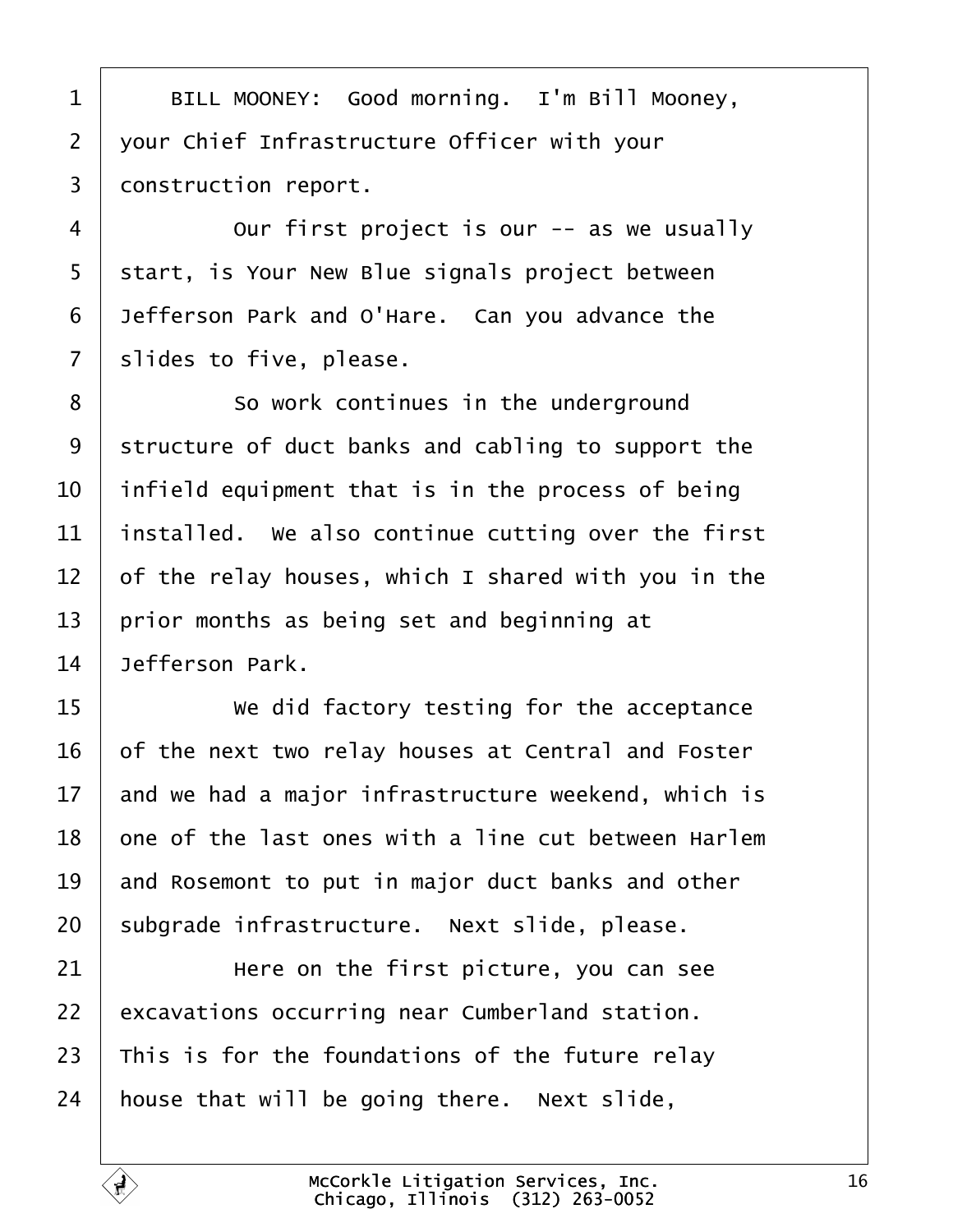<span id="page-16-0"></span>1 please.

2 **This work is near River Road, which is** 3 just south of Rosemont station. They're installing 4 what we call insulated joints, which allow us to 5 isolate out signals in the rails themselves at the 6 drossover there at River Road and then they're 7 installing underground duct banks along the 8 drossover on the picture on your right. 9 | Next slide. Here, they're repairing a 10 concrete underground duct bank near Canfield, which 11 is between Cumberland and Harlem. They had to dig 12 but the concrete duct bank that runs between the 13 two tracks and make repairs to it and ultimately 14 pour new concrete around it. Here, you can see 15 that concrete installation occurring. 16 **Durit is our Logan Square** 17 station repair project, as I've talked about. The 18 bnly remaining piece on this is the second 19 elevator, which is currently on schedule to reopen 20 at the end of this month. Can you advance the 21 slides please to the pictures?  $22$   $\parallel$  Here on the first picture you can see the 23 demolition of the existing elevator from 24 street-level to mezzanine. And on the next slide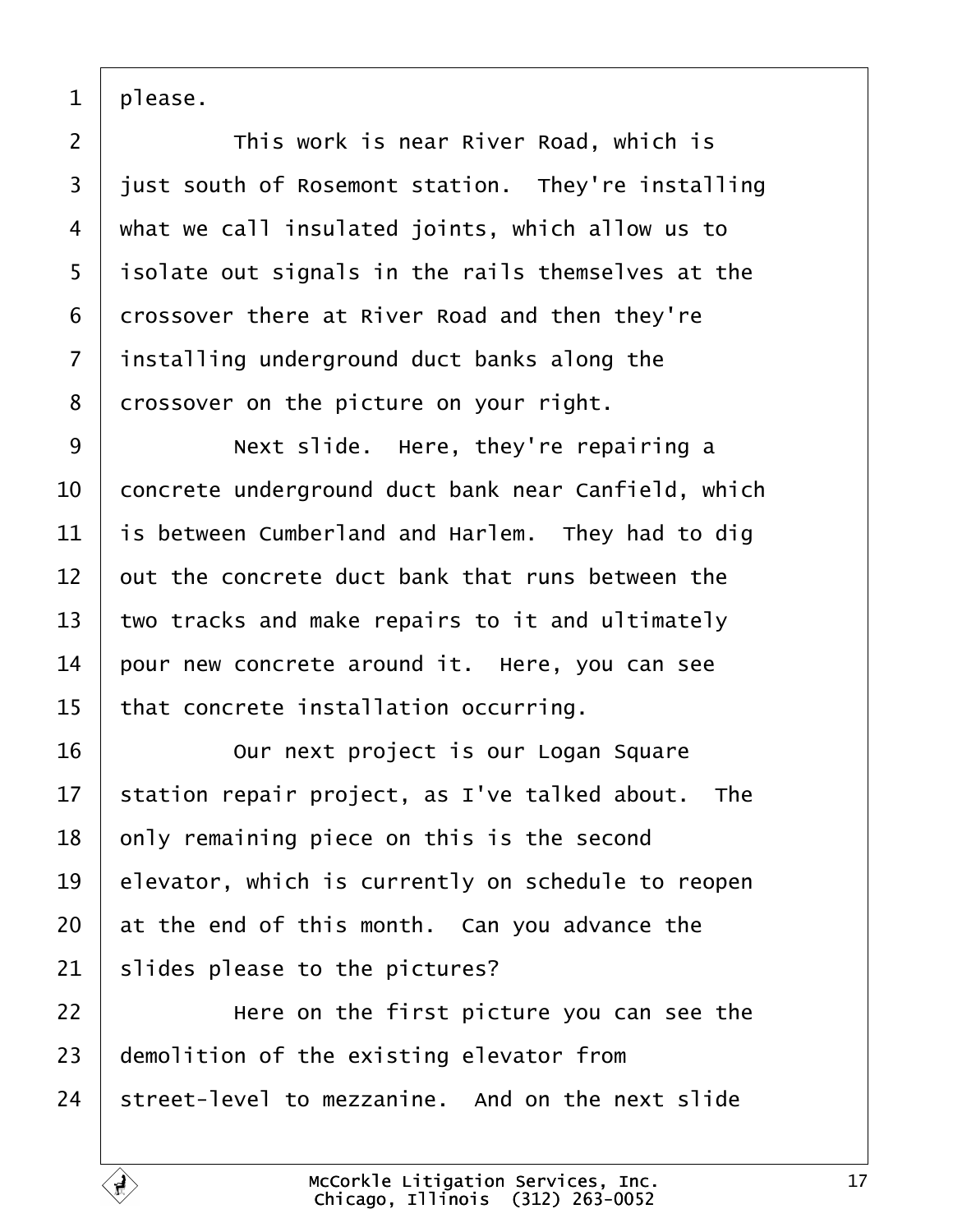<span id="page-17-0"></span>

| 1  | you can see the installation of the structures for  |
|----|-----------------------------------------------------|
| 2  | the new elevators. So that is the base that the     |
| 3  | floor of the elevator itself will be installed on   |
| 4  | top of and the new cab will be built around that.   |
| 5  | My next project is our Electric Bus                 |
| 6  | En Route Charging Station. This remains on budget   |
| 7  | and tight to schedule. Most of the work has         |
| 8  | focused and remains focused on the installation of  |
| 9  | the facility at Navy Pier, if we can advance the    |
| 10 | slides to those photos.                             |
| 11 | Here, we actually have a full building              |
| 12 | on-site fully constructed with roofs and walls and  |
| 13 | they've begun doing inside work at that facility.   |
| 14 | The picture on the left shows them                  |
| 15 | starting to put cable into that facility through    |
| 16 | the piping I've been showing you that was laid in   |
| 17 | the foundation. The picture on the right shows the  |
| 18 | installation of the roof and the covert wall to it. |
| 19 | Next slides, please.                                |
| 20 | Here, you can see the finishes being added          |
| 21 | to the exterior. So all the masonry, the new solid  |
| 22 | structure elements of the building, are in place    |
| 23 | and now they're adding the finishing brickwork that |
| 24 | creates its ornate nature. That project continues   |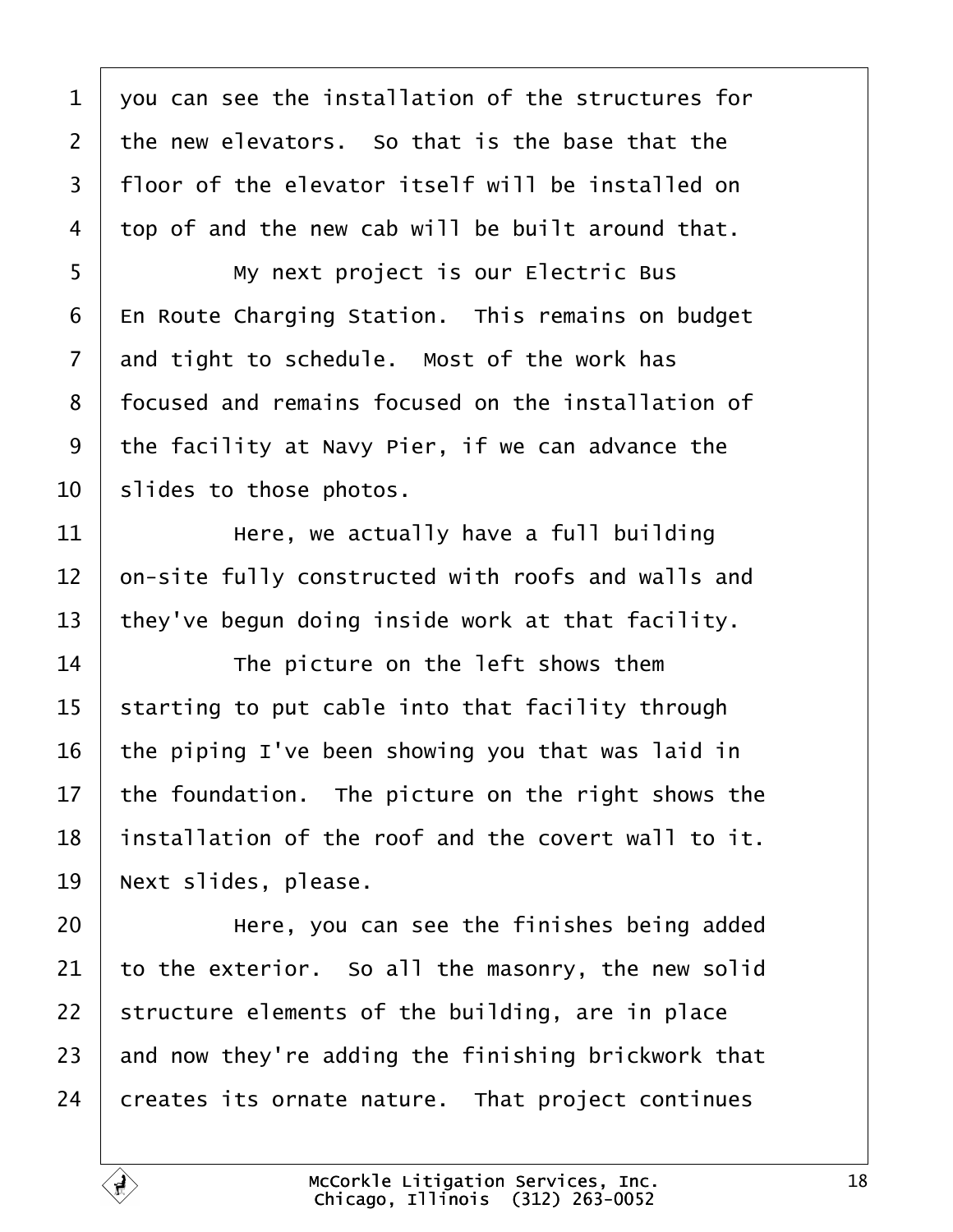<span id="page-18-0"></span>

|  |  | 1 to advance now towards the phase where we do mostly |  |  |  |
|--|--|-------------------------------------------------------|--|--|--|
|--|--|-------------------------------------------------------|--|--|--|

2 interior work on that complex.

3 | My next project is our transformer 4 upgrade. If we can advance to the slide describing 5 the work. Most of the work has been completed now 6 at Lotus and Washington substation and we've moved 7 forward to Edmunds substation, which is up near 8 Jefferson Park on the Blue Line. Move to the next 9 slide.  $10$  · · So here's the last of the transformers at 11 Lotus. What they're doing here is they're actually 12 creating a shoring power to hold the anode busbar, 13 which connects the rectifier inside the building to 14 the transformer being replaced on the outside of 15 the building.  $16$  · · · Next slide. Here is Edmunds. That's the 17 breaker that allows power to go from the 18 transformer to the rectifier that has been isolated 19 but and secured in a lock-out-tag-out for the 20 protection for people so they can move that old 21 piece of equipment. 22 **Wy next project is our 98th bridge deck,** 23 if we can advance to the photos here. So since we 24 last met, they've completely demoed out the west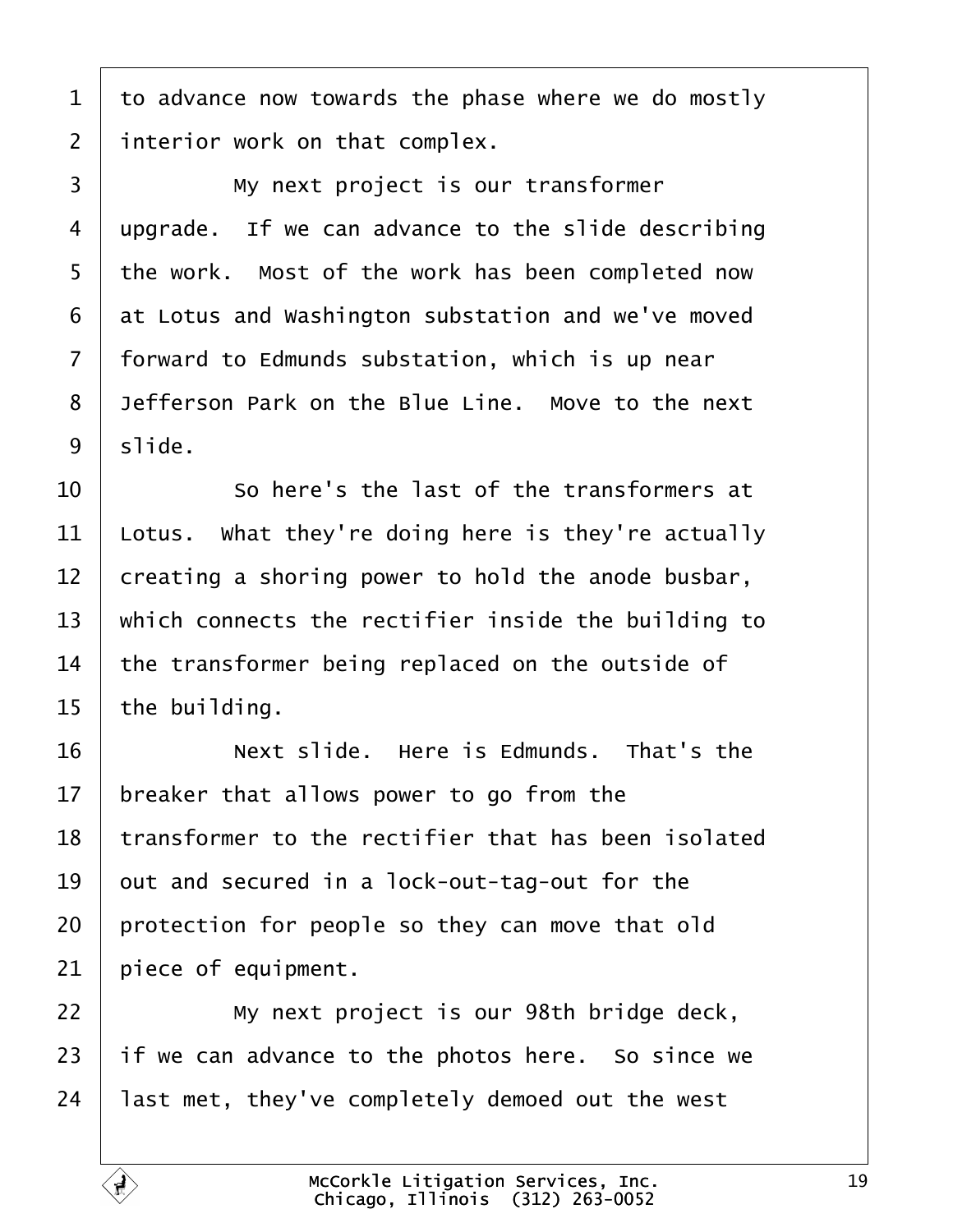<span id="page-19-0"></span>1 side of the bridge.

 $2 \mid$  Here, the first photo shows you the 3 demolition. As I mentioned in previous meetings, 4 it's kind of a phased demolition of the structure 5 of the bridge itself so we can maintain access to 6 the shop at all times.  $7 \mid$  So here, the first phase is removal of the 8 west side of the structure. We removed an overhead 9 danopy in previous pictures, so we removed that 10 subgrade structure now. Next slide. 11 **Here, they've started, they've reinstalled** 12 the new steel. That is that underside structure 13 for that portion of the bridge.  $14$   $\blacksquare$  And here is the new surface. So we're 15 doing something different here on this bridge to 16 help deal with some of the water issues we've had 17 versus having a concrete tub on the bridge that 18 risks deterioration due to build-up of ice and salt 19 and water. We're actually doing a grated metal 20 bridge. So these are heavy formed grated metal 21 sections that are then the floor of the bridge.  $22$  | Then, here, all the grated metal is on 23 that half of the bridge and they've started 24 installing the railings, the guardrails, and the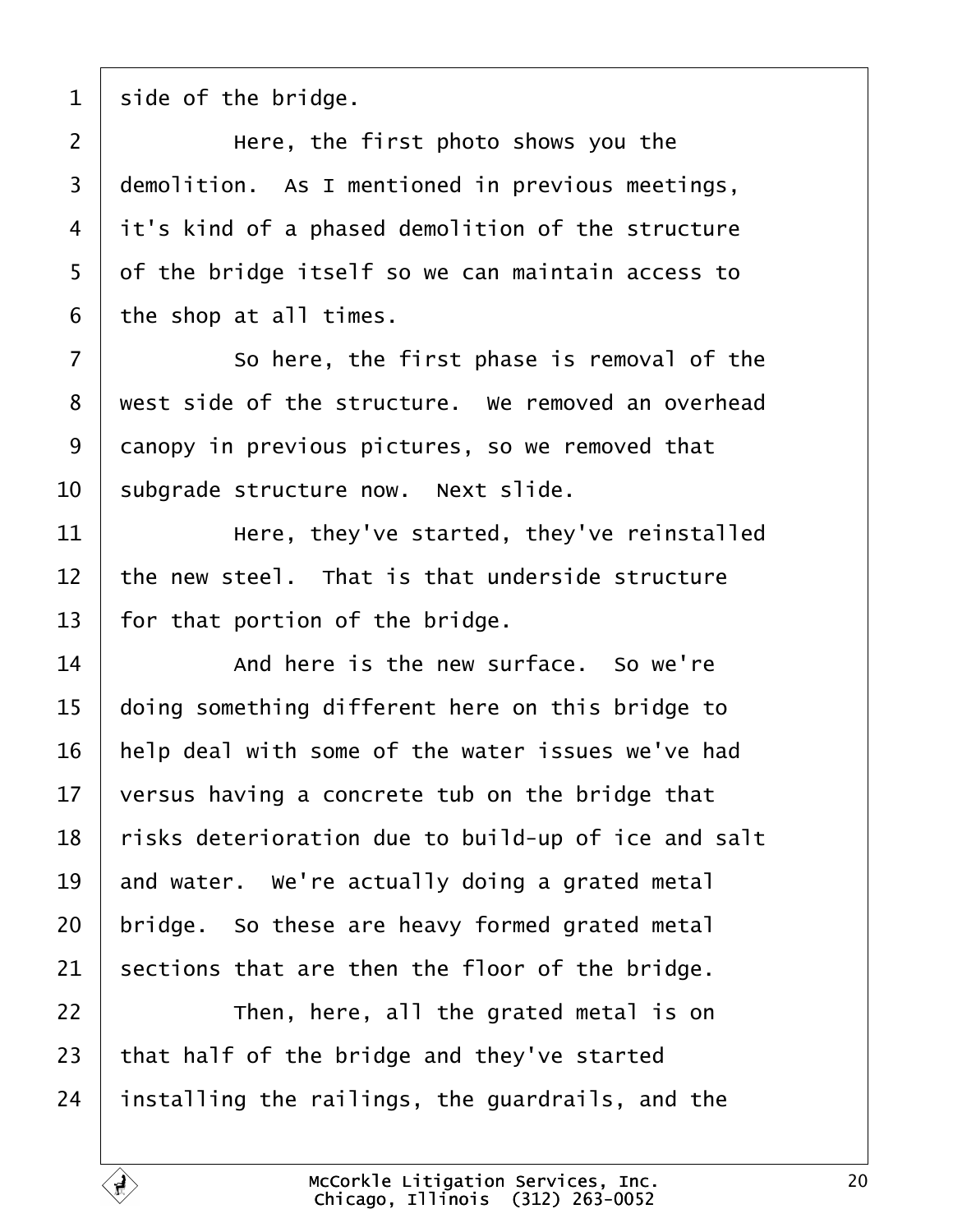- <span id="page-20-0"></span>1 beams that ultimately the new roof gets installed
- 2 dn. This project is progressing very well.
- 3 **Come of the last features on the interior** 4 of the building, as I had showed you previously, we 5 had to redo the penthouse floor, which was the 6 deiling for the locker room and lunchroom 7 underneath it. So we relocated those rooms and now 8 we've fully restored both the locker room and the ·9· ·lunchroom and here are the new lockers and benches 10 and light fixtures that were installed as part of 11 that restoration.  $12$   $\parallel$  At the bottom side of the bridge, so the 13 columns that support all that good structure, are 14 also being renewed. They've -- what they've done 15 is they've broken off any loose concrete. They've 16 reprepped the metal that's underneath it and now 17 they're doing concrete repairs and installing new 18 concrete around it.  $19$   $\phantom{1}$  So I have a new project for you this 20 month. This is what -- part of our Fast Tracks 21 program. This is the Ravenswood Ballast to --22 bortion of it. So this takes work that was tied
- 23  $\pm$  to -- I had showed you a project last year, the
- 24 Ravenswood Ballast up in the area between Kimball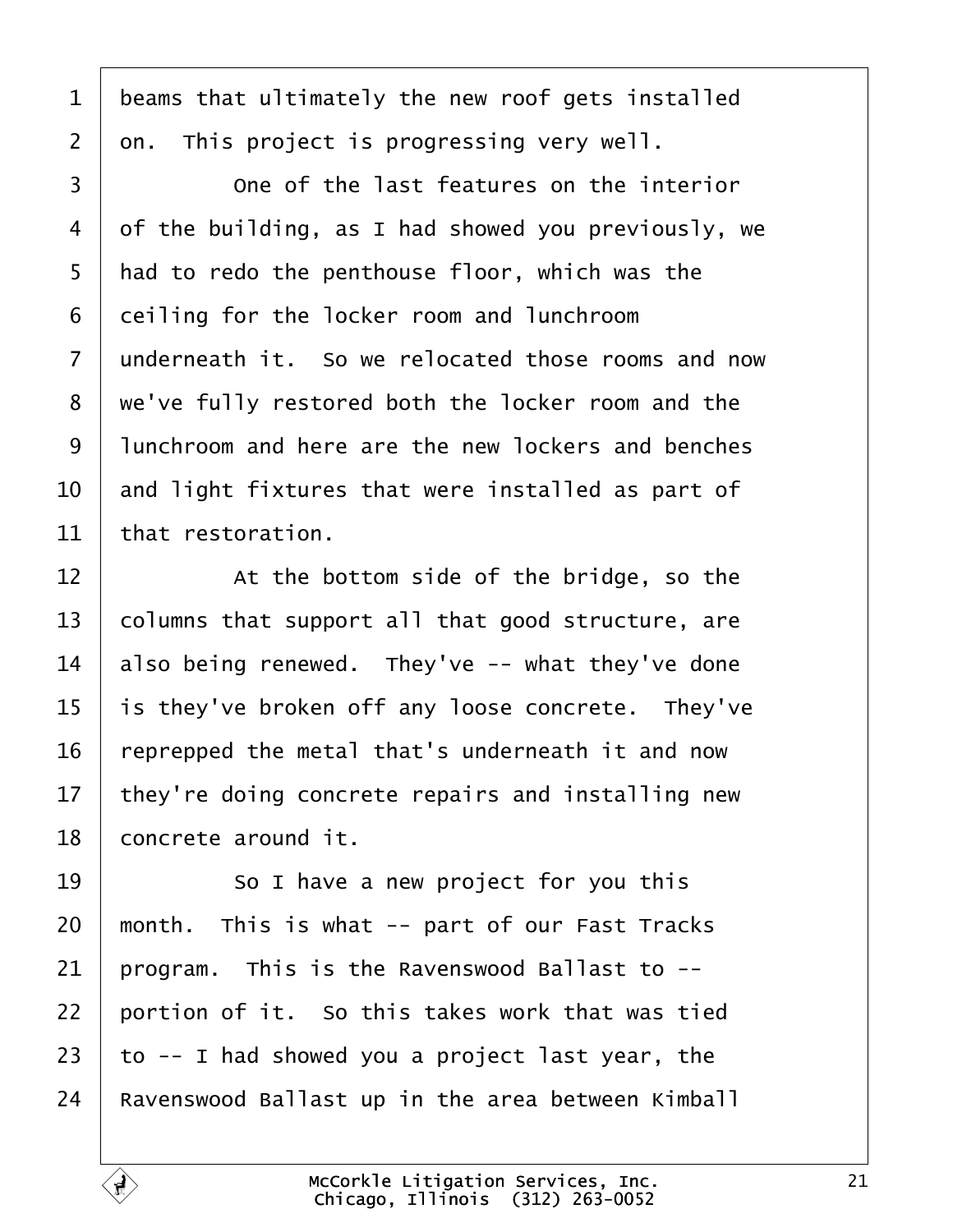<span id="page-21-0"></span>

| 1              | and Francisco, where we did work at the Francisco  |
|----------------|----------------------------------------------------|
| $\overline{2}$ | grade crossing and within the stations at Rockwell |
| 3              | and Kedzie and Francisco.                          |
| 4              | This picks up work that is tracked between         |
| 5              | Rockwell and Francisco as well as track near       |
| 6              | Kimball terminal and the grade crossing at Kedzie. |
| 7              | Kedzie is a very heavy, busy truck route and that  |
| 8              | grade crossing takes a significant amount of       |
| 9              | beating because of it.                             |
| 10             | It's a pretty quick moving project. It             |
| 11             | has three outage weekends to facilitate the work   |
| 12             | associated with it. The contractor is Kiewit.      |
| 13             | Sorry. Let me just get the right note in front of  |
| 14             | me. And it's a total project budget of just shy of |
| 15             | \$8 million with a contract value of 5 million. It |
| 16             | has a DBE goal of 20 percent with a commitment of  |
| 17             | 20.19 percent.                                     |
| 18             | If you can move to the first round of              |
| 19             | pictures. So the activity to begin with that was   |
| 20             | associated with Kedzie grade crossing, those were  |
| 21             | the focus of the first two weekends. Here, they    |
| 22             | are cutting the rail associated with that grade    |
| 23             | crossing to be able to remove that rail as part of |
| 24             | the demolition process. Next slide, please.        |
|                |                                                    |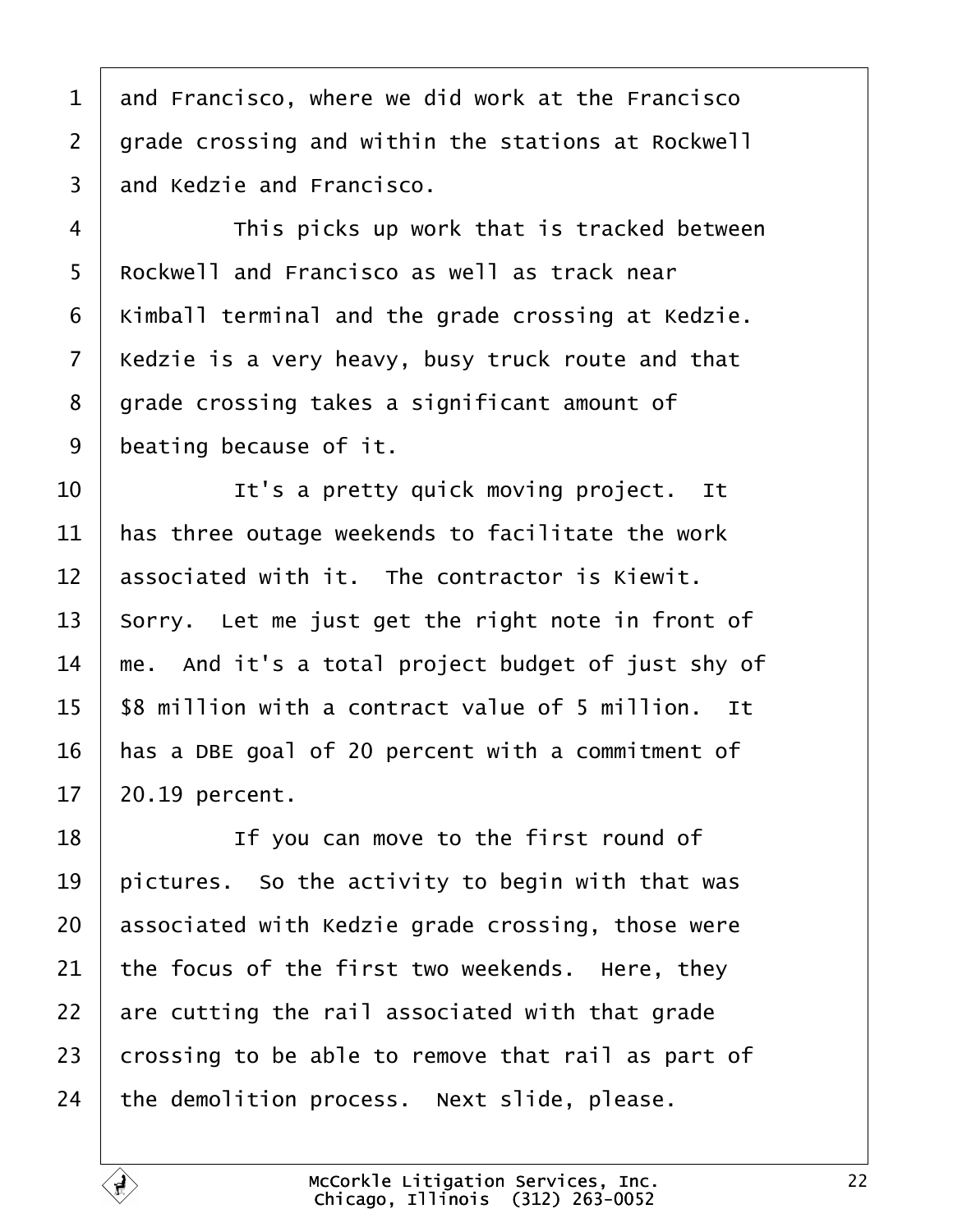<span id="page-22-0"></span>

| 1              | Here, they are demolishing the existing             |
|----------------|-----------------------------------------------------|
| $\overline{2}$ | track here. So what was previously an asphalt and   |
| 3              | rubber pad grade crossing has been completely       |
| 4              | removed and demolished.                             |
| 5              | Similar to what we did at Francisco, they           |
| 6              | then dug down and poured in a new duct bank         |
| $\overline{7}$ | underneath each side of the track that then         |
| 8              | facilitates all the signal equipment that goes      |
| 9              | across the grade crossing. Next slide, please.      |
| 10             | Here is the new concrete tubs for that              |
| 11             | portion of the track being reinstalled. Each track  |
| 12             | has got pre-fabbed concrete track that the rail     |
| 13             | ultimately gets installed in and has a series of    |
| 14             | sublayers above that duct bank mixed between        |
| 15             | compressed stone, asphalt, and then ultimately      |
| 16             | leveling sand and then the concrete tubs themselves |
| 17             | gets set.                                           |
| 18             | Here, those tubs are all being set again.           |
| 19             | They're being lined up so that the new rail can be  |
| 20             | brought in and adjusted to the existing track.      |
| 21             | Next slide, please -- can you go back one           |
| 22             | slide, please. Sorry.                               |
| 23             | So what happens then is we did the first            |
| 24             | track and then we moved to the second track and     |
|                |                                                     |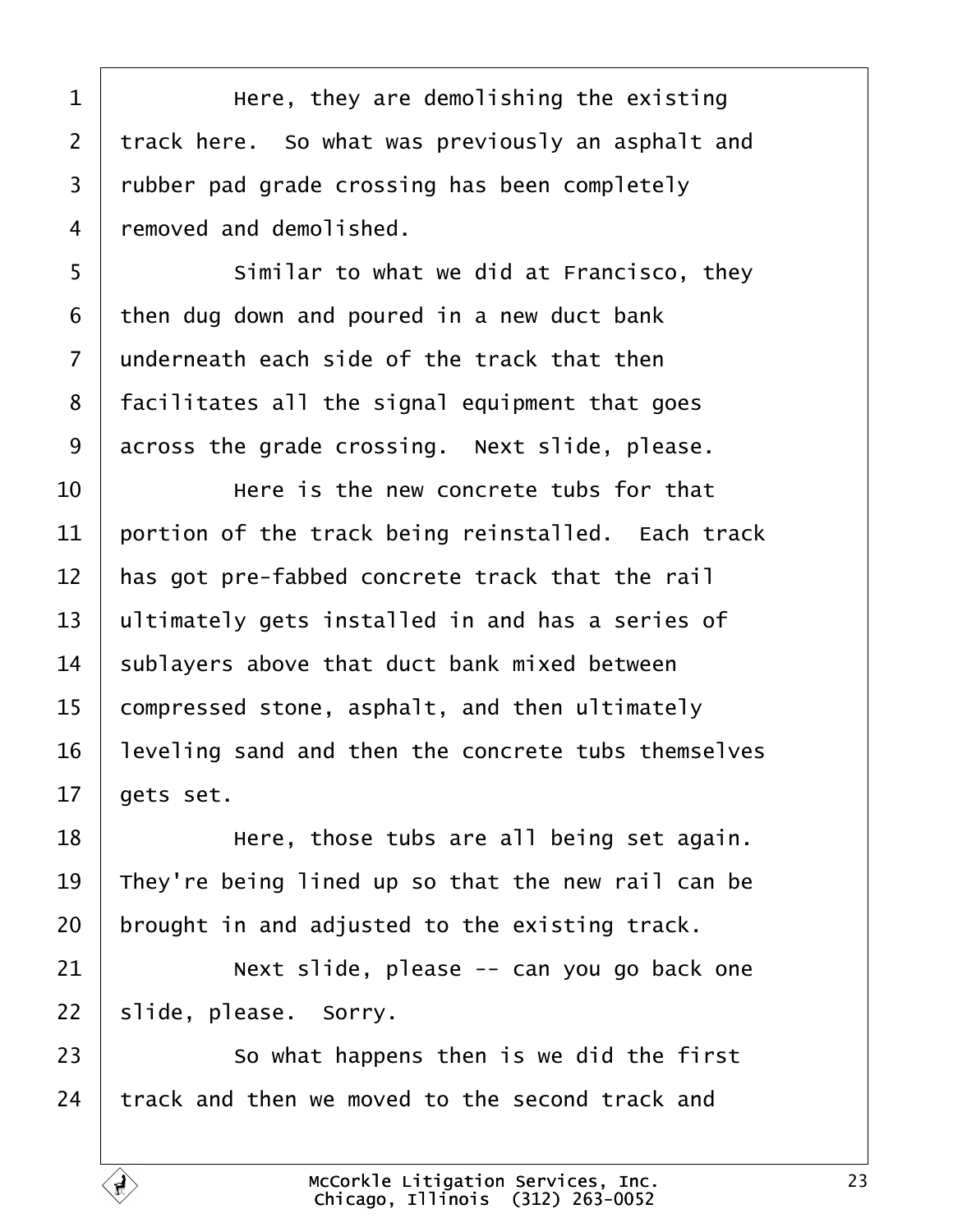<span id="page-23-0"></span>

| $\mathbf 1$    | then we ultimately tied those two together with a  |
|----------------|----------------------------------------------------|
| $\overline{2}$ | doncrete section in the middle, which I'll have    |
| 3              | some pictures of for you in future presentations.  |
| 4              | At this time, this completes my portion of         |
| 5              | the construction report. I'll be glad to take any  |
| 6              | duestions.                                         |
| $\overline{7}$ | CHAIRPERSON ALVA ROSALES: Are there any            |
| 8              | questions?                                         |
| 9              | SECRETARY LONGHINI: Excuse me. Before we take      |
| 10             | any questions, Chairman Alva Rosales, I think it   |
| 11             | would be a good time to switch the sign language   |
| 12             | interpreters and go back to Ellen. Let me make     |
| 13             | sure that gets done.                               |
| 14             | CHAIRPERSON ALVA ROSALES: Okay. Great. Thank       |
| 15             | you.                                               |
| 16             | <b>SECRETARY LONGHINI: Ellen is on.</b>            |
| 17             | Chairman, we can go back to your asking            |
| 18             | the Board for questions.                           |
| 19             | CHAIRPERSON ALVA ROSALES: Are there any            |
| 20             | questions from the Board? I don't --               |
| 21             | DIRECTOR IRVINE: Bill, I just have a question      |
| 22             | about that bridge, the metal bridge down at like   |
| 23             | 95th, your building. Is it just going to be like a |
| 24             | metal grate or is there going to be any kind of a  |
|                |                                                    |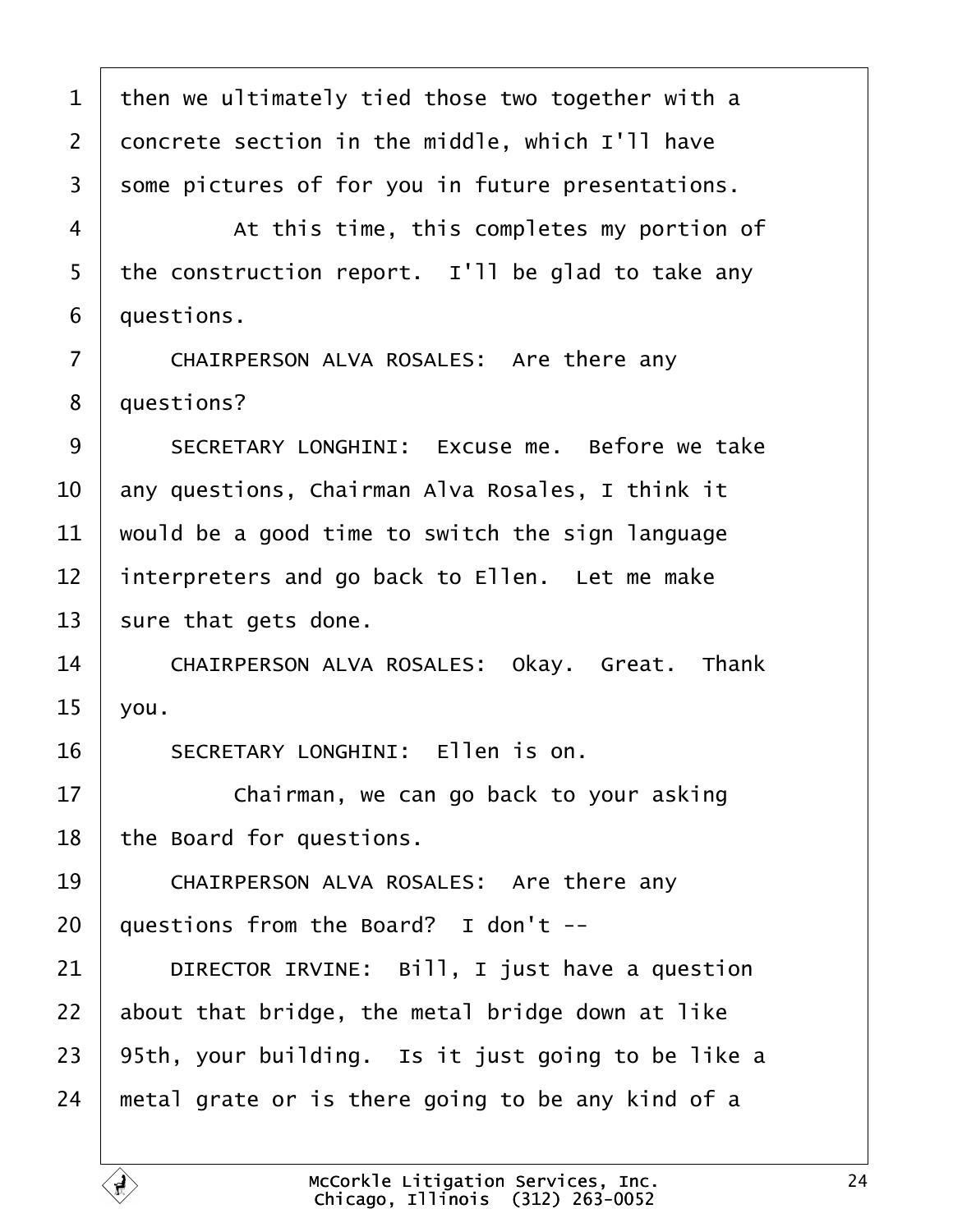<span id="page-24-0"></span>

| 1              | smoother surface on top of it?                     |
|----------------|----------------------------------------------------|
| 2              | BILL MOONEY: There are walkways that go with       |
| 3              | it that have a smoother surface on top of it. The  |
| 4              | truck passage is a metal grate.                    |
| 5              | DIRECTOR IRVINE: Got it. Thank you. That's         |
| 6              | all I have.                                        |
| $\overline{7}$ | CHAIRPERSON ALVA ROSALES: Thank you.               |
| 8              | Actually, I have a question with regards to the    |
| 9              | bridge too. So you said that that was to help deal |
| 10             | with water issues, so is that being used -- the    |
| 11             | grated metal bridge, is that being used in other   |
| 12             | locations now as well to try to deal with those    |
| 13             | types of issues?                                   |
| 14             | BILL MOONEY: So we haven't done any bridges        |
| 15             | similar to this. This is kind of a unique piece of |
| 16             | property for us. So the entrance for the shop      |
| 17             | is -- it's a multi-story shop and the entrance is  |
| 18             | actually an elevated entrance, which is why this   |
| 19             | bridge exists. It's how you gain access on the     |
| 20             | street there into the shop itself. We can load in  |
| 21             | material and that's how personnel gets into it,    |
| 22             | because the yard -- the shop and the rail yard     |
| 23             | ultimately go below that grade.                    |
| 24             | I think, you know, one of the things is we         |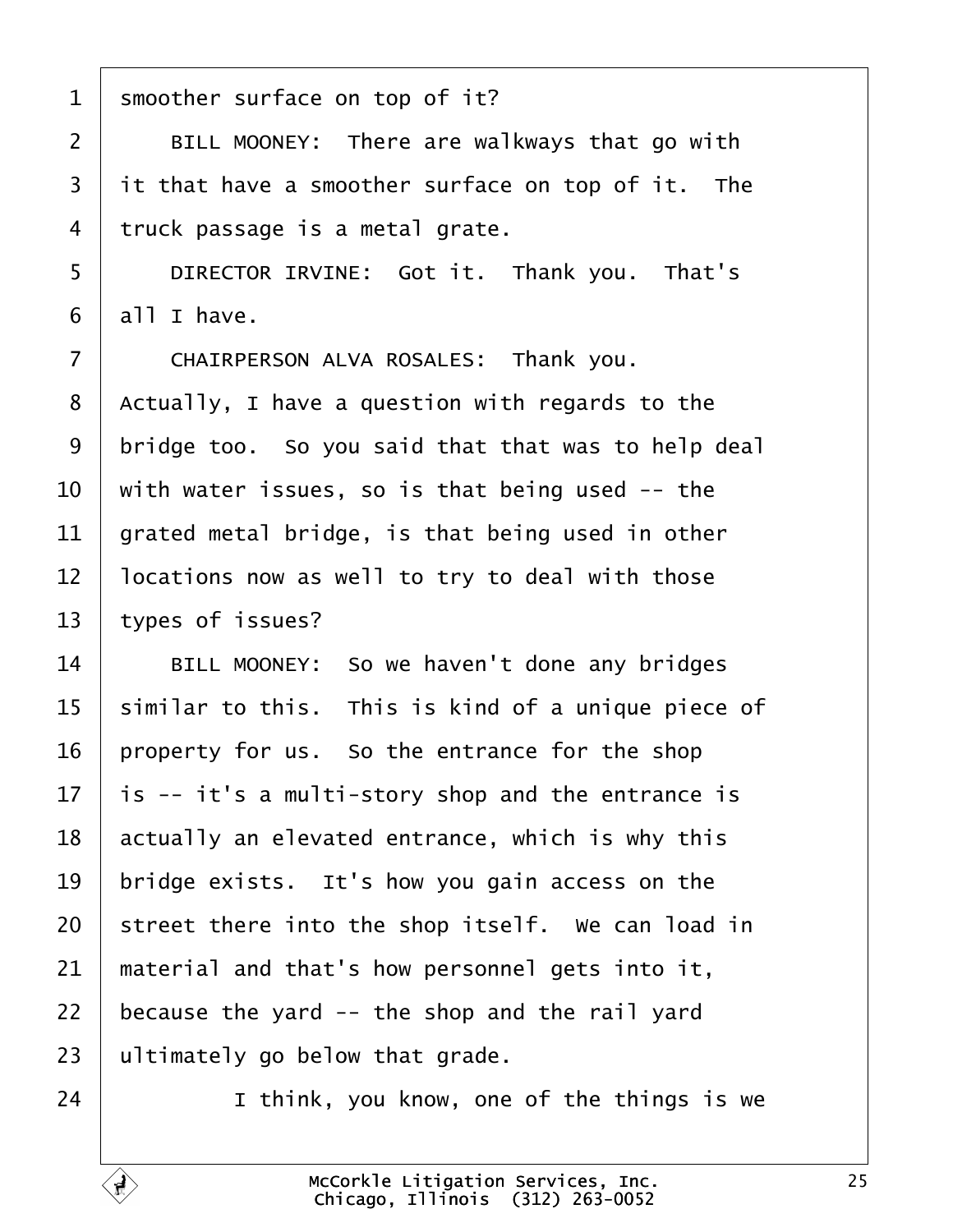<span id="page-25-0"></span>

| 1              | Iboked at why the deterioration occurred on the     |
|----------------|-----------------------------------------------------|
| $\overline{2}$ | bridge as we looked for opportunities to improve    |
| 3              | upon that and we felt that the galvanized steel for |
| 4              | the durability and use for this bridge was a good   |
| 5              | option.                                             |
| 6              | It's not always the greatest option, so we          |
| 7              | have other circumstances where we have bus,         |
| 8              | vehicular traffic, and passenger traffic.           |
| 9              | Having -- as Director Irvine noted, a               |
| 10             | smooth surface, especially for ADA purposes, is     |
| 11             | really a requirement. In those circumstances, you   |
| 12             | know, with the more -- more of that volume of wheel |
| 13             | movement, concrete works a lot better for us. So I  |
| 14             | think it's a case-by-case scenario.                 |
| 15             | CHAIRPERSON ALVA ROSALES: Got it. More of a         |
| 16             | unique situation.                                   |
| 17             | <b>BILL MOONEY: Yes.</b>                            |
| 18             | CHAIRPERSON ALVA ROSALES: Great. Thank yo           |
| 19             | much, Bill. We appreciate it.                       |
| 20             | Next I would like to ask Chris Bushell to           |
| 21             | make his report on the RPM presentation.            |
| 22             | CHRIS BUSHELL: Thank you, Vice-Chair.               |
| 23             | <b>RPM Phase One Design-Build contract</b>          |
| 24             | continues on budget and tight to schedule. Let's    |
|                |                                                     |

Г

you so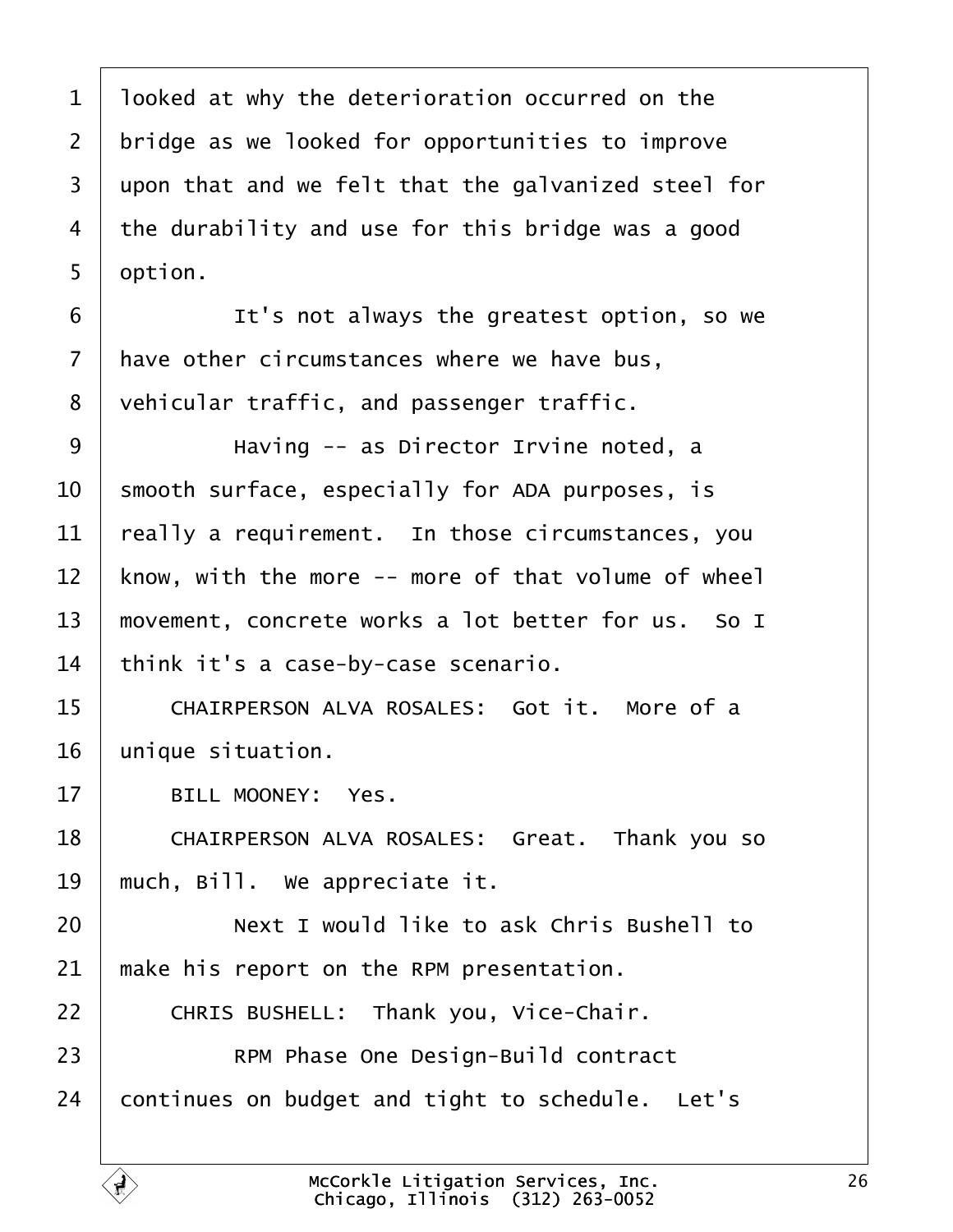<span id="page-26-0"></span>1 go to the next slide. One more slide, please. 2 **So the progress since our last report** 3 dontinues with a lot of design. We still are at 4 about 65 to 70 percent with design. There has been 5 a number of large packages that have been under 6 development and going through the interdisciplinary 7 review coordination process. So that effort 8 dontinues to move forward. 9 | In addition, the signal designer, which is 10 being handled by the signal subcontractor Hitachi, 11 is advancing their work principally with regard to 12 some of the final pre-stage signaling elements, but 13 also with regard to the design work associated with 14 the larger corridor signal improvements that will  $15$  come. 16 **Red-Purple Bypass.** We are in the process 17 bf accepting our first deliveries of steel this 18 week. We'll see in some of the subsequent slides 19 the fit-up of some of that steel at the producer's 20 vard in Missouri.  $21$  The corridor signal improvements, we are 22 continuing with testing the DG track circuit. This 23 is the track circuit that will be installed in the 24 corridor-wide project.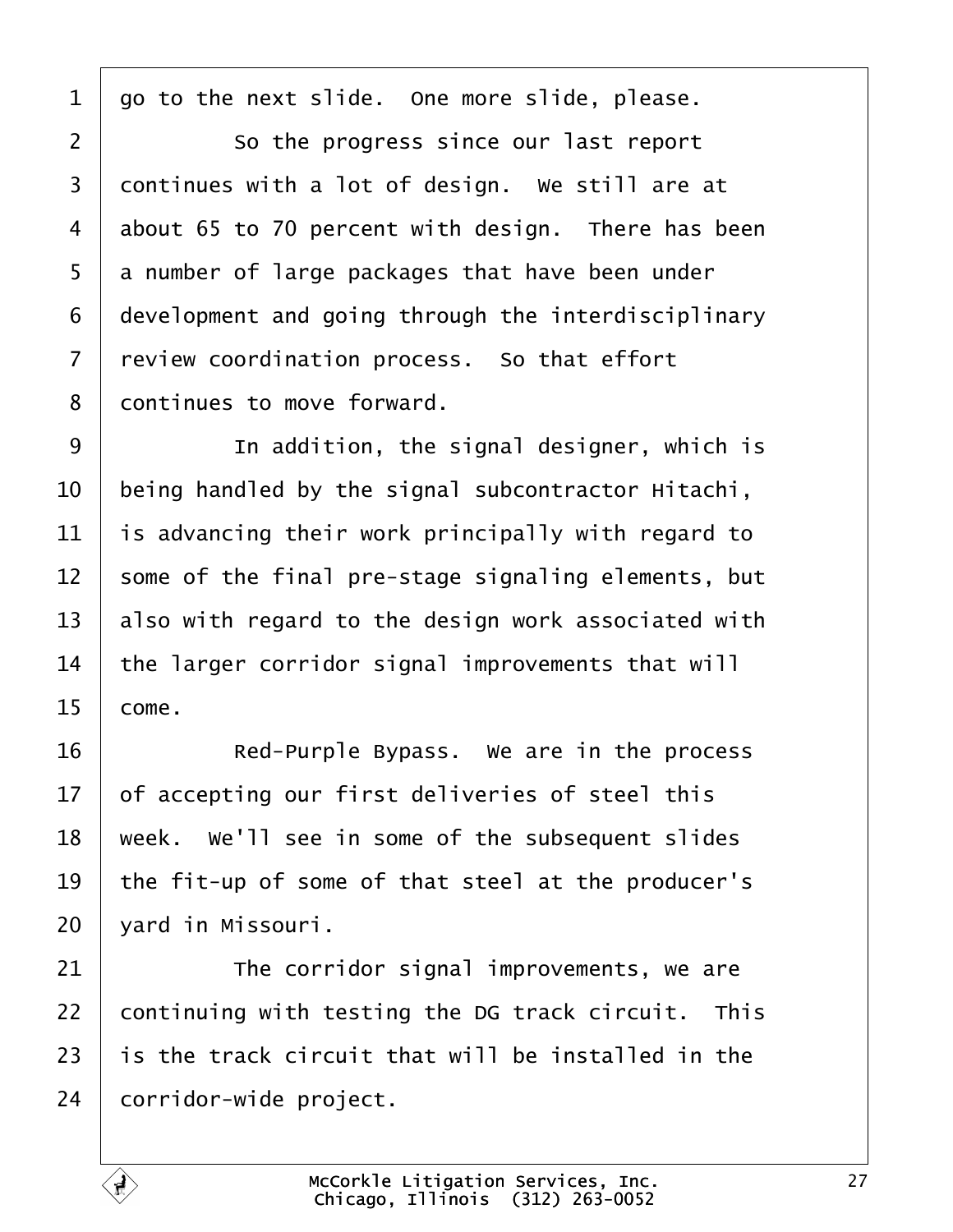<span id="page-27-0"></span> $\frac{1}{1}$  In addition, they are working on various 2 pieces of production to the pre-stage houses. 3 Although, at this point, we're really -- in terms 4 of the pre-stage work, we are in the process of 5 installing electrical to support most of the 6 houses. You'll see some of that in the photographs 7 to come. 8 **I** In pre-stage, probably the biggest piece 9 of work that's going on besides the installation of 10 **cabling and other infrastructure associated with** 11 the two major duct banks -- major interlockings 12 that we installed over the course of the summer is 13 the construction of the temp stations. You'll see 14 photographs today of that construction. It is 15 really starting to pick up substantially. 16 **Then in terms of the larger Lawrence to** 17 Bryn Mawr modernization, we are continuing with the 18 production of precast box girder segments. Again, 19  $\sqrt{ }$  you'll see some photographs of that in the report 20 to follow. Next slide, please. 21 **So I mentioned in the bypass that the** 22 steel for this bypass was in the fit-up stage. So 23 after it's produced, as you can see here, they mock 24  $\mu$  p the installation of it just to make sure all the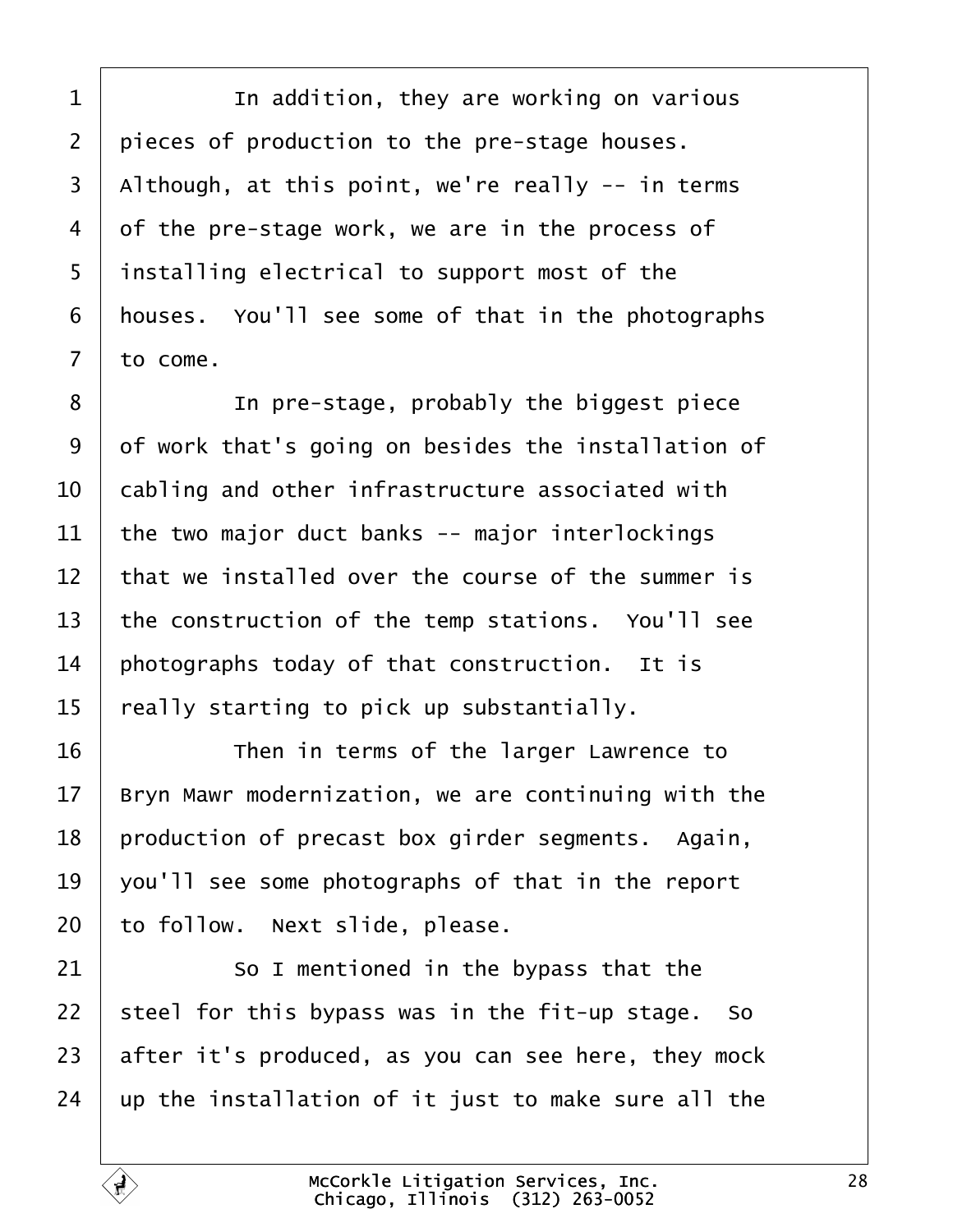<span id="page-28-0"></span>1 domponents fit and there's no issues before they 2 break it down to ship. 3 **So you can see it here being assembled in** 4 their yard in Missouri. You can see the 5 Mississippi River in the background there. Next 6 slide.  $7 \mid$  So in the pre-stage work, you can see the 8 donstruction of the Thorndale relay house. This is 9 a platform in association obviously with the 10 Thorndale interlocking that we installed this past 11 summer. Next, please. 12 **Temporary stations.** So the stations have 13 both an at-grade requirement or at-grade 14 **construction as well as on the right-of-way.** So 15 you can see here, the installation of platform 16 steel on the outside of the tracks and then 17 between, on tracks two and three on this four-track 18 corridor, you can see the installations of the 19 foundations for the temporary station in 20 **association with our first phase of segmented box** 21 girder construction. Next slide, please.  $22$   $\sim$  So segmented box girders. This is the 23 production of those box girders in Morris, 24 Illinois. They are continuing to move forward on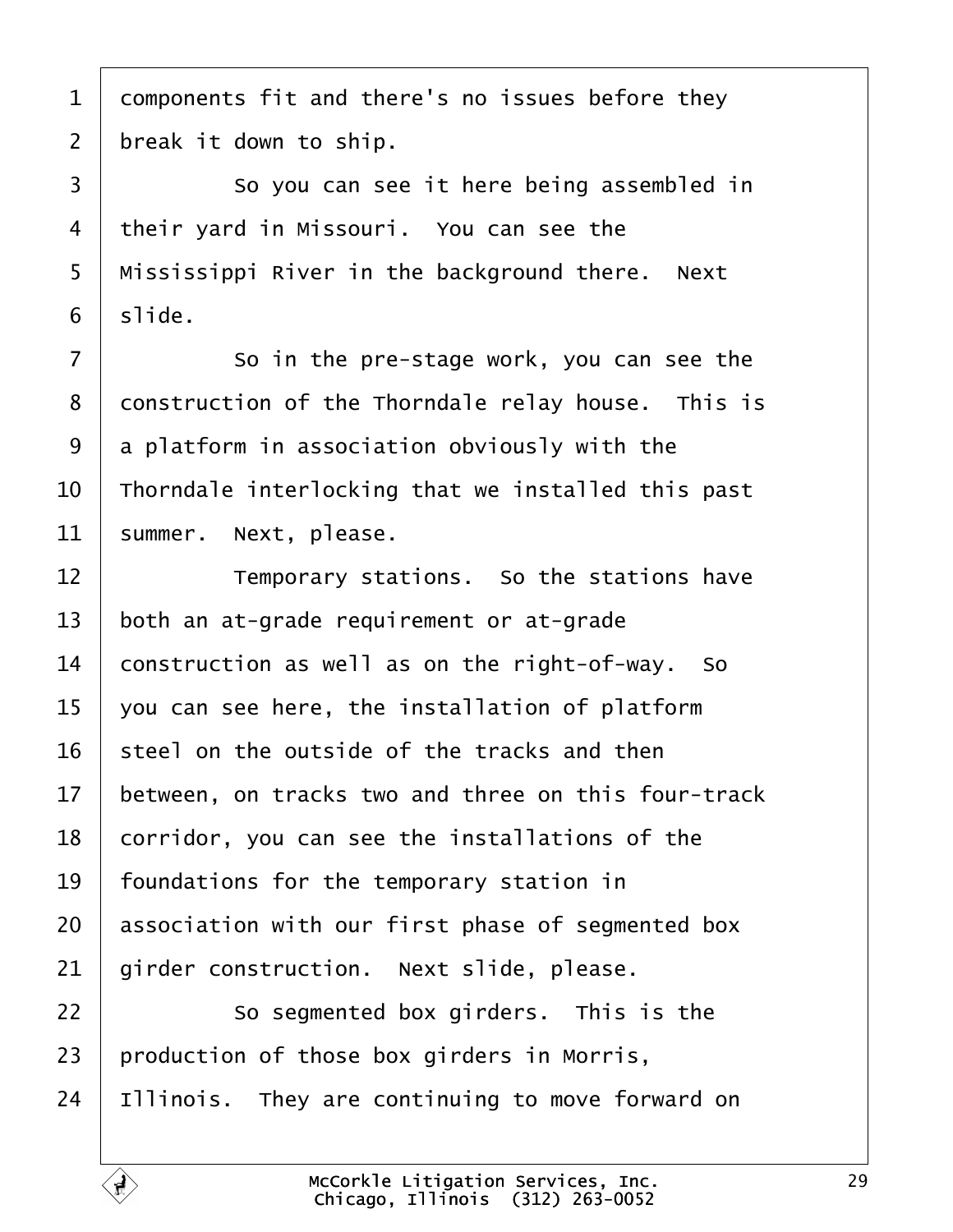<span id="page-29-0"></span>

| 1              | schedule. They had some initial -- they were       |
|----------------|----------------------------------------------------|
| $\overline{2}$ | developing their process and as such, their        |
| 3              | efficiency was a little bit lower, but they've     |
| 4              | moved up to a production level that reflects the   |
| 5              | schedule and we're pleased that their quality also |
| 6              | remains very high. Next slide, please.             |
| $\overline{7}$ | So, again, pre-stage work relative to              |
| 8              | signaling. So this is the installation of the      |
| 9              | Montrose relay house. So this proceeded without    |
| 10             | incident.                                          |
| 11             | If we go to the next slide, the sister             |
| 12             | house to Montrose, it came almost at the same time |
| 13             | as Berwyn. We had two more to set. Thorndale and   |
| 14             | Loyola. Actually, we've set them. We'll see        |
| 15             | photographs of that in the next board meeting.     |
| 16             | So this is the Berwyn house. They kind of          |
| 17             | come in pairs. So we get two of them within a      |
| 18             | one-week period and then we set them and then      |
| 19             | proceed to connect them to various interlockings   |
| 20             | throughout the system or track circuits.           |
| 21             | Next slide. Advance contracts are in               |
| 22             | close out. Nothing real new here. We continue to   |
| 23             | finish this work, mostly relatively minor cable    |
| 24             | pulling or utility terminations. Some comm service |
|                |                                                    |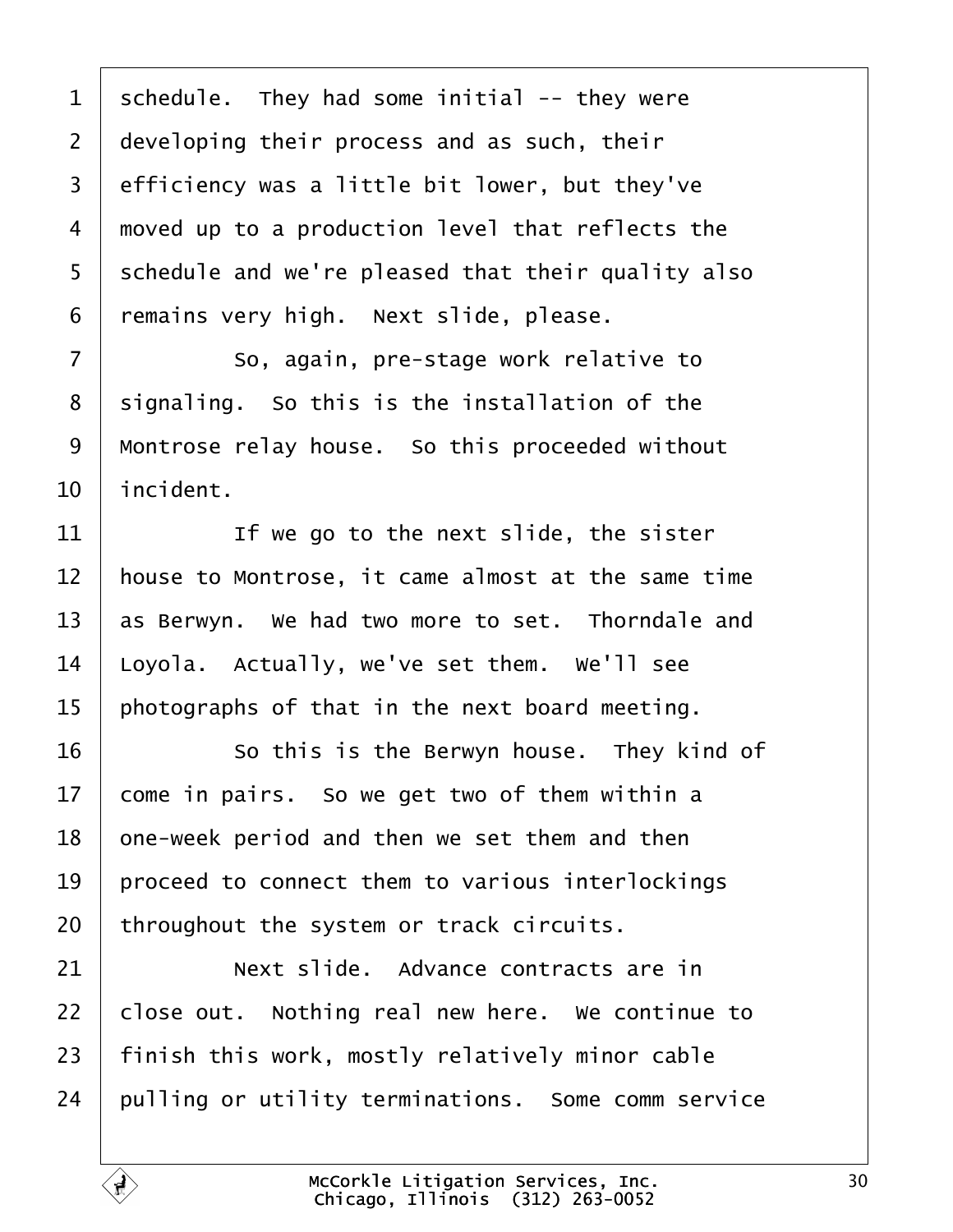<span id="page-30-0"></span>

| 1  | switch-overs in coordination with customers and     |
|----|-----------------------------------------------------|
| 2  | various aldermen and other interested parties in    |
| 3  | the area, but it is in closeout. Nothing really to  |
| 4  | report, no photographs.                             |
| 5  | Next slide, please. Next. Next.                     |
| 6  | So community outreach. We are                       |
| 7  | participating in various system-wide efforts,       |
| 8  | healthy kit distribution. We are also, though,      |
| 9  | using those as opportunities in the RPM project     |
| 10 | area to collect people's information, mostly e-mail |
| 11 | addresses, so we can provide them with various      |
| 12 | service alerts and other information about the      |
| 13 | project, including our Open For Business campaign,  |
| 14 | which is really kicking into gear here.             |
| 15 | You know, with all the impacts associated           |
| 16 | with COVID, we are undergoing a pretty active Open  |
| 17 | For Business campaign to support the businesses     |
| 18 | that at this point are probably more impacted by    |
| 19 | COVID than RPM, but we feel this is a good          |
| 20 | opportunity to get some goodwill for the project.   |
| 21 | We are meeting, continuing, with the                |
| 22 | aldermen associated with Open For Business, but     |
| 23 | also various pieces of construction. We've had      |
| 24 | some meetings with Loyola. You've heard me talk     |
|    |                                                     |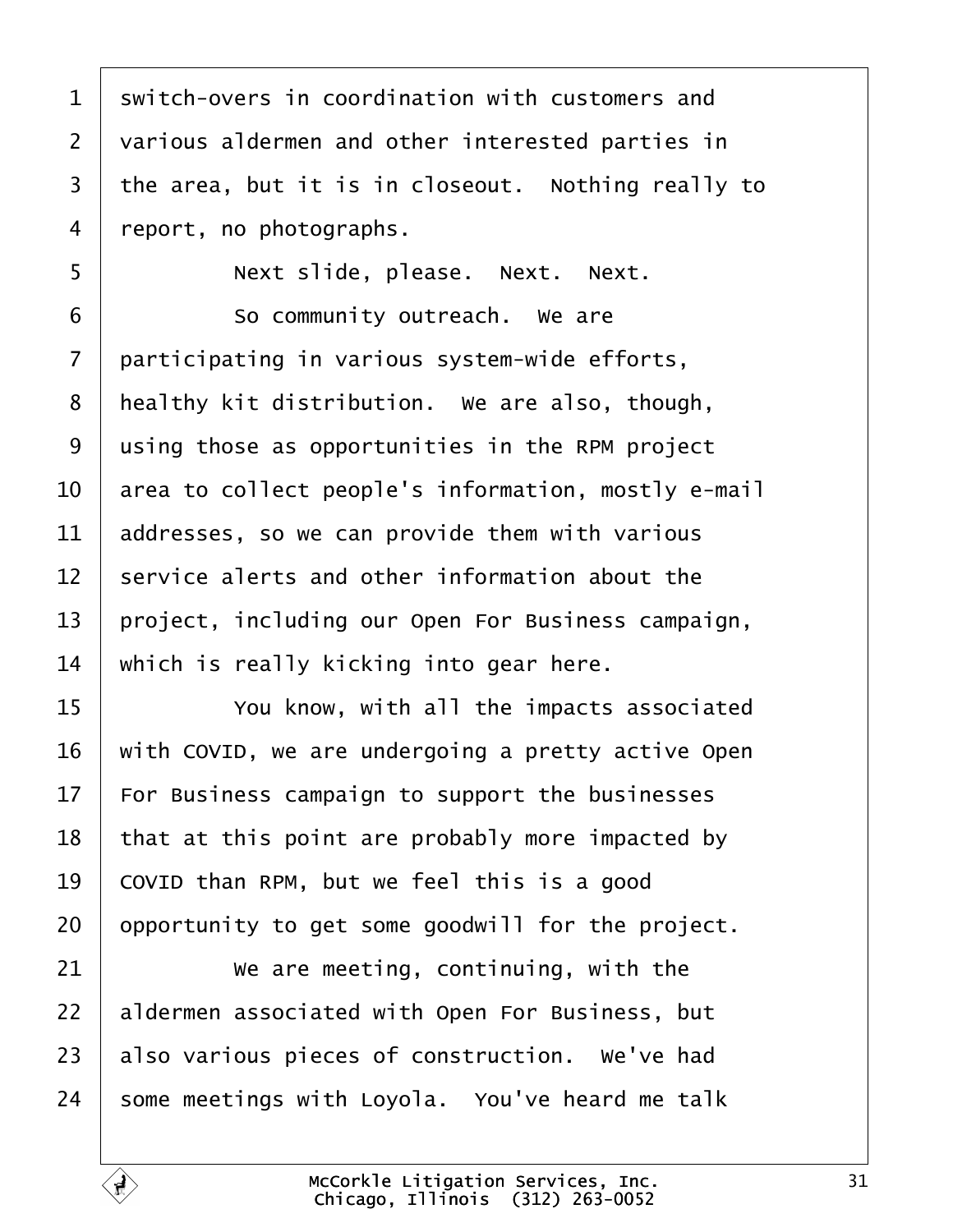<span id="page-31-0"></span>

| 1              | about our Loyola relay house. We had to set that   |
|----------------|----------------------------------------------------|
| $\overline{2}$ | kind of right in the back of the university and    |
| 3              | make sure we were in coordination with any remote  |
| 4              | activities they have at the moment.                |
| 5              | Then we are having virtual office hours.           |
| 6              | So we have a virtual environment where people in   |
| 7              | the community can come in and ask us questions.    |
| 8              | We've done a couple sessions with that so far.     |
| 9              | That really concludes my report on                 |
| 10             | community outreach. If I can turn it over to Juan  |
| 11             | Pablo, that would be great.                        |
| 12             | CHAIRPERSON ALVA ROSALES: Chris, I have a          |
| 13             | quick question with regards to the Open For        |
| 14             | Business. How are we seeing the businesses do in   |
| 15             | the area? I mean, are most of them staying afloat? |
| 16             | CHRIS BUSHELL: You know, I would say we have       |
| 17             | two predominant business communities for the       |
| 18             | project as a whole. The businesses in and          |
| 19             | around -- in and around the bypass, those are kind |
| 20             | of associated for the most part more or less with  |
| 21             | Wrigley Field and kind of ebb and flow with the    |
| 22             | Cubs. We were seeing kind of a reshuffling of      |
| 23             | those businesses in that area associated with      |
| 24             | various things that are happening in the           |
|                |                                                    |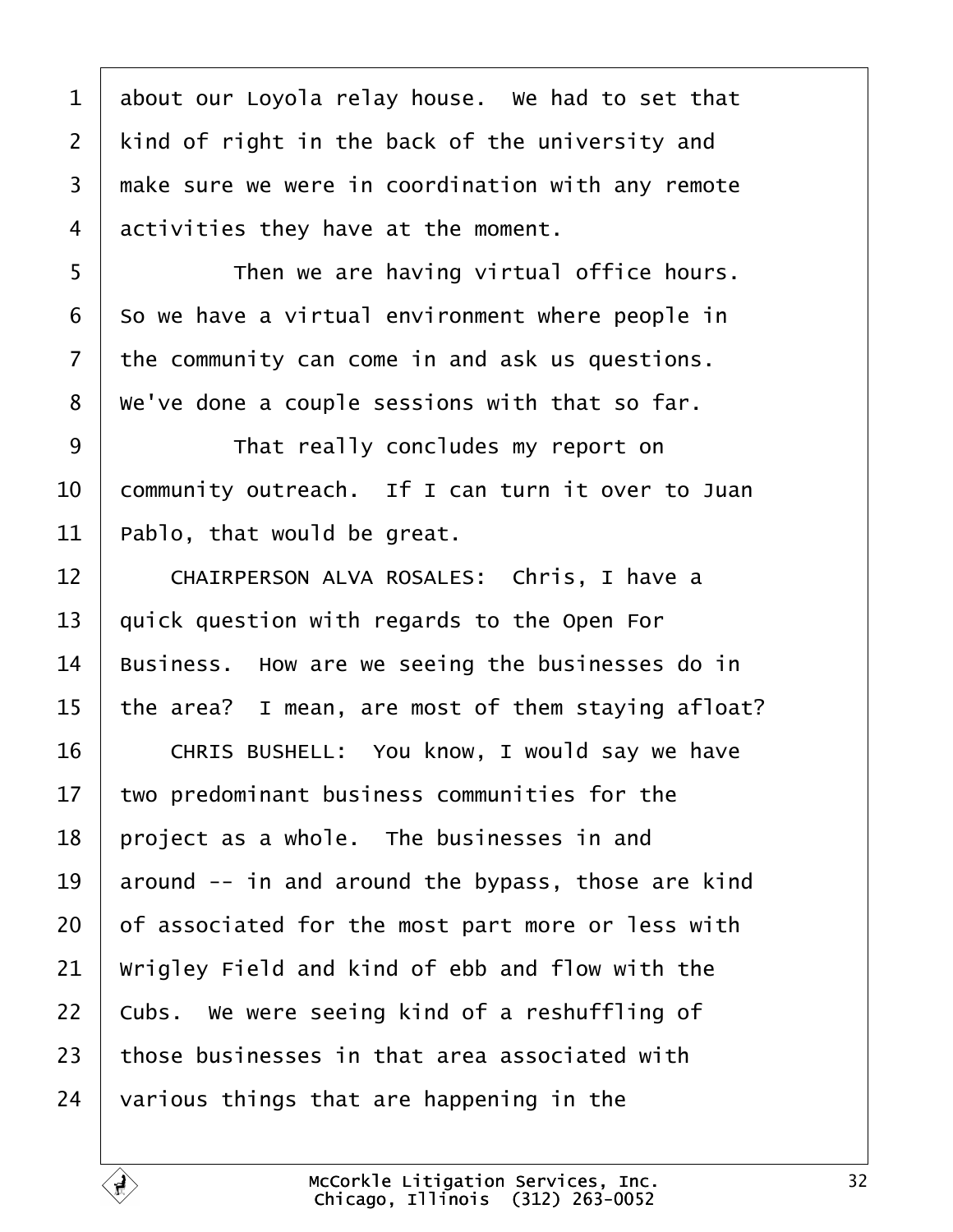<span id="page-32-0"></span>

| 1               | dommunities around the stadium. So I would say      |
|-----------------|-----------------------------------------------------|
| $\overline{2}$  | that those businesses are less affected by          |
| 3               | donstruction at the moment and probably more        |
| 4               | affected by general trends with the Cubs and with   |
| 5               | COVID.                                              |
| 6               | In the area of Lawrence to Bryn Mawr, I             |
| $\overline{7}$  | think you see a lot of small family-owned retail    |
| 8               | businesses, particularly restaurants, that have     |
| 9               | been significantly impacted by COVID. You know,     |
| 10              | many of the restaurants that have strong delivery   |
| 11              | services are hanging on, albeit in smaller --       |
| 12 <sub>2</sub> | they're contracting a little bit. It is a           |
| 13              | significant impact though.                          |
| 14              | We are doing everything we can to make              |
| 15              | sure that when we're -- as we open the temp         |
| 16              | stations, that we're creating whatever              |
| 17              | opportunities we can for those local businesses and |
| 18              | otherwise just making them, you know, available for |
| 19              | the kind of resources we can bring to the table in  |
| 20              | terms of advertising or other business              |
| 21              | opportunities through our website through our Open  |
| 22              | For Business campaign.                              |
| 23              | Frankly, it's a big concern in the LBMM             |
| 24              | area and we're working very closely with the        |
|                 |                                                     |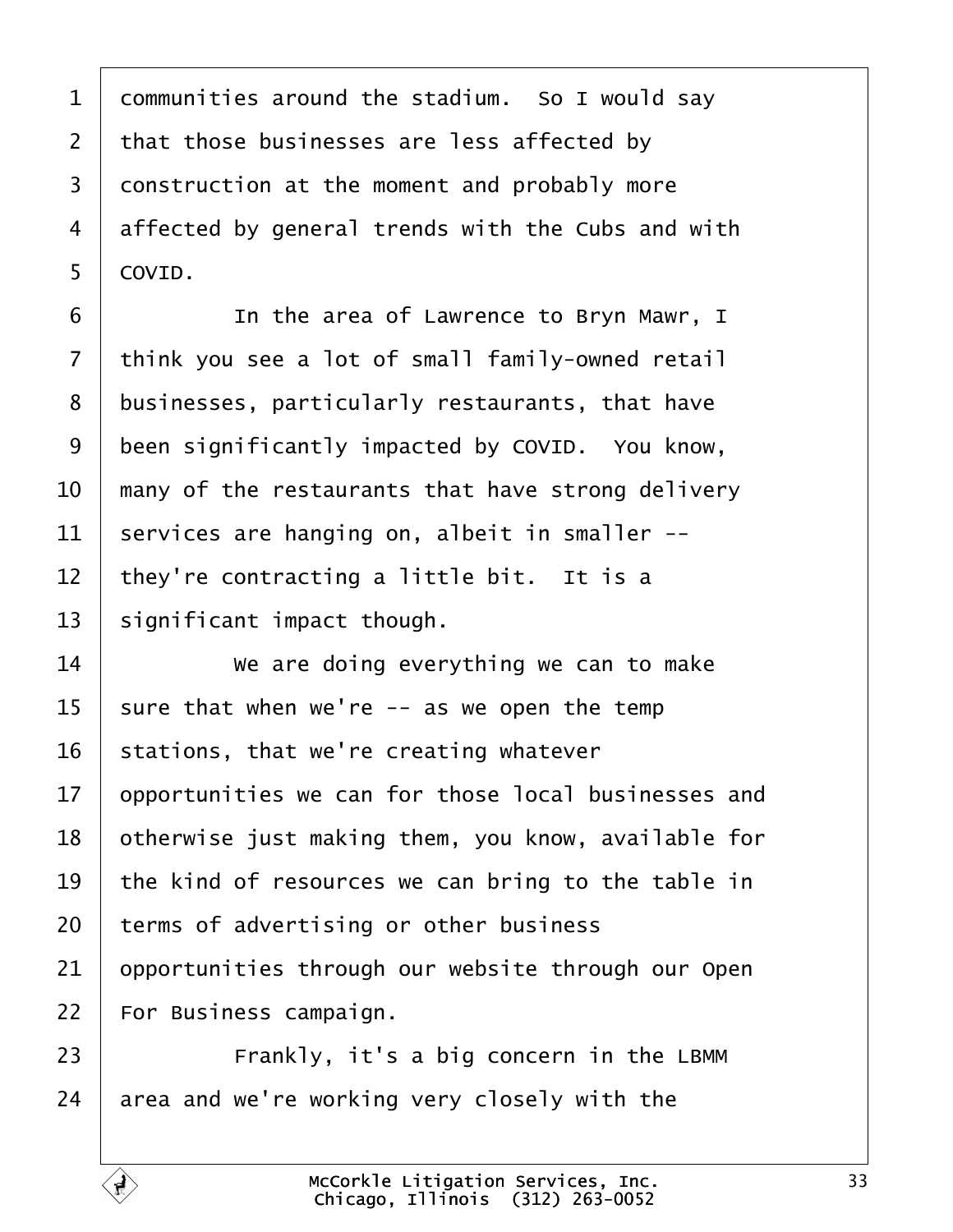<span id="page-33-0"></span>

| 1              | aldermen and local chambers of commerce to mitigate |
|----------------|-----------------------------------------------------|
| 2              | the impact.                                         |
| 3              | CHAIRPERSON ALVA ROSALES: Well, thank you for       |
| $\overline{4}$ | the information and all the work that your team is  |
| 5              | doing. I really appreciate that.                    |
| 6              | Before we go to Juan Pablo, does anyone             |
| $\overline{7}$ | else on the Board, do any of the directors have any |
| 8              | duestions for Chris?                                |
| 9              | I see none. Okay.                                   |
| 10             | SECRETARY LONGHINI: Chairman. Chairman, it's        |
| 11             | Greg again.                                         |
| 12             | <b>CHAIRPERSON ALVA ROSALES: Yes.</b>               |
| 13             | SECRETARY LONGHINI: Because we've got another       |
| 14             | long presentation coming, I think now would be a    |
| 15             | good time to change the sign language interpreter   |
| 16             | for probably like the final time. So I'll wait for  |
| 17             | LJ to come on and then we can start.                |
| 18             | CHAIRPERSON ALVA ROSALES: Great. Thanks,            |
| 19             | Greg.                                               |
| 20             | SECRETARY LONGHINI: Ellen is off. Okay.             |
| 21             | Chairman, back to you.                              |
| 22             | CHAIRPERSON ALVA ROSALES: Okay. Thank you.          |
| 23             | Juan Pablo?                                         |
| 24             | J.P. PRIETO: Good morning, Directors. Juan          |
|                |                                                     |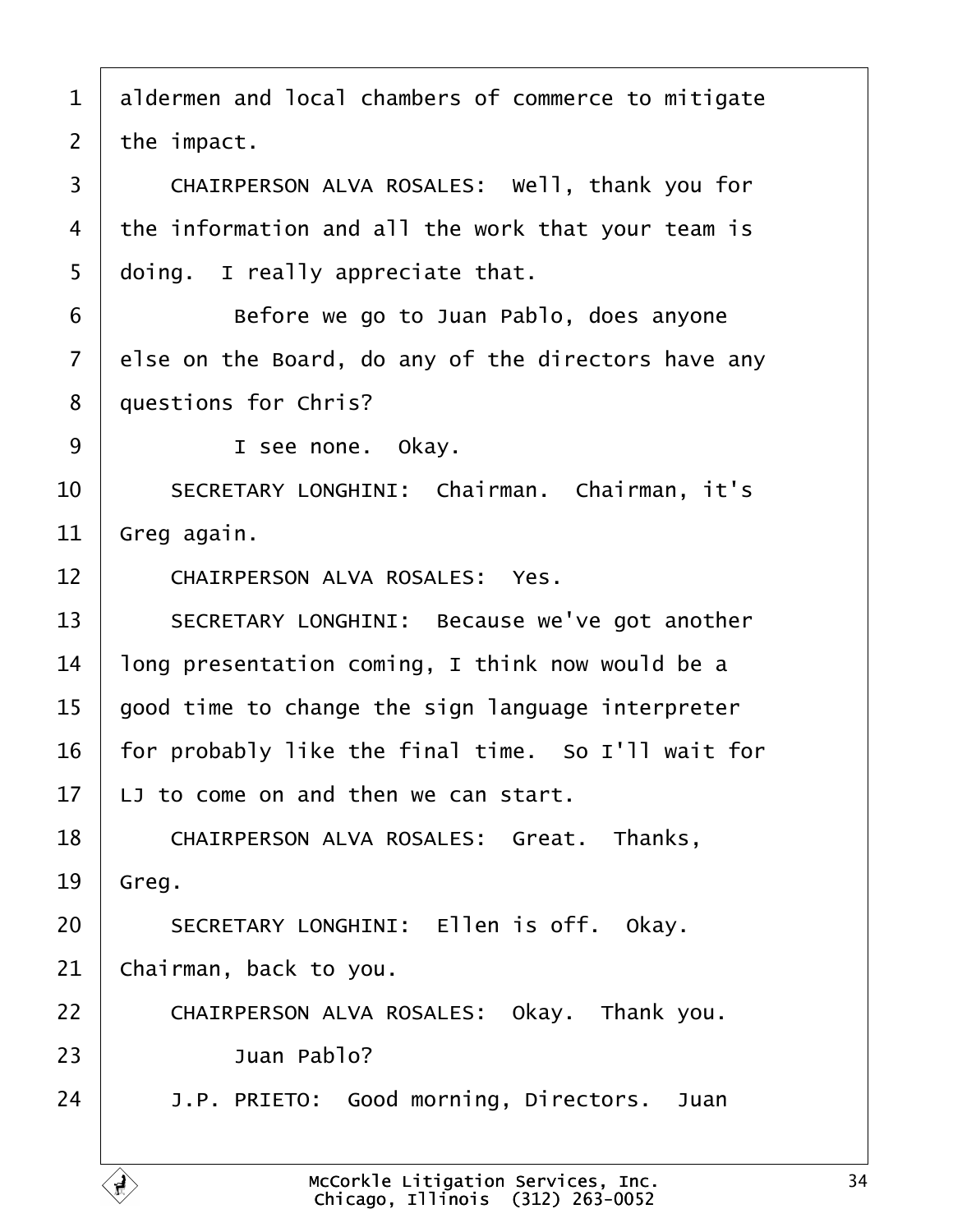- <span id="page-34-0"></span>1 Pablo Prieto, Director of Diversity Programs. We
- 2 dontinue to meet monthly with the prime contractor
- ·3· ·to discuss workforce and DBE outreach and
- 4 dompliance.
- 5 **I** In September, we attended virtual
- 6 membership meetings for the U.S. Minority
- 7 Contractors Association, Black Contractors Owners
- 8 and Executives, and Federation of Women Contractors
- 9 to speak about our Building Small Businesses
- 10 program and opportunities on RPM.
- 11 **Attending these membership meetings was in**
- 12 preparation for our October 8th virtual BSB
- 13 session. During our virtual four-to-four
- 14 (phonetic) session, we had 15 firms attend the
- 15 workshop and nine firms attend the one-on-one
- 16 session.
- 17 **To date, including CARES Act funding, the**
- 18 Building Small Businesses program has helped firms
- 19 secure over \$4.7 million in capital with almost
- 20 <sup>1</sup> million more dollars in capital being requested.
- 21 We will continue to host these session to provide
- 22 support for firms interested in bidding on
- 23 **opportunities on RPM.**
- $24$   $\parallel$  That concludes my portion of the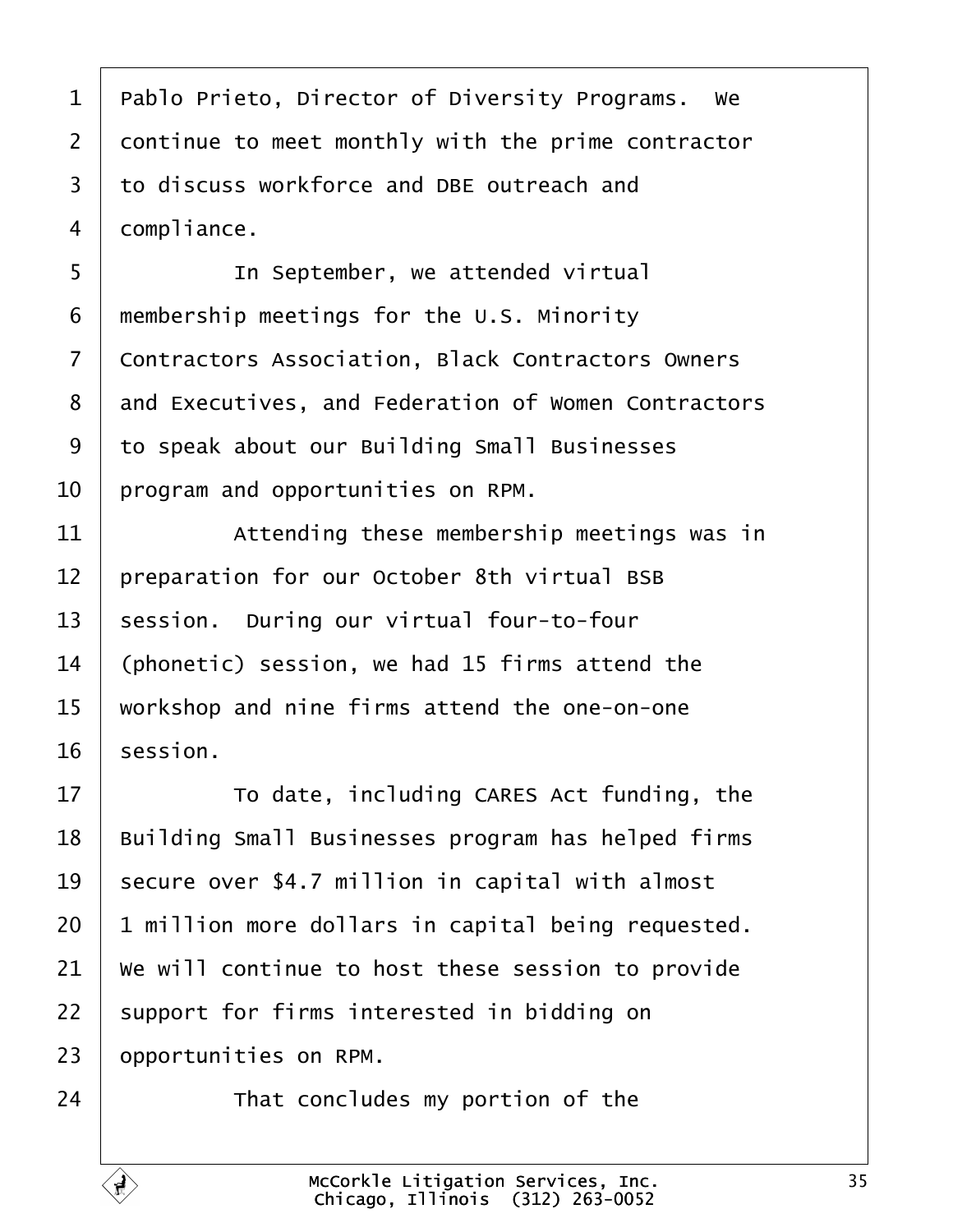- <span id="page-35-0"></span>1 donstruction report. Happy to answer any
- 2 duestions.

3 | CHAIRPERSON ALVA ROSALES: Any questions for

- 4 Juan Pablo?
- 5 | No? Thank you to everybody. I guess I
- 6 just have a comment more so than a question. I
- 7 know we've discussed this before, but with regard
- 8 to some of the outreach that you do, I know we've
- ·9· ·talked about when we see that some of the contracts
- 10 we have are not being fulfilled by DBEs because we
- 11 don't have any of those in the market and down the
- 12 road maybe in three years or something, that
- 13 contract is going to come up, that is something
- 14 that you're communicating to the communities -- the
- 15 business communities so that maybe some business
- 16 can prepare itself to bid on that, you know, at a
- 17 later date?
- 18 | J.P. PRIETO: Yes, Vice-Chair. We are going
- 19 through the last three years' worth of contracts
- 20 that have had zero percent or low DBE goals
- 21 assigned to them and working out the work
- 22 categories where we had low availability of DBEs so
- 23 that we can talk to our technical assist agencies
- 24 and other partners about where firms can expand to.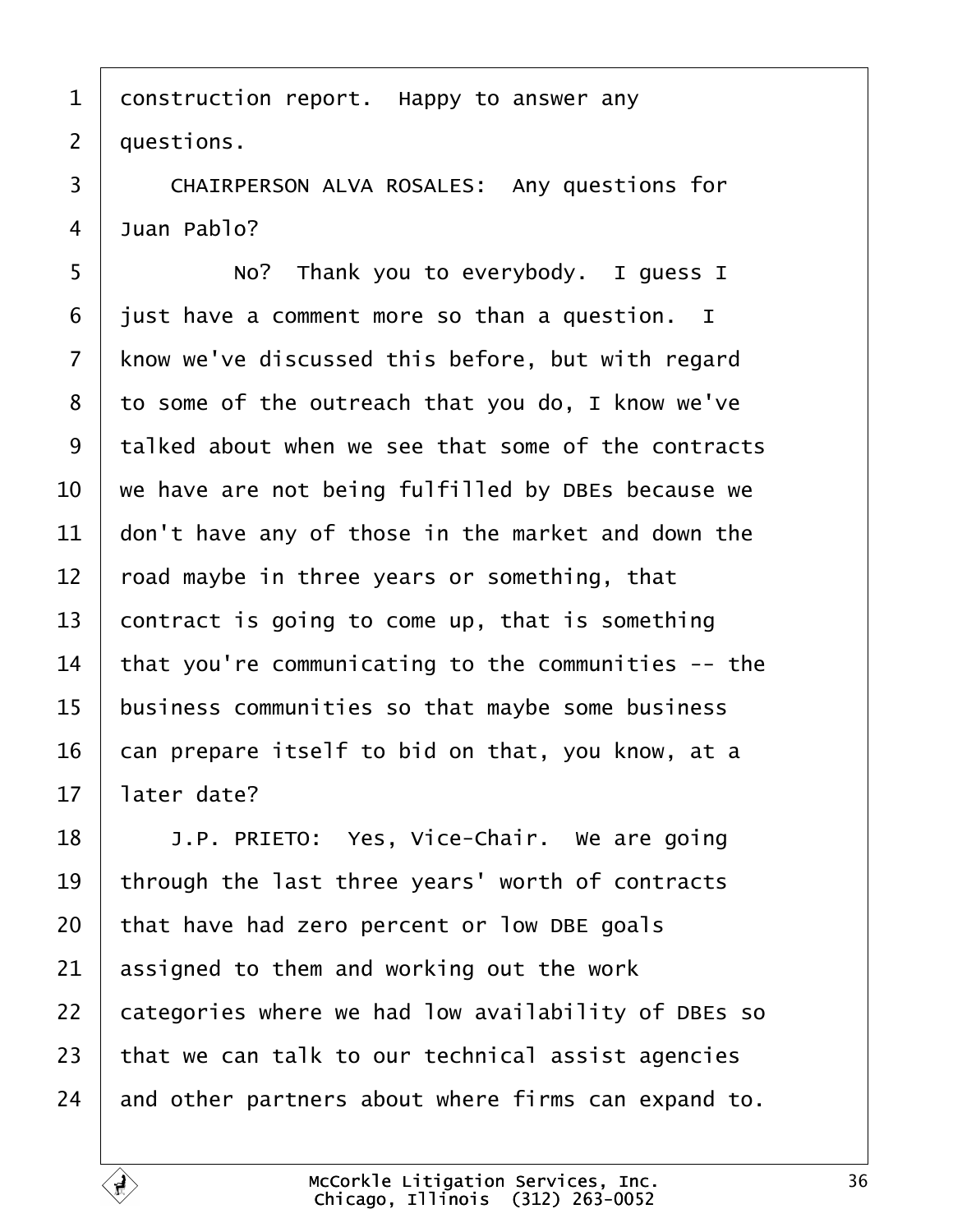<span id="page-36-0"></span>

| 1  | Maybe there are already firms, small                 |
|----|------------------------------------------------------|
| 2  | businesses that exist in these areas that are just   |
| 3  | not DBE certified. So we can talk to them about      |
| 4  | the certification process and get their              |
| 5  | applications submitted or maybe there's              |
| 6  | entrepreneurs looking to start new businesses and    |
| 7  | wondering what is a good industry to get into. So    |
| 8  | we can present this to our partners as               |
| 9  | opportunities to those folks.                        |
| 10 | <b>CHAIRPERSON ALVA ROSALES: I really appreciate</b> |
| 11 | that, especially during this time because so many    |
| 12 | of the companies are having to pivot, right? So to   |
| 13 | know what direction to pivot -- and I ask that also  |
| 14 | because today on the agenda I saw one of those.      |
| 15 | So -- I think it was in the area of cranes, right?   |
| 16 | And we don't have any more DBEs in that particular   |
| 17 | area. So I think --                                  |
| 18 | J.P. PRIETO: The lifts. Correct. Yes.                |
| 19 | CHAIRPERSON ALVA ROSALES: Okay. We appreciate        |
| 20 | that. I guess there's no other questions. So all     |
| 21 | right. Thank you so much to the three of you for     |
| 22 | presenting. We appreciate that.                      |
| 23 | I guess we've reached our next agenda                |
|    |                                                      |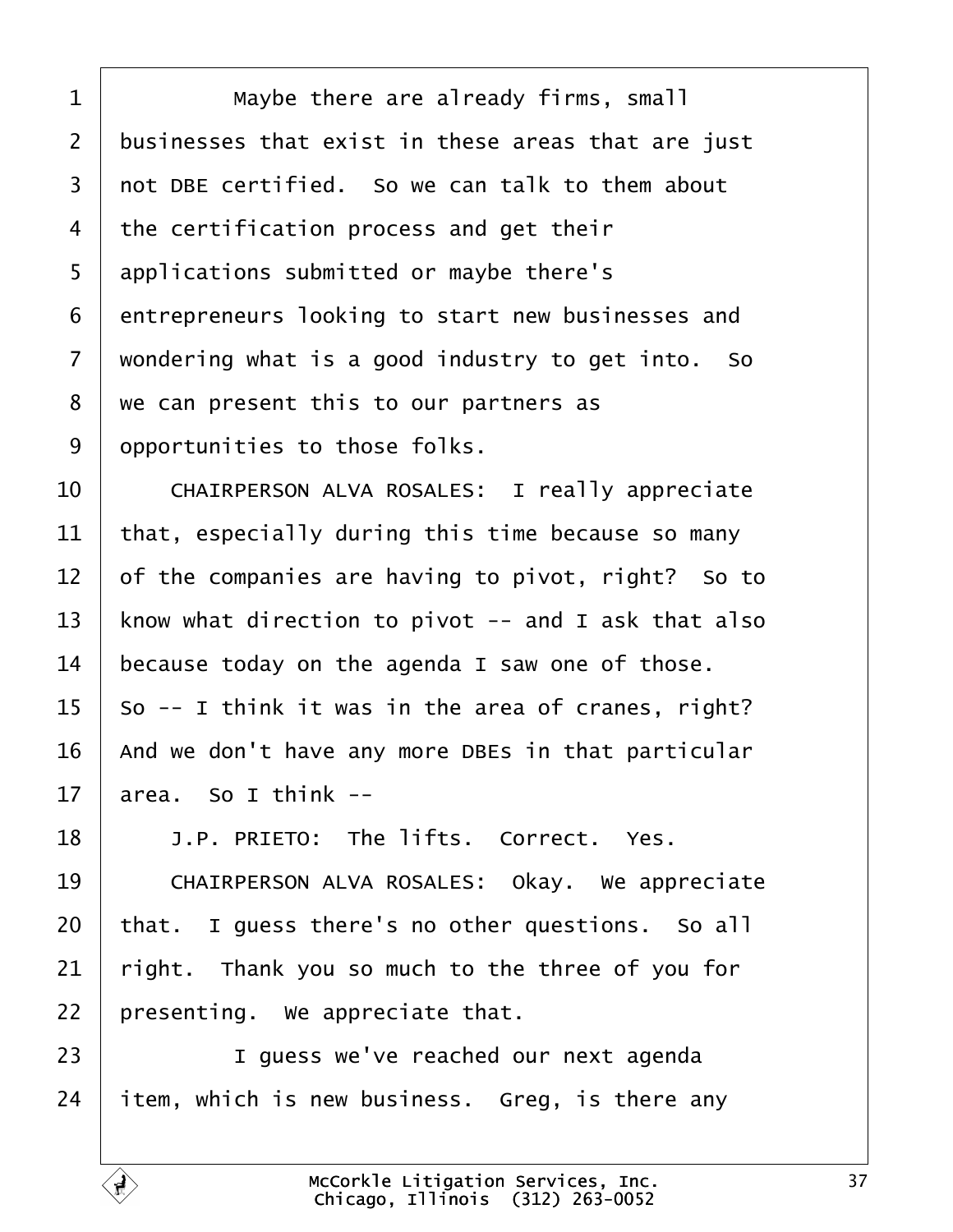<span id="page-37-0"></span>

| 1  | new business for us?                              |
|----|---------------------------------------------------|
| 2  | SECRETARY LONGHINI: No, Chairman Alva Rosales.    |
| 3  | There is no new business today.                   |
| 4  | CHAIRPERSON ALVA ROSALES: Great. Thank you,       |
| 5  | everyone. With no further business to come before |
| 6  | the Board, may I have a motion to adjourn?        |
| 7  | DIRECTOR CHEVERE: So moved.                       |
| 8  | DIRECTOR MILLER: Second.                          |
| 9  | SECRETARY LONGHINI: Moved by Judge Chevere,       |
| 10 | seconded by Reverend Miller. I will now take a    |
| 11 | roll call vote.                                   |
| 12 | Judge Chevere?                                    |
| 13 | DIRECTOR CHEVERE: Yes.                            |
| 14 | <b>SECRETARY LONGHINI: Reverend Miller?</b>       |
| 15 | <b>DIRECTOR MILLER: Yes.</b>                      |
| 16 | <b>SECRETARY LONGHINI: Reverend Jakes?</b>        |
| 17 | <b>DIRECTOR JAKES: Yes.</b>                       |
| 18 | <b>SECRETARY LONGHINI: Director Irvine?</b>       |
| 19 | DIRECTOR IRVINE: Yes.                             |
| 20 | <b>SECRETARY LONGHINI: Director Silva?</b>        |
| 21 | <b>DIRECTOR SILVA: Yes.</b>                       |
| 22 | <b>SECRETARY LONGHINI: Chairman Alva Rosales?</b> |
| 23 | <b>CHAIRPERSON ALVA ROSALES: Yes.</b>             |
| 24 | SECRETARY LONGHINI: Motion to adjourn passes      |
|    |                                                   |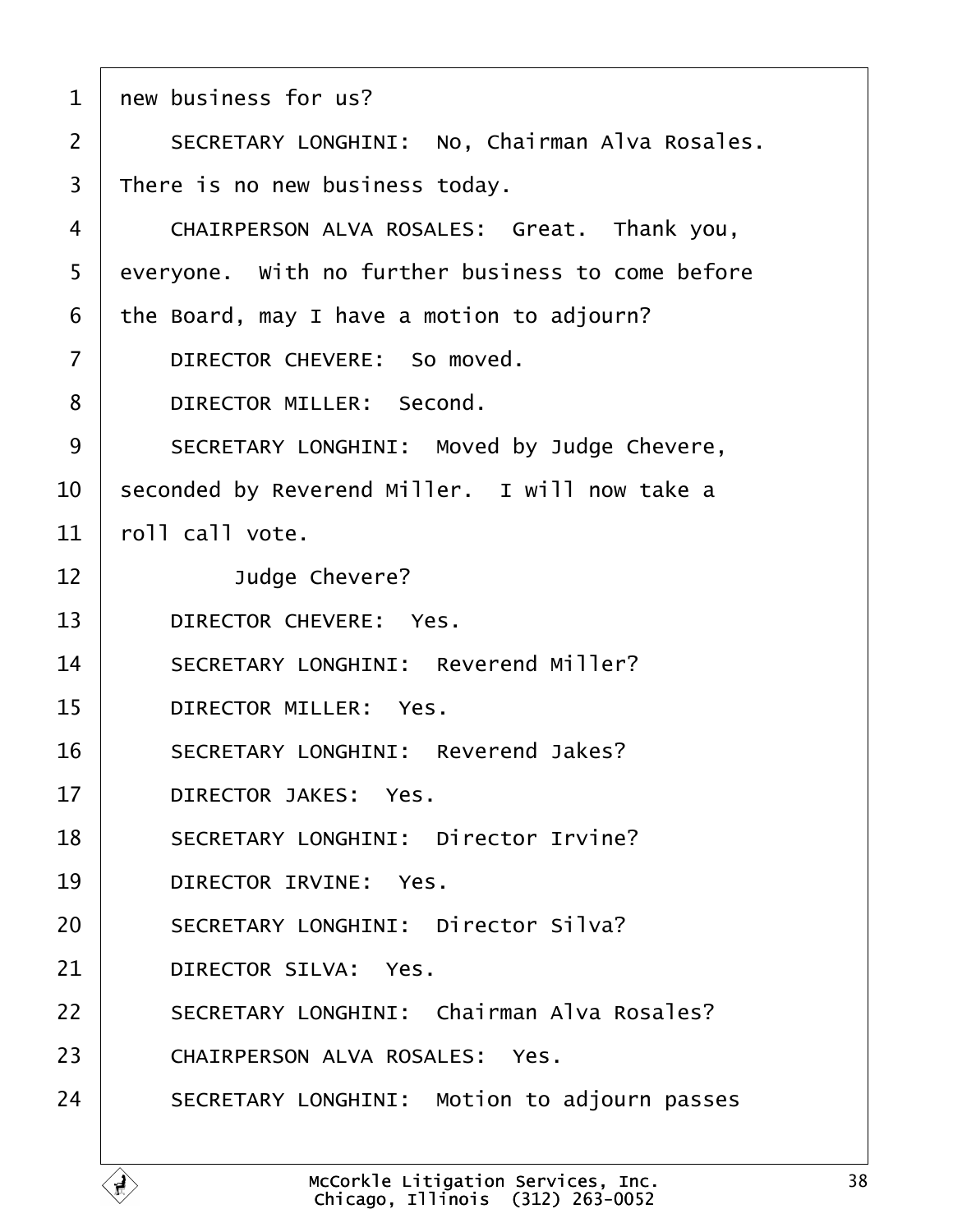<span id="page-38-0"></span>

| $\mathbf{1}$     | with six yes votes, so we are adjourned. Thank |
|------------------|------------------------------------------------|
| $\overline{2}$   | you.                                           |
| $\mathfrak{S}$   | (Which were all the proceedings                |
| $\overline{4}$   | had in the above-entitled                      |
| $\sqrt{5}$       | cause.)                                        |
| $\boldsymbol{6}$ | (Meeting adjourned at                          |
| $\overline{7}$   | $11:26$ a.m.)                                  |
| $\bf 8$          |                                                |
| $\boldsymbol{9}$ |                                                |
| 10               |                                                |
| 11               |                                                |
| 12               |                                                |
| 13               |                                                |
| 14               |                                                |
| 15               |                                                |
| 16               |                                                |
| 17               |                                                |
| 18               |                                                |
| 19               |                                                |
| 20               |                                                |
| 21               |                                                |
| 22               |                                                |
| 23               |                                                |
| 24               |                                                |
|                  |                                                |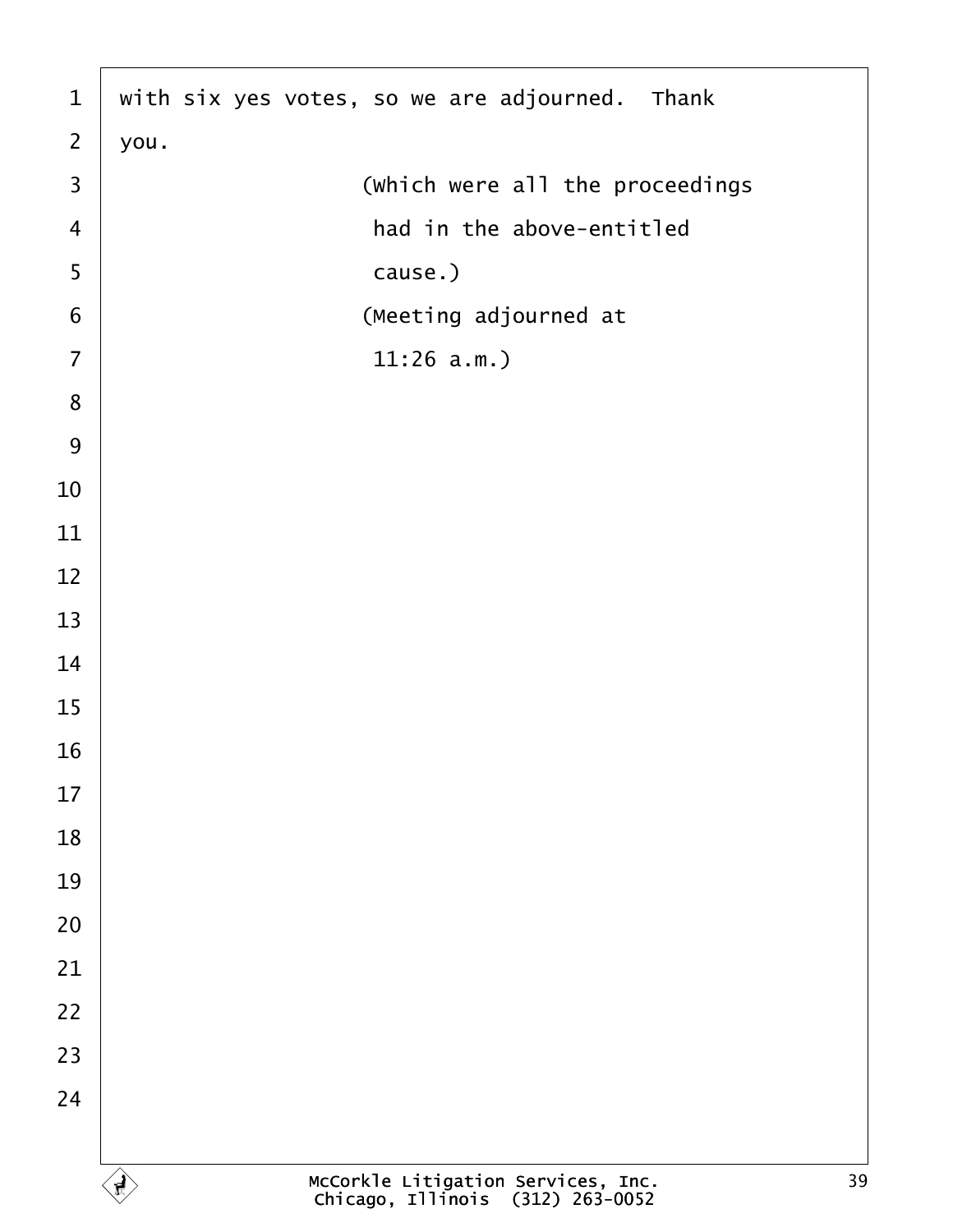| 1              |                                                    |
|----------------|----------------------------------------------------|
| $\overline{2}$ | <b>STATE OF ILLINOIS</b> )                         |
| 3              | ) SS:                                              |
| 4              | COUNTY OF COOK)                                    |
| 5              |                                                    |
| 6              | Tabitha Watson, being first duly sworn, on         |
| $\overline{7}$ | dath says that she is a court reporter doing       |
| 8              | business in the State of Illinois and that she     |
| 9              | reported in shorthand the proceedings of said      |
| 10             | meeting and that the foregoing is a true and       |
| 11             | correct transcript of her shorthand notes so taken |
| 12             | as aforesaid and contains the proceedings given at |
| 13             | said meeting on said date via videoconference.     |
| 14             |                                                    |
| 15             |                                                    |
| 16             | <b>Certified Shorthand Reporter</b>                |
| 17             |                                                    |
| 18             |                                                    |
| 19             |                                                    |
| 20             |                                                    |
| 21             |                                                    |
| 22             |                                                    |
| 23             |                                                    |
| 24             |                                                    |
|                |                                                    |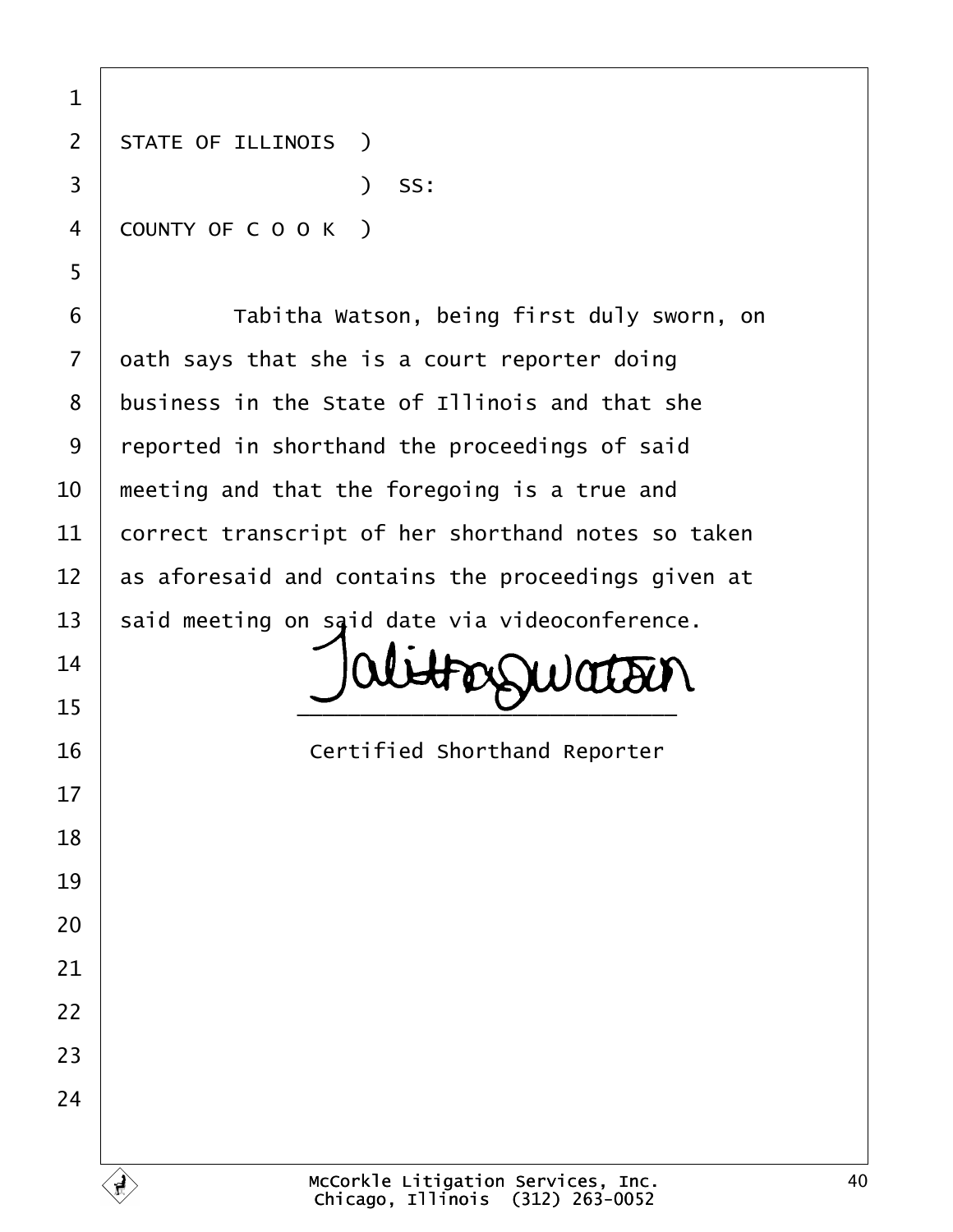\$ \$4.7  $35:19$ \$8  $22:15$  $\bf{0}$ 006-183  $11:2.14$  $\mathbf{1}$  $\overline{1}$ 13:23 35:20 120  $9:2.18$ 15  $35.14$ 16  $12.23$ 16th  $5:8.11$  $1st$  $13:20.23$  $\overline{\mathbf{z}}$  $\bf{2}$  $6:11$ 20  $22:16$ 20.19  $22.17$ 2015  $8.24$ 2020 3:3.10 5:8.11 12:23 13:20.23 2021 13:20,24  $21st$  $3:3,10$  $\overline{\mathbf{3}}$  $31st$  $13.2024$  $\overline{4}$  $4 - A$  $8.2023$  $4-B$ 10:24 11:1,22 12:13 4th  $8.24$ 5 5 6:11 22:15 567 13:13 6 6  $6.12$ 65  $27:4$  $\overline{7}$ 7-eleven  $13.12$ 

70  $27:4$  $\mathbf{a}$ 8th  $35:12$ 9 95th 24:23 98th 19:22 A abstain 10:7 11:24 abstaining  $9.22$ abstention 10:20 12:14 14:13 acceptance 11:8 16:15 accepting  $27.17$ access  $20:525:19$ Act  $6:1235:17$ active  $31:16$ activities  $32:4$ activity 22:19 **ADA** 26:10 added 18:20 adding 18:23 addition 27:9 28:1 address  $4.20$ addresses  $31:11$ adjacent 13:15 adjourn 38:6,24 adjourned  $39.1$ adiusted  $23.20$ advance 16:6 17:20 18:9 19:1,4,23 30:21 advancing  $27:11$ advertising 33:20 affected 33:2.4 afloat  $32:15$ agencies  $36.23$ agenda 8:20 10:23 11:1 37:14.23 agreement 9:17 13:3.7 albeit  $33:11$ aldermen 31:2.22 34:1

alerts  $31:12$ Alva 3:4,6,21,22 4:12,13  $5:3.56:1.2.5.13.7.7$ 8 19 21 8 15 16 19  $9.1410.171822$ 11:11 12:11,12,16 14:7,8 15:17,18,22 24.7 10 14 19 25.7 26:15.18 32:12 34:3. 12, 18, 22 36: 3 37: 10, 19 38:2,4,22,23 amend  $11:2$ amended  $11:7$ amendment  $11:13$ amount  $22:8$ anode  $19.12$ apologize  $4.17$ applications  $37.5$ approval 5:8 9:9 14:3 approve 5:10 6:4 9:15 11:12 14:10,23 15:19 approved 8:17.24 9:3 10:19 12:13,22 14:3 15:21 area 21:24 31:3,10 32:15. 23 33:6,24 37:15,17 areas  $37:2$ asphalt  $23:2,15$ assembled  $29:3$ assigned  $36.21$ assist 36:23 association 29:9.20.35:7 at-grade 29:13 attend  $35:14$  15 attended  $35 - 5$ **Attending** 35:11 **Audit**  $12.1821$ August  $8:24$ **Authority**  $11.17$ Authority's 11:6,15 13:16 authorization  $9:12$ authorizing  $9.1611131326$ 11.14.18.21 automated  $13:4$ availability  $36:22$ **Avenue** 9:19 13:17 award  $14:2$ 

B hack 4:12 7:19,21 23:21 24:12,17 32:2 34:21 background  $29:5$ **Rallast** 21:21,24 bank 17:10,12 23:6,14 banks 16:9,19 17:7 28:11 hase  $18:2$ beams  $21:1$ beating  $22.9$ beain 3:1,57:1422:19 beginning  $16:13$ begun  $18:13$ benches  $21:9$ **Berwyn**  $30:13.16$ bid 36:16 bidding 35:22 big  $33.23$ biggest  $28:8$ Rill 9.8 15:24 16:1 24:21 25:2,14 26:17,19 hit 14:17 30:3 33:12 **Black**  $35:7$ hlanket  $13.22$ **Blue** 16:5 19:8 board  $3:2.10$  4:7.20 5:8.11 6:15 7:12 8:24 9:8 11 11:10 14:3 24:18, 20.30:15.34:7.38:6 bottom  $21.12$ box 28:18 29:20.22.23 break 7:13,15 29:2 breaker  $19.17$ brickwork  $18.23$ bridge 19:22 20:1,5,13,15, 17,20,21,23 21:12 24:22 25:9,11,19 26:2,4 bridges  $25.14$ bring  $33:19$ broken  $21:15$ brought  $23.20$ **Bryn**  $28.17336$ 

**BSB**  $35:12$ budget 12:18,21 18:6 22:14 26:24 build-up 20:18 **building**<br>18:11,22 19:13,15 21:4 24:23 35:9,18 **huilt**  $18:4$ hus 18:5 26:7 busbar  $19:12$ **Ruchall** 26:20.22 32:16 business 4:11,14 5:7 6:6 8:20 10:23 12:17 15:23 31:13.17.22 32:14. 17 33:20 22 36:15 37:24 38:1.3.5 husinesses 31:17 32:14.18.23 33:2,8,17 35:9,18  $37:2,6$ busy  $22:7$ bypass 27:16 28:21,22  $32.19$ C. cab 18:4 cable  $18:1530:23$ cabling 16:9 28:10 call 3:9,11 6:16 8:4 10:5 11:22 15:6 17:4 38:11 campaign 31:13,17 33:22 Canfield  $17:10$ canopy  $20.9$ capital  $35:19.20$ **CARES** 35:17 Carter  $4.8$ case 14:22 case-by-case 26:14 Cash  $13:3$ Casteen  $13:8$ categories  $36.22$ ceiling  $21.6$ Central  $16.16$ certification  $37.4$ certified  $37:3$ Chairman  $3:45:36:17:719$ 8:15 18 10:17 12:11 14:7.23 15:17 24:10,

17 34:10.21 38:2.22 **CHAIRPERSON** 3:6.22 4:13 5:5 6:2. 5 13 7 8 21 8 16 19 9:14 10:18.22 11:11 12:12 16 14:8 15:18 22 24 7 14 19 25 7 26:15,18 32:12 34:3, 12, 18, 22 36: 3 37: 10,  $10.38 - 1.23$ chambers  $34:1$ change  $34.15$ Charging  $18:6$ Chevere 3:13,14 5:12,15,16 6:17.21.22 7:24 8:2. 56922106721 11:23.24 12:15  $14.12$  19 22 15:2 7 8 38:7.9.12.13 Chicago 3:2,10 9:2,19 11:3. 16 13:13,15 **Chief**  $9.716.2$ Chris 26:20 22 32:12 16  $34.8$ circuit  $27.22.23$ circuits  $30.20$ circumstances 26:7.11 City 11:3.9.16 13:15 City's  $11:3$ close 30:22 closelv  $33.24$ closeout  $31:3$ collect  $31:10$ columns  $21:13$ comm 30:24 comment 4:15.17 5:4 36:6 commerce  $34:1$ commitment  $22:16$ Committee 12:18 20 22 23 24 14:1.2.5 15:21 communicating  $36:14$ communities 32:17 33:1 36:14 15 community 31:6 32:7.10 companies  $37:12$ **Compass**  $13.7$ completed  $19:5$ completely 19:24 23:3 completes  $24:4$ complex  $19.2$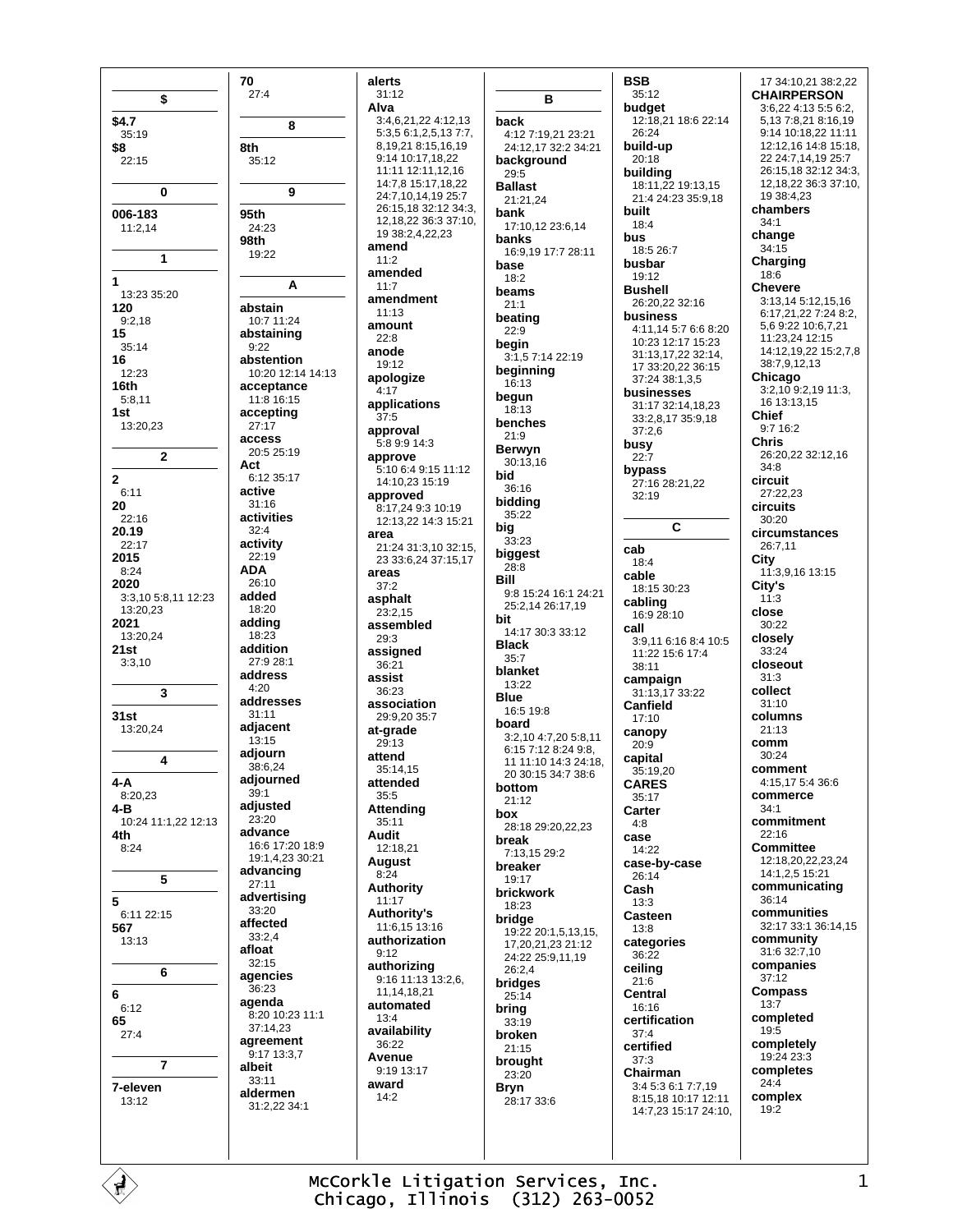compliance  $35:4$ components  $29.1$ compressed  $23.15$ concern 33:23 concludes 14.7 32.9 35.24 concrete 17:10,12,14,15 20:17 21:15,17,18 23:10.12.16 24:2  $26.13$ confused  $4.1814.17$ connect  $30:19$ connected  $4:19$ connects  $19.13$ constructed 18:12 construction 15:24 16:3 24:5 28:13.14 29:8.14.21 31:23.33:3.36:1 continue 16:11 30:22 35:2,21 continues 16:8 18:24 26:24  $27:38$ continuing 27:22 28:17 29:24  $31:21$ contract 22:15 26:23 36:13 contracting  $33.12$ contractor 22:12 35:2 **Contractors**  $35:7.8$ contracts 14:6 30:21 36:9,19 coordination 27:7.31:1.32:3 correct  $6.9.37.18$ corridor 27:14,21 29:18 corridor-wide  $27:24$ counsel 4:9 6:9 8:22 9:7 11:1 couple  $32:8$ coverage  $13.19$ covert 18:18 **COVID** 31:16,19 33:5,9 cranes  $37.15$ creates 18:24 creating 19:12 33:16 crossing 22:2,6,8,20,23 23:3, 9 crossover 17:6,8 **CTA** 9:2 11:3,8 Cubs 32:22 33:4

**Cumberland** 16:22 17:11 customers  $31:1$ cut 16:18 cutting 16:11 22:22 cyber  $13.19$ D date 11:7 35:17 36:17 **DBE** 22:16 35:3 36:20  $37:3$ **DRES** 36:10.22 37:16 deal 20:16 25:9.12 deck  $19.22$ deliveries 27:17 delivery 33:10 demoed  $19.24$ demolished  $23:4$ demolishing  $23:1$ demolition 17:23 20:3,4 22:24 Depot  $13:3$ describina  $19.4$ design  $27:3,4,13$ Design-build 26:23 designated  $13:510$ designer  $27.9$ deterioration  $20.18261$ developing  $30:2$ development  $27:6$ DG  $27:22$ dig  $17:11$ direction  $37:13$ **Director** 3:14,15,16,17,18,19, 20,21,23,24 4:3,5,12 5:12,13,16,17,18,19, 20,21,22,23,24 6:17, 18,22,23,24 7:1,2,3, 4,5,6,24 8:1,6,7,8,9, 10, 11, 12, 13, 14 9:22 10:1,2,3,4,7,9,10,11, 12, 13, 14, 15, 16, 20 11:18,19,21,24 12:3, 456789101519 20 14:8,11,12,14,19, 22 15:3 4 8 10 12 13 14 15 16 24 21 25:5 26:9 35:1 38:7 8, 13, 15, 17, 18, 19, 20,  $21$ directors 34:7,24

## discuss  $35:3$ discussed  $15:1.36:7$ distributed  $5.9$ distribution  $31:8$ **Diversity**  $35.1$ **Division** 13:8 dollars 35:20 duct 16:9,19 17:7,10,12 23:6.14 28:11 due  $20.18$ dug  $23.6$ durability  $26:4$ E e-mail  $31:10$ e-mailed  $4.24$ earlier 12:21 ebb  $32:21$ **Edmunds** 19:7.16 efficiency  $30:3$ effort  $27.7$ efforts  $31:7$ Electric 18:5 electrical  $28.5$ elements  $18:22.27:12$ elevated  $25.18$ elevator 17:19,23 18:3 elevators  $18.2$ Ellen 24:12.16 34:20 employee  $13:5$ En  $18:6$ end  $17.20$ entertain 5:10 6:13 7:22 9:15  $11:12$ entrance 25:16 17 18 entrepreneurs  $37:6$ environment  $32.6$ equipment 13:9 16:10 19:21  $23.8$ establish  $9:9$ excavations  $16.22$ **Excuse**  $24:9$

**Executive** 6:6,7,10,14 7:10,11, 14.16 14:18 **Executives**  $35:8$ exercise 9:10,16 11:8 exercising  $Q \cdot G$ exist  $37.2$ **existing**<br>17:23 23:1,20 exists  $25.19$ expand  $36.24$ extend  $11:7$ exterior  $18.21$ F **FAB**  $15:2$ facilitate  $22.11$ facilitates  $23.8$ facility 11:6,15 13:16 18:9, 13 15 factory  $16.15$ family-owned  $33:7$ Fast 21:20 features  $21.3$ Federation  $35.8$ feel  $31:19$ felt  $26.3$ **Field** 32:21 final 27:12 34:16 finance 12:18,20,24 15:21 finish 30:23 finishes 18:20 finishing 18:23 firms 35:14,15,18,22  $36.24.37.1$ fit  $29:1$ fit-up 27:19 28:22 fixtures  $21:10$ floor 13:12 18:3 20:21  $21.5$ flow  $32.21$ focus 22:21 focused 18:8 folks  $37.9$ 

follow 28:20 formed  $20.20$ forward 19.7 27.8 29.24 **Foster** 16:16 foundation  $18.17$ foundations 16:23 29:19 four-to-four 35:13 four-track 29:17 **Francisco** 22:1,3,5 23:5 **Frankly**  $33:23$ front  $22.13$ fulfilled  $36:10$ full  $18.11$ fully 18:12 21:8 funding  $35:17$ future 16:23 24:3 G gain 25:19 qalvanized 26.3 gear 31:14 general  $4:96:98:229:711:1$  $33.4$ girder 28.18.29.21 girders  $29.22.23$ glad  $24.5$ goal 22:16 goals  $36.20$ good 3:8 9:24 16:1 21:13 24:11 26:4 31:19  $34.15$  24  $37.7$ goodwill 31:20 grade  $22:2.6.8.20.22.23:3$  $9.25.23$ grate  $24.2425.4$ grated 20:19.20.22 25:11 great 3.6 8.19 24.14 26.18 32:11 34:18 38:4 greatest 26:6 Greg  $3.74.13152356$  $6.157.1712.16$ 34:11.19 37:24 ground 13:12 Group  $13:7$ 

quardrails 20:24 **auess** 36:5 37:20,23 H half  $20.23$ handled  $27:10$ hanging  $33:11$ happening  $32.24$ **Happy**  $36:1$ **Harlem**  $16.1817.11$ healthy  $31:8$ hear 15:24 heard 4:7 31:24 heavy 20:20 22:7 helped  $35.18$ Herb  $4.23$ high  $30:6$ Hitachi  $27.10$ hold 14:15 19:12 host  $4:2335:21$ hours  $32:5$ house 16:24 29:8 30:9,12, 16 32:1 houses 16:12,16 28:2.6  $\mathbf{I}$ ice  $20:18$ **IGA**  $11:2$ **Illinois** 9.19 13.13 29.24 impact 33:13 34:2 impacted 31:18 33:9 impacts  $31.15$ improve  $26:2$ **improvements**  $27.1421$ incident  $30:10$ includina  $31.133517$ industry  $37.7$ infield 16:10 information  $31.1012344$ infrastructure 9:8 16:2,17,20 28:10 initial  $30:1$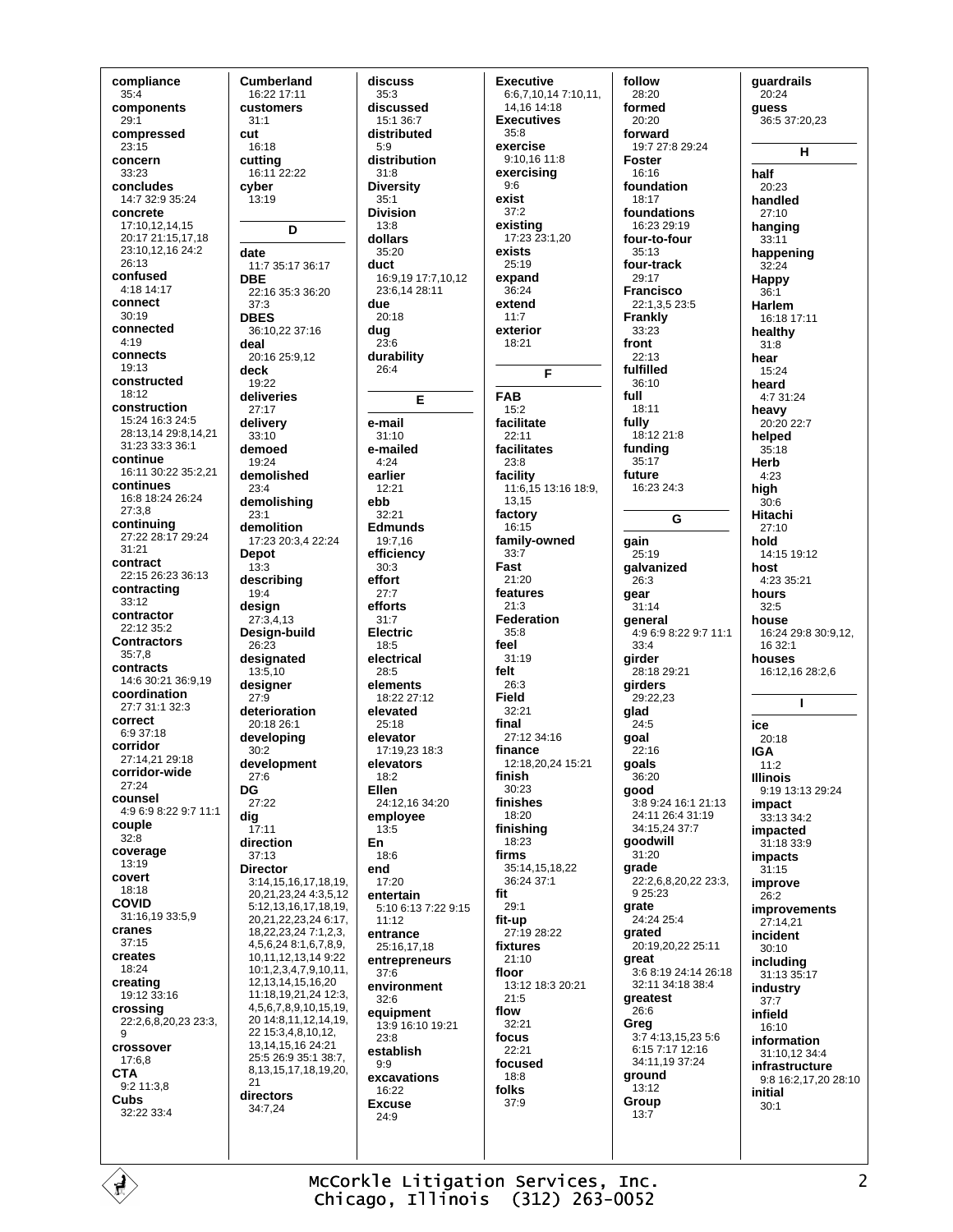inside 18:13 19:13 install  $13:38$ installation 17:15 18:1.8.18 28:9.24.29:15.30:8 installations  $29.18$ installed 16:11 18:3 21:1 10 23:13 27:23 28:12  $29.10$ installing 17:3,7 20:24 21:17  $28:5$ insulated  $17.4$ insurance 13:19,22 interdisciplinary  $27:6$ interest  $9:6$ interested 31:2 35:22 interior 19:2 21:3 interlocking 29:10 interlockings 28:11 30:19 interpreter  $34.15$ interpreters  $24:12$ Irvine 3:19.20 5:21.22 7:3. 4 8:11.12 10:13.14 12:7.8 15:13.14 24:21 25:5 26:9  $38.1810$ isolate  $17:5$ isolated  $19.18$ **issues** 20:16 25:10,13 29:1 item 8:20,23 10:23 11:1  $37:24$ items 14:3.4.13.18.24 15:20  $\mathbf{I}$ J.P. 34:24 36:18 37:18 **Jakes** 3:17.18 5:19.20 7:1. 2 8:9,10 10:1,3,11,  $-12,11,18.21,12.5.6$ 15:11 12 38:16 17 Jefferson 16:6.14 19:8 joints  $17.4$ Juan 32:10 34:6.23.24  $36.4$ Judge 3:13 5:15 6:21 8:2,5 10:6 11:23 15:2,7 38:9,12  $\pmb{\mathsf{K}}$ Karen 4:9 6:7 8:21 9:14

 $10.24$  11.11 **Kedzie** 22:3.6.7.20 kicking  $31.14$ **Kiewit**  $22.12$ Kimball  $21.24226$ kind 20:4 24:24 25:15 30:16 32:2,19,21,22  $33.19$ kit  $31.8$ L laid  $18.16$ Lake 11:4,15 13:13 language  $24.11\,34.15$ large  $27:5$ larger 27:14 28:16 Lawrence  $28.16336$ **LBMM** 33:23 lease 8:23 9:3.17  $left$  $18.14$ level  $30:4$ levelina  $23.16$ liability 13:22 license 13:2.6.14 lifts  $37.18$ light 21:10 limit  $4.21$ Limited  $13:3$ lined 23:19 IJ  $34:17$  $\sqcup$  C  $9:1,18$ load  $25:20$ local  $33.17.34.1$ located 9:18 13:12 **locations**  $13:525:12$ lock-out-tag-out 19:19 locker 21:6.8 lockers  $21:9$ Logan  $17:16$ long  $34:14$ Longhini  $3:1,12,15,17,19,21,$ 23 4:4,6,16 5:2,14, 17, 19, 21, 23 6: 1, 3,

19.23 7:1.3.5.7.9.17 8:2,7,9,11,13,15,17 9:20,24 10:3,8,11, 13, 15, 17, 19 11: 20 12:2,5,7,9,11,13  $14:15,20$  15:1,4,9, 11, 13, 15, 17, 19 24: 9, 16 34 10 13 20 38 2 9,14,16,18,20,22,24 **looked**  $26.12$ loose  $21:15$ lot 26:13.27:3.33:7 Lotus 19:6.11 low 36:20.22 lower  $30.3$ Loyola 30:14 31:24 32:1 lunchroom  $21.69$ M machines  $13:4.10$ maintain  $13:4920:5$ major 16:17.19 28:11 make 14:15,16 17:13 24:12 26:21 28:24 32:3 33:14 making  $33.18$ market 36:11 masonry 18:21 material  $25.21$ matter 10:7 12:1 Mawr 28:17 33:6 **Maypole**  $13:16$ meet 7:23 35:2 meeting 3:2,9 4:10 5:6.11 7:18 30:15 31:21 meetings 6:12 20:3 31:24 35:6.11 members 4:7 6:15 7:12 membership 35:6.11 mentioned 20:3 28:21 met  $12.21$  19.24 metal 20:19.20.22 21:16 24:22,24 25:4,11 mezzanine  $17:24$ middle  $24.2$ **Miller** 3:15,16 5:13,17,18 6:18,23,24 8:1,3,7,8 10:2,4,9,10 11:19,21 12:3,4 14:14 15:3,5,

9,10 38:8,10,14,15 million 22:15 35:19.20 minor  $30.23$ **Minority**  $35.6$ minute  $5.1$ minutes 4:21 5:8,9,10 6:4 12:23 **Mississippi** 29:5 **Missouri** 27:20 29:4 mitigate  $34:1$ mixed  $23:14$ mock  $28.23$ modernization 28:17 moment  $32.433.3$ month 17:20 21:20 monthly  $35.2$ months  $16.13$ **Montrose** 30:9.12 **Mooney**<br>9:8 15:24 16:1 25:2. 14 26:17 morning 3:8 12:21 16:1 34:24 **Morris**  $29.23$ motion 5:10 6:3,14 7:9,22 8:17 9:15.20.21  $10.1911.1220$ 12:13 14:10 15:19 38:6.24 move 9:23 14:23 19:8.20 22.18.27.8.29.24 moved 5:12,14 6:15,17,20 7:24 8:2 10:1,3 11:18,20 14:12 15:2, 5 19:6 23:24 30:4 38:7.9 movement  $26.13$ moving  $22:10$ multi-story 25:17 muted  $4:1.2$  $\overline{\mathsf{N}}$ nature 18:24 Navy  $18:9$ negotiate  $9:9$ **North**  $9:2.18$ note  $22:13$ noted 26:9

noticed  $3:2$ **November**  $13:20.23$ number 8:20 10:24 11:14  $27.5$  $\Omega$ **O'HARE** 16:6 occurred  $26:1$ occurring 16:22 17:15 October 3:3,10 13:20,24  $35.12$ office  $32 - 5$ Officer 9:8 16:2 omnibus 14:6,11,21,24 15:5,  $20$ on-site  $18.12$ one-on-one  $35:15$ one-week  $30.18$ onen 6:12 7:18.23 8:4 31:13,16,22 32:13  $33.15.21$ operate  $13.48$ opportunities 26:2 31:9 33:17,21 35:10.23.37:9 opportunity  $31.20$ option  $26:5.6$ order 3:9.24 4:11.14 5:7 6:6 8:20 10:23 12:17 15:23 ordinance 9:16 11:2.6.13 13:2 6.11.14.18.21 ordinances 13:1 14:5 ornate  $18.24$ outage 22:11 outreach 31:6 32:10 35:3 36:8 overhead  $20.8$ owned  $9.1$ Owners  $35.7$ owns  $11:4$ P Pablo 32:11 34:6,23 35:1  $36.4$ packages  $27:5$ pad 23:3 pairs  $30:17$ 

paragraph  $6:11$ parcels  $13.15$ Park 16:6.14 19:8 part 14:13,20 21:10,20  $22.23.32.20$ participate  $A.24$ participating 4:10 31:7 parties  $31.2$ partners  $36.24.37.8$ passage  $25.4$ passenger  $26.8$ passes 6:4 7:10 12:14 38:24 past  $29.10$ penthouse  $21:5$ people 19:20 32:6 people's  $31:10$ percent 22:16,17 27:4 36:20 period  $30:18$ nermit  $11.14$ personal  $13:9$ personnel  $25.21$ pertains  $8:23$ phase 19:1 20:7 26:23  $29.20$ phased  $20.4$ phonetic  $35:14$ photo  $20:2$ photographs 28:6, 14, 19 30:15  $31:4$ photos 18:10 19:23 pick  $28.15$ picks  $22:4$ picture 16:21 17:8,22 18:14,  $17$ pictures 17:21 20:9 22:19  $24.3$ piece 17:18 19:21 25:15  $28:8$ pieces 28:2 31:23 Pier  $18:9$ piping  $18.16$ pivot 37:12,13 place 18:22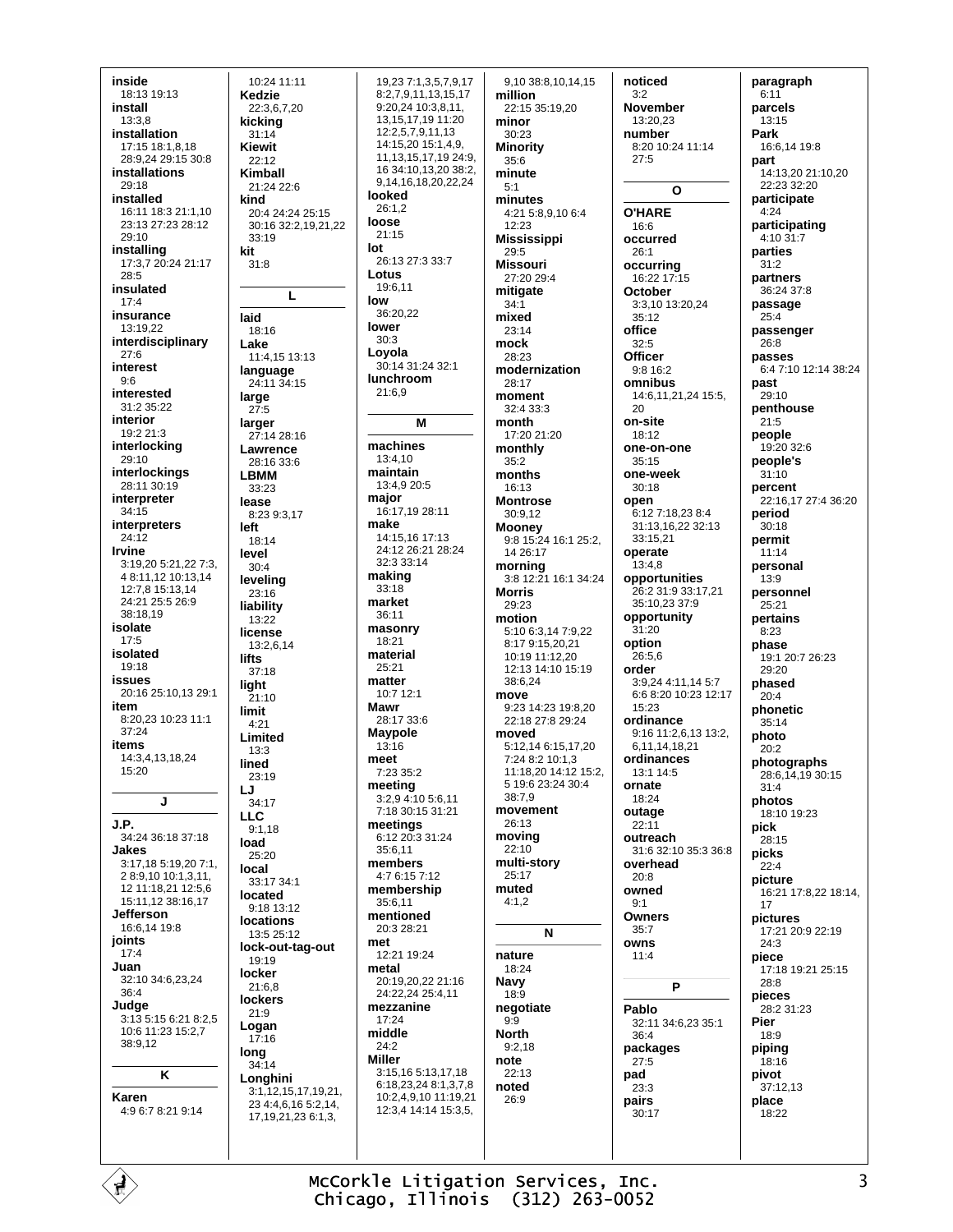platform 29:9.15 pleased  $30.5$ point  $9.2428.331.18$ policy 13:19,23 portion 20:13 21:22 23:11  $24.435.24$ pour  $17:14$ poured  $23.6$ power 19:12.17 PPE  $13.9$ pre-fabbed  $23.12$ pre-stage 27:12 28:2,4,8 29:7  $30:7$ precast  $28.18$ predominant 32:17 preparation  $35.12$ prepare  $36:16$ present 3:14,16 37:8 presentation 26:21 34:14 presentations  $24.3$ presenting  $37:22$ **President**  $4.8$ pretty 22:10 31:16 previous 20:3.9 previously 5:9 21:4 23:2 Prieto 34:24 35:1 36:18  $37:18$ prime  $35.2$ principally  $27:11$ prior 16:13 proceed  $5.630.19$ proceeded  $30:9$ process 16:10 22:24 27:7,16 28:4 30:2 37:4 produced 28:23 producer's  $27.19$ production 28:2,18 29:23 30:4 program 21:21 35:10,18 **Programs**  $35:1$ progress  $27:2$ progressing 21:2 project 16:4,5 17:16,17

18:5.24 19:3.22 21:2,19,23 22:10,14 27:24 31:9,13,20  $32:18$ properties  $11.4914$ property  $9:1,5,18$  25:16 protection  $19.20$ protective 13:9,22 provide 31:11 35:21 provisional  $9:4$ public 4:14.15.17 5:4 Pulaski 11:5,16 pulling  $30.24$ purchase 9:5 13:18,21 14:1 purposes  $26.10$ pursuant  $6:11$ put 16:19 18:15  $\Omega$ quality  $30.5$ question 24:21 25:8 32:13  $36.6$ questions 24:6,8,10,18,20 32:7 34:8 36:2,3 37:20 auick 22:10 32:13 quorum  $4:7$  $\mathbf R$ Racine  $9.1251819$ rail 13:5.10 22:22 23 23:12.19 25:22 railings  $20:24$ railroad  $13.22$ rails  $17:5$ Ravenswood 21:21.24 reached  $37.23$ ready  $3:1,4$ real  $30:22$ recess 6:14 7:9 recessed  $7.14$ recognize  $4.8$ recommendations  $14:2$ recommends  $14.3$ rectifier 19:13.18

Red-purple  $27:16$ redo  $21:5$ reflects  $30.4$ refusal  $9:4,10,17$ regard 27.11 13 36.7 Regular  $5:11$ regularly  $3:9$ reinstalled 20:11 23:11 related  $9:9$ relative  $30:7$ relav 16:12,16,23 29:8 30:9 32:1 relocated  $21:7$ remaining  $17:18$ remains 18:6,8 30:6 remote  $32:3$ removal  $20:7$ remove  $22:23$ removed  $20.89234$ renewed  $21:14$ reopen  $17.19$ repair  $17:17$ repairing  $17.9$ repairs 17:13 21:17 replaced  $19:14$ report 12:17.24 14:7 15:24 16:3 24:5 26:21 27:2 28:19 31:4 32:9 36:1 reprepped  $21:16$ request  $14:23$ requested  $35.20$ requirement 26:11 29:13 reshuffling  $32:22$ resources  $33.19$ restaurants  $33:8.10$ restoration  $21.11$ restored  $21:8$ retail  $33.7$ return 7:18,22 9:11 returning  $8.4$ **Reverend**  $8:315:9.1138:10.$ 14 16

review  $27:7$ reviewed  $12.232414.1$ right-of-way  $29.14$ risks  $20:18$ River  $17.2629.5$ road 11:5,16 17:2,6 36:12 Rockwell  $22:2.5$ roll 3:11 6:16 8:4 10:5 11:22 15:6 38:11 roof  $18.1821.1$ roofs 18:12 room 21:6.8 rooms  $21:7$ **Rosales** 3:4,6,21,22 4:12,13 5:3,5 6:1,2,5,13 7:7, 8.20.21 8:15.16.19 9:14 10:17,18,22 11:11 12:11,12,16 14:7,8 15:17,18,22 24:7,10,14,19 25:7 26:15,18 32:12 34:3, 12, 18, 22 36: 3 37: 10, 19 38:2,4,22,23 **Rosemont**  $16.1917.3$ round  $22:18$ route 18:6 22:7 **RPM** 26:21,23 31:9,19  $35:10.23$ rubber  $23:3$ runs  $17.12$  $\epsilon$ sales  $14.2$ salt  $20:18$ sand  $23.16$ scenario 26:14 schedule 17:19 18:7 26:24  $30.15$ scheduled  $3:9$ seconded 5:14 6:15,20 8:3 10:4 11:21 15:4.5  $38:10$ **SECRETARY** 3:1,12,15,17,19,21, 23 4:4,6,16 5:2,14, 17, 19, 21, 23 6: 1, 3, 19,23 7:1,3,5,7,9,17 8:2,7,9,11,13,15,17 9:20,24 10:3,8,11, 13, 15, 17, 19 11: 20 12:2,5,7,9,11,13 14:15,20 15:1,4,9, 11, 13, 15, 17, 19 24: 9, 16 34:10,13,20 38:2,

9,14,16,18,20,22,24 section 6:11 24:2 sections  $20.21$ secure  $35.19$ secured  $19.19$ seek  $9.8$ segmented 29:20,22 segments  $28.18$ **Seimetz** 4:9 6:9 8:22 11:1 separately  $14.21$ September 5:8.11 12:23 35:5 series 23:13 service  $30.2431.12$ services 33:11 session 6:6.8.10.14 7:10.11. 14 16 23 8 4 14 18 35:13,14,16,21 sessions  $22.8$ set 16:13 23:17,18 30:13,14,18 32:1 seven-minute  $7.13$ shared 16:12 ship  $29.2$ shop 20:6 25:16,17,20,22 **Shops** 11:6,15 13:16 shoring  $19.12$ showed 21:4.23 showing 18:16 shows 18:14,17 20:2 shy  $22.14$ side 20:1.8 21:12 23:7 sign 24:11 34:15 signal 23:8 27:9,10,14,21 signaling  $27.12.30.8$ signals 16:5 17:5 significant  $22.8.33.13$ significantly  $33:9$ Silva 3:23,24 4:3,5 5:23, 24 7:5 6 8:13 14 10:15.16 12:9.10.19 20 14:9.11 15:15.16  $38.2021$ Silva's 14:23 similar 23:5 25:15

simply  $11:7$ sister  $30:11$ situation  $26.16$ slide 16:20,24 17:9,24 19:4,9,16 20:10 22:24 23:9,21,22 27:1 28:20 29:6 21 30:6 11 21 31:5 slides 16:7 17:21 18:10.19  $27.18$ small 33:7 35:9,18 37:1 smaller  $33.11$ smooth  $26:10$ smoother  $25.13$ solid  $18.21$ south  $17:3$ space  $13.12$ speak  $35:9$ **Square**  $17:16$ stadium  $33.1$ stage  $28:22$ start 16:5 34:17 37:6 started 20:11.23 starting 18:15 28:15 stated  $14.11$ station 16:22 17:3,17 18:6 29:19 **stations** 13:5 10 22:2 28:13 29:12 33:16 staying  $32:15$ steel 20:12 26:3 27:17,19 28:22 29:16 **Stephens** 4:18,19,22,23 **Sterling**  $9:1,4,5,17$ stone  $23.15$ street 11:5,16 13:13 25:20 street-level  $17:24$ strona  $33.10$ structure 16:9 18:22 20:4,8. 10.12 21:13 **structures**  $18.1$ subcontractor  $27:10$ subgrade 16:20 20:10 sublayers  $23.14$